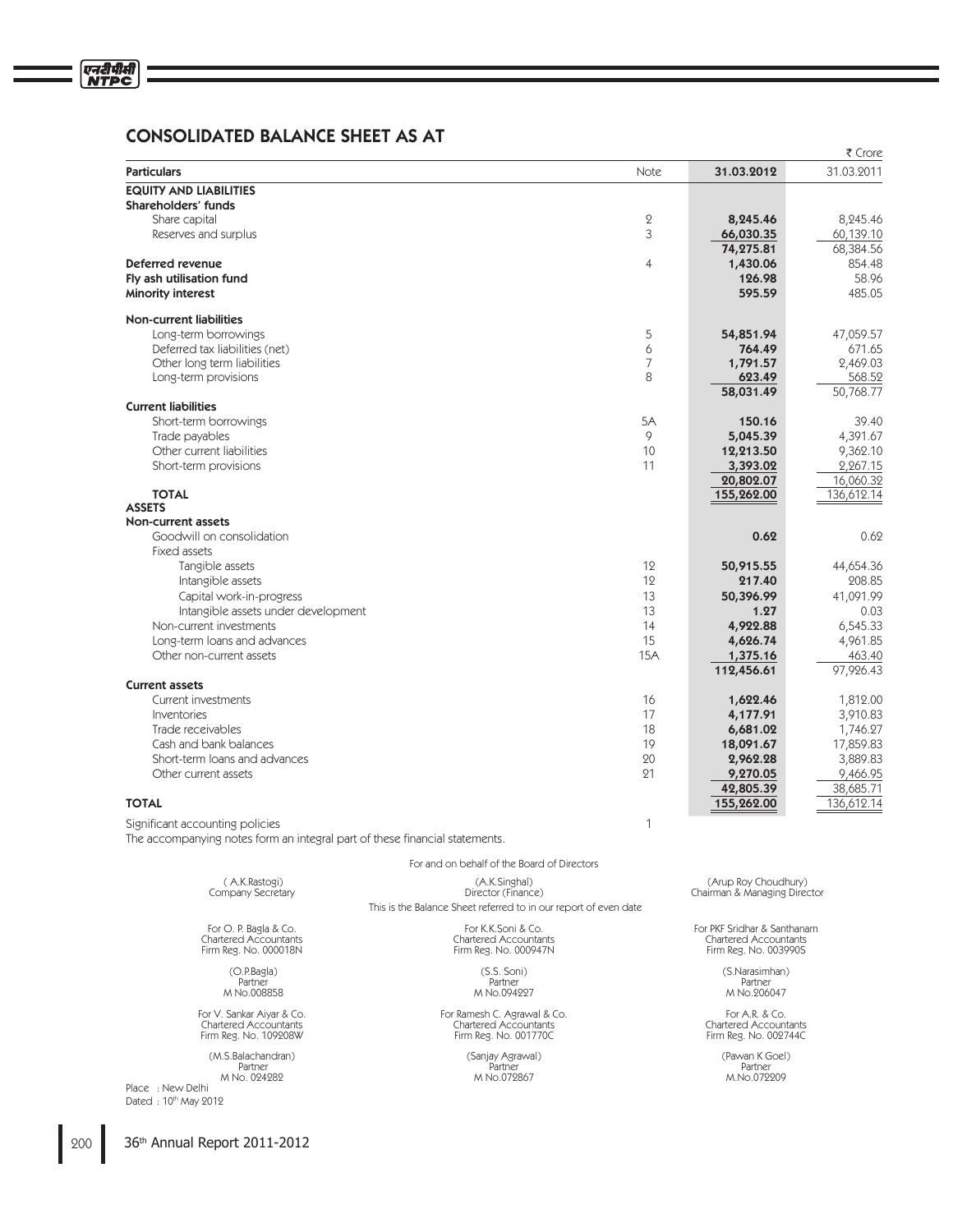# CONSOLIDATED STATEMENT OF PROFIT AND LOSS FOR THE YEAR ENDED

|                                                                 |      |            | ₹ Crore    |
|-----------------------------------------------------------------|------|------------|------------|
| <b>Particulars</b>                                              | Note | 31.03.2012 | 31.03.2011 |
| Revenue from operations (gross)                                 | 22   | 66,365.89  | 57,920.64  |
| Less: Electricity duty / Excise duty                            |      | 472.64     | 313.47     |
| Revenue from operations (net)                                   |      | 65,893.25  | 57,607.17  |
| Other income                                                    | 23   | 2,938.00   | 2,401.01   |
| <b>Total revenue</b>                                            |      | 68,831.25  | 60,008.18  |
| <b>Expenses:</b>                                                |      |            |            |
| Fuel                                                            |      | 43,302.66  | 36,414.35  |
| Electricity purchased                                           |      | 9.09       | 7.90       |
| Employee benefits expense                                       | 24   | 3,249.73   | 2,922.26   |
| Cost of material and services                                   |      | 325.18     | 247.14     |
| Finance costs                                                   | 25   | 2,134.72   | 1,725.75   |
| Depreciation and amortization expense                           | 12   | 3,107.09   | 2,719.69   |
| Generation, administration & other expenses                     | 26   | 3,881.58   | 5,240.89   |
| Prior period items (net)                                        | 27   | (316.06)   | (1,662.13) |
| <b>Total expenses</b>                                           |      | 55,693.99  | 47,615.85  |
| Profit before tax                                               |      | 13,137.26  | 12,392.33  |
| Tax expense:                                                    |      |            |            |
| Current tax                                                     |      |            |            |
| Current year                                                    |      | 3106.33    | 2,546.14   |
| Earlier years                                                   |      | 154.84     | 56.02      |
| Deferred tax                                                    |      |            |            |
| Current year                                                    |      | 386.63     | 181.49     |
| Earlier years                                                   |      | (293.90)   | 260.45     |
| Less: MAT credit recoverable                                    |      | 31.30      |            |
| Total tax expense                                               |      | 3,322.60   | 3,044.10   |
| Profit for the year                                             |      | 9,814.66   | 9,348.23   |
| Significant accounting policies                                 | 1    |            |            |
| Expenditure during construction period (net)                    | 28   |            |            |
| Earnings per equity share (Par value of $\bar{\tau}$ 10/- each) |      |            |            |
| Basic                                                           |      | 11.90      | 11.34      |
| Diluted                                                         |      | 11.90      | 11.34      |

The accompanying notes form an integral part of these financial statements.

There are no exceptional or extraordinary items in the above periods.

Total Income includes ₹ 3,662.27 crore (previous year ₹ 2,448.46 crore) share of jointly controlled entities.

Total Expenditure includes ₹ **3,025.57 crore** (previous year ₹ 2,129.75 crore) share of jointly controlled entities.

The profit after tax is inclusive of ₹ **1.87 crore** (previous year (-) ₹ 5.17 crore) towards minority interest and ₹ **476.88 crore** (previous year ₹ 239.76 crore) towards share of jointly controlled entities.

|                              | For and on behalf of the Board of Directors                                   |                              |
|------------------------------|-------------------------------------------------------------------------------|------------------------------|
| (A.K.Rastogi)                | (A.K.Singhal)                                                                 | (Arup Roy Choudhury)         |
| Company Secretary            | Director (Finance)                                                            | Chairman & Managing Director |
|                              | This is the Statement of Profit & Loss referred to in our report of even date |                              |
| For O. P. Bagla & Co.        | For K.K.Soni & Co.                                                            | For PKF Sridhar & Santhanam  |
| <b>Chartered Accountants</b> | <b>Chartered Accountants</b>                                                  | <b>Chartered Accountants</b> |
| Firm Reg. No. 000018N        | Firm Reg. No. 000947N                                                         | Firm Reg. No. 003990S        |
| (O.P.Baq a)                  | $(S.S.$ Soni)                                                                 | (S.Narasimhan)               |
| Partner                      | Partner                                                                       | Partner                      |
| M No.008858                  | M No.094997                                                                   | M No.906047                  |
| For V. Sankar Aiyar & Co.    | For Ramesh C. Agrawal & Co.                                                   | For A.R. $& Co.$             |
| <b>Chartered Accountants</b> | <b>Chartered Accountants</b>                                                  | <b>Chartered Accountants</b> |
| Firm Reg. No. 109208W        | Firm Reg. No. 001770C                                                         | Firm Reg. No. 002744C        |
| (M.S.Balachandran)           | (Sanjay Agrawal)                                                              | (Pawan K Goel)               |
| Partner                      | Partner                                                                       | Partner                      |
| M No. 024282                 | M No.072867                                                                   | M.No.072209                  |

Place : New Delhi Dated : 10th May 2012 एनटीपीसी **NTPC**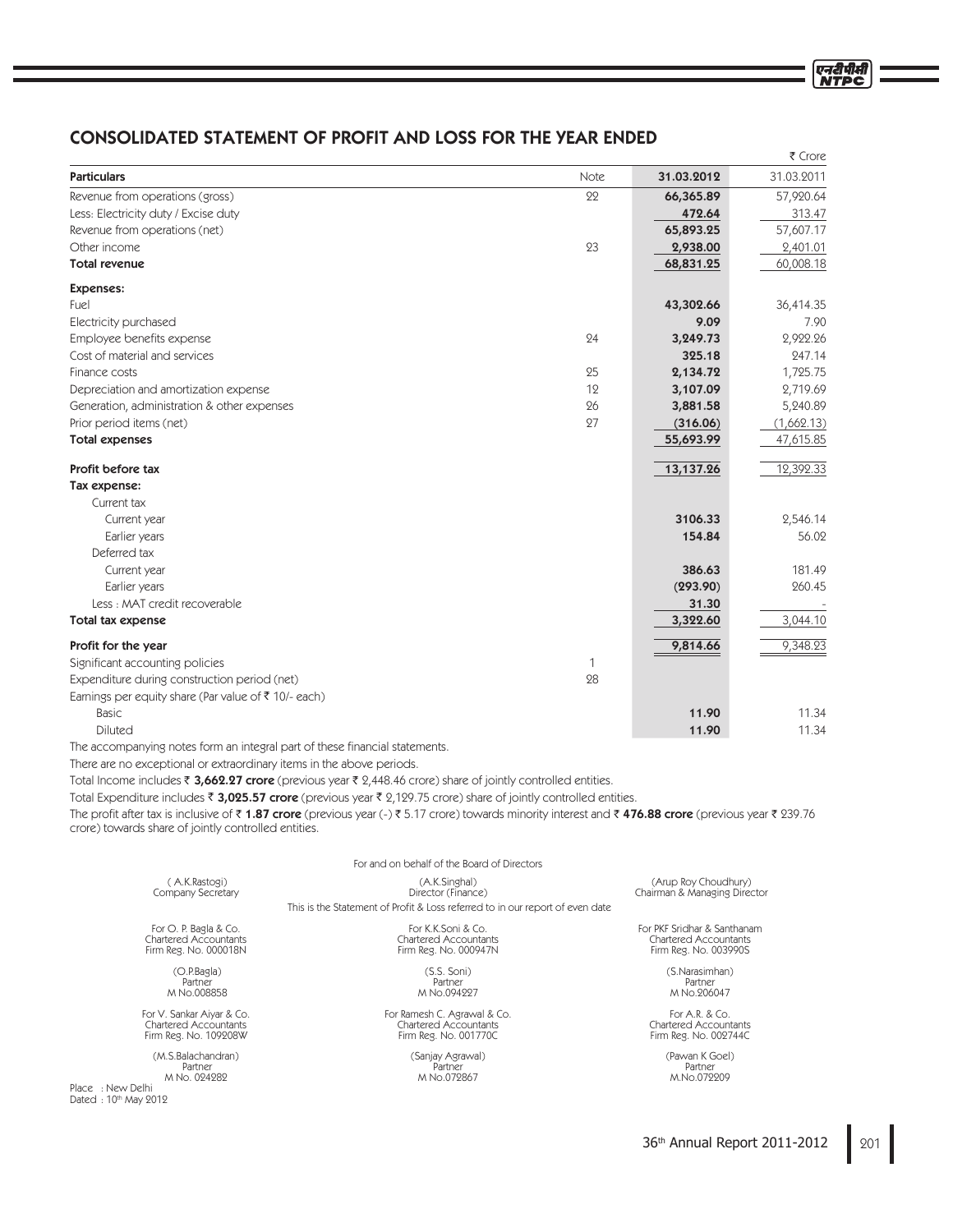

# CASH FLOW STATEMENT FOR THE YEAR ENDED

|                |                                                                                                                                                  |                       |                        | ₹ Crore                |
|----------------|--------------------------------------------------------------------------------------------------------------------------------------------------|-----------------------|------------------------|------------------------|
|                |                                                                                                                                                  |                       | 31.3.2012              | 31.3.2011              |
| А.             | <b>CASH FLOW FROM OPERATING ACTIVITIES</b>                                                                                                       |                       |                        |                        |
|                | Net Profit before tax                                                                                                                            |                       | 13,137.26              | 12,392.33              |
|                | Adiustment for:                                                                                                                                  |                       |                        |                        |
|                | Depreciation/Amortisation                                                                                                                        | 3,107.09              |                        | 2.719.69               |
|                | Prior period depreciation/amortisation                                                                                                           | (0.43)                |                        | (1, 170.72)            |
|                | Provisions                                                                                                                                       | 75.83<br>(73.58)      |                        | 1,552.77<br>(818.79)   |
|                | Deferred revenue on account of advance against depreciation<br>Deferred Foreign Currency Fluctuation Asset/Liability                             | (876.83)              |                        | (58.28)                |
|                | Deferred Income from foreign currency fluctuation                                                                                                | 792.00                |                        | 90.46                  |
|                | Interest charges                                                                                                                                 | 4,818.92              |                        | 3.801.05               |
|                | Guarantee Fee & other Finance charges                                                                                                            | 98.68                 |                        | 64.62                  |
|                | Interest/Income on Bonds/Investment                                                                                                              | (750.93)              |                        | (852.93)               |
|                | Dividend Income<br>Provisions Written Back                                                                                                       | (60.16)<br>(317.32)   |                        | (21.13)<br>(7.84)      |
|                |                                                                                                                                                  |                       | 6,813.27               | 5,298.90               |
|                | <b>Operating Profit before Working Capital Changes</b>                                                                                           |                       | 19,950.53              | 17,691.23              |
|                | Adjustment for:                                                                                                                                  |                       |                        |                        |
|                | Trade receivables                                                                                                                                | (3,400.03)            |                        | (2,850.90)             |
|                | Inventories                                                                                                                                      | (96.95)<br>858.96     |                        | (252.20)               |
|                | Trade payables, provisions and other liabilities<br>Loans & Advances and other current assets                                                    | (348.75)              |                        | 1.477.14<br>(963.61)   |
|                |                                                                                                                                                  |                       | (2,986.77)             | (2,589.57)             |
|                | Cash generated from operations                                                                                                                   |                       | 16,963.76              | 15,101.66              |
|                | Direct Taxes Paid                                                                                                                                |                       | (1,901.79)             | (3,034.16)             |
|                | Net Cash from Operating Activities - A                                                                                                           |                       | 15,061.97              | 12,067.50              |
| В.             | <b>CASH FLOW FROM INVESTING ACTIVITIES</b><br>Purchase of Fixed Assets                                                                           | (15,932.47)           |                        | (13, 735.84)           |
|                | Purchase of Investments                                                                                                                          | (23,630.00)           |                        | (15,848.17)            |
|                | Sale of Investments                                                                                                                              | 25,433.87             |                        | 19,268.07              |
|                | Interest/Income on Bonds/Investments received                                                                                                    | 821.12                |                        | 923.12                 |
|                | Dividend received                                                                                                                                | 60.16                 |                        | 21.13                  |
| $\mathsf{C}$ . | Net cash used in Investing Activities - B<br>CASH FLOW FROM FINANCING ACTIVITIES                                                                 |                       | (13, 247.32)           | (9,371.69)             |
|                | Proceeds from long term borrowings                                                                                                               | 10,823.38             |                        | 10,570.82              |
|                | Repayment of long term borrowings                                                                                                                | (3,651.79)            |                        | (4.308.44)             |
|                | Grant Received/Ash utilisation reserve etc.                                                                                                      | 189.24                |                        | 327.50                 |
|                | Interest paid                                                                                                                                    | (4, 721.80)           |                        | (3,742.01)             |
|                | Guarantee fee & other finance charges paid<br>Dividend paid                                                                                      | (98.68)<br>(3,550.10) |                        | (64.62)<br>(3, 149.16) |
|                | Tax on dividend                                                                                                                                  | (573.06)              |                        | (523.08)               |
|                | Net Cash flow from Financing Activities - C                                                                                                      |                       | (1,582.81)             | (888.99)               |
|                | Net Increase/Decrease in Cash and Cash equivalents (A+B+C)                                                                                       |                       | 231.84                 | 1,806.82               |
|                | Cash and cash equivalents at the beginning of the year (see Note 1 below)<br>Cash and cash equivalents at the end of the year (see Note 1 below) |                       | 17,859.83<br>18,091.67 | 16,053.01<br>17,859.83 |
| <b>NOTES</b>   |                                                                                                                                                  |                       |                        |                        |
|                | 1 Cash and cash equivalents consists of Cash in hand and balances with banks. Cash and                                                           |                       |                        |                        |
|                | cash equivalents included in the cash flow statement comprise of following balance sheet                                                         |                       |                        |                        |
|                | amounts as per Note 19:                                                                                                                          |                       |                        |                        |
|                | Cash and cash equivalents                                                                                                                        |                       | 1,090.53               | 646.26                 |
|                | Demand deposits included in other bank balances<br>Other bank balances-Others*                                                                   |                       | 16,919.18<br>81.96     | 17,160.83              |
|                | Cash and cash equivalents as restated (Note-19-Cash and bank balances)                                                                           |                       | 18,091.67              | 52.74<br>17,859.83     |
|                | * Amounts which are not available for use towards:                                                                                               |                       |                        |                        |
|                | 1) Unclaimed dividend                                                                                                                            |                       | 11.49                  | 10.25                  |
|                | 2) Margin money kept with RBI earmarked for fixed deposits from public                                                                           |                       | 1.77                   | 30.80                  |
|                | 3) Deposited as security with Governement and other authorities                                                                                  |                       | 12.99                  | 11.69                  |
|                | 4) Margin money with banks                                                                                                                       |                       | 55.71<br>81.96         | 52.74                  |
|                |                                                                                                                                                  |                       |                        |                        |

2 Previous year's figures have been regrouped/rearranged wherever considered necessary.

|                                                                                            | For and on behalf of the Board of Directors                                   |                                                                                      |
|--------------------------------------------------------------------------------------------|-------------------------------------------------------------------------------|--------------------------------------------------------------------------------------|
| (A.K.Rastogi)<br>Company Secretary                                                         | (A.K.Singhal)<br>Director (Finance)                                           | (Arup Roy Choudhury)<br>Chairman & Managing Director                                 |
|                                                                                            | This is the Cash flow statement referred to in our report of even date        |                                                                                      |
| For O. P. Bagla & Co.<br>Chartered Accountants<br>Firm Reg. No. 000018N                    | For K.K.Soni & Co.<br><b>Chartered Accountants</b><br>Firm Reg. No. 000947N   | For PKF Sridhar & Santhanam<br><b>Chartered Accountants</b><br>Firm Reg. No. 003990S |
| (O.P.Baq a)<br>Partner<br>M No.008858                                                      | $(S.S.$ Soni)<br>Partner<br>M No.094227                                       | (S.Narasimhan)<br>Partner<br>M No.206047                                             |
| For V. Sankar Aiyar & Co.<br>Chartered Accountants<br>Firm Reg. No. 109208W                | For Ramesh C. Agrawal & Co.<br>Chartered Accountants<br>Firm Reg. No. 001770C | For A.R. & Co.<br><b>Chartered Accountants</b><br>Firm Reg. No. 002744C              |
| (M.S.Balachandran)<br>Partner<br>M No. 024282<br>Place : New Delhi<br>Dated: 10th May 2012 | (Sanjay Agrawal)<br>Partner<br>M No.072867                                    | (Pawan K Goel)<br>Partner<br>M.No.072209                                             |

202 36<sup>th</sup> Annual Report 2011-2012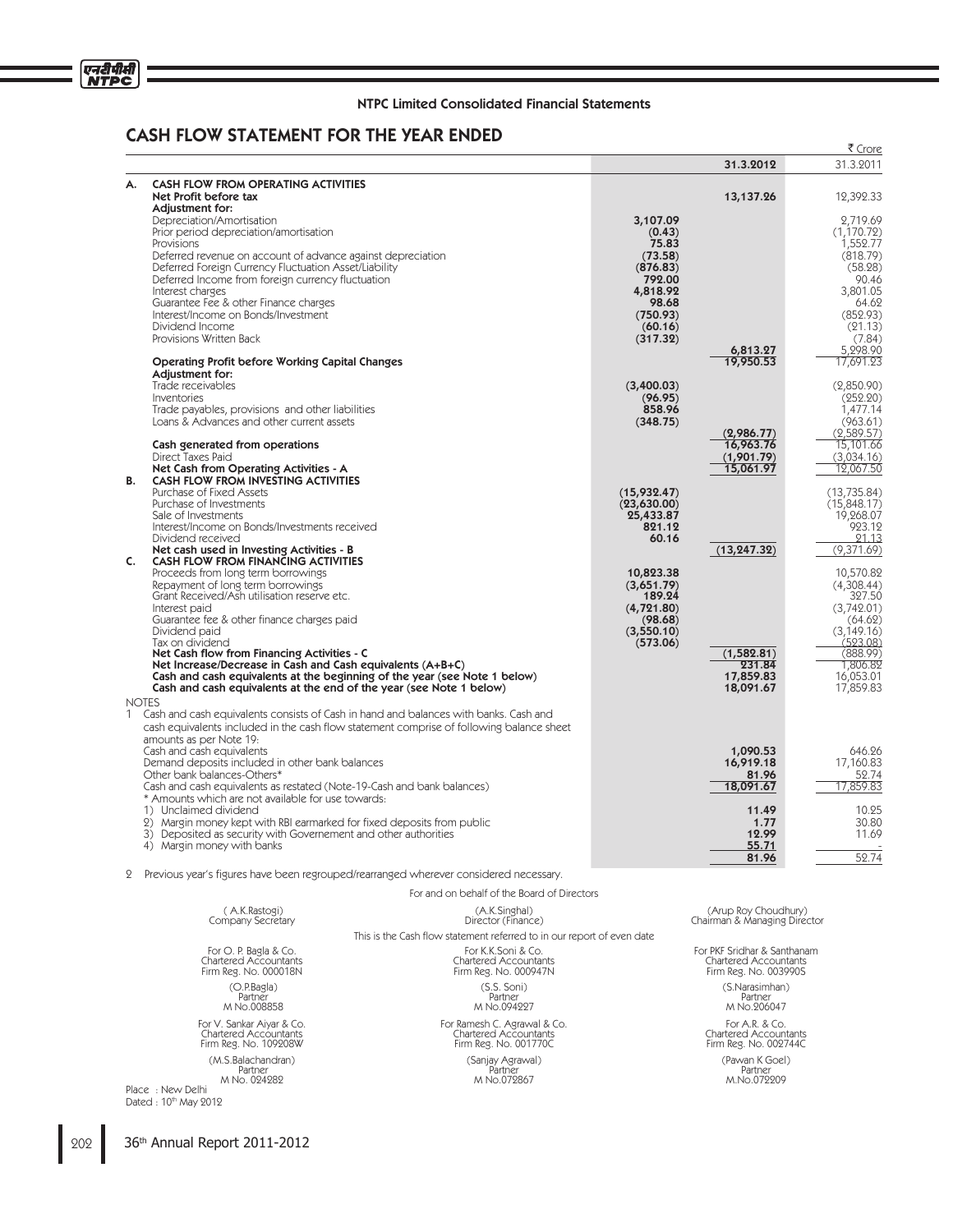# Notes to the Consolidated Financial Statements for the year ended 31<sup>st</sup> March 2012

## 1. Significant accounting policies

## A. Basis of preparation

The financial statements are prepared on accrual basis of accounting under historical cost convention in accordance with generally accepted accounting principles in India, the relevant provisions of the Companies Act, 1956 including accounting standards notified there under and the provisions of the Electricity Act, 2003 to the extent applicable.

## B. Use of estimates

The preparation of financial statements requires estimates and assumptions that affect the reported amount of assets, liabilities, revenue and expenses during the reporting period. Although such estimates and assumptions are made on a reasonable and prudent basis taking into account all available information, actual results could differ from these estimates & assumptions and such differences are recognized in the period in which the results are crystallized.

## C. Grants-in-aid

- 1. Grants-in-aid received from the Central Government or other authorities towards capital expenditure as well as consumers' contribution to capital works are treated initially as capital reserve and subsequently adjusted as income in the same proportion as the depreciation written off on the assets acquired out of the grants.
- 2. Where the ownership of the assets acquired out of the grants vests with the government, the grants are adjusted in the carrying cost of such assets.
- 3. Grants from Government and other agencies towards revenue expenditure are recognized over the period in which the related costs are incurred and are deducted from the related expenses.

## D. Fixed assets

- 1. Tangible assets are carried at historical cost less accumulated depreciation/amortisation.
- 2. Expenditure on renovation and modernisation of tangible assets resulting in increased life and/or efficiency of an existing asset is added to the cost of related assets.
- 3. Intangible assets are stated at their cost of acquisition less accumulated amortisation.
- 4. Capital expenditure on assets not owned by the Company relating to generation of electricity business is reflected as a distinct item in capital work-in-progress till the period of completion and thereafter in the tangible assets.
- 5. Deposits, payments/liabilities made provisionally towards compensation, rehabilitation and other expenses relatable to land in possession are treated as cost of land.
- 6. In the case of assets put to use, where final settlement of bills with contractors is yet to be effected, capitalisation is done on provisional basis subject to necessary adjustment in the year of final settlement.
- 7. Assets and systems common to more than one generating unit are capitalised on the basis of engineering estimates/assessments.

## E. Capital work-in-progress

- 1. In respect of supply-cum-erection contracts, the value of supplies received at site and accepted is treated as capital work-in-progress.
- 2. Administration and general overhead expenses attributable to construction of fixed assets incurred till they are ready for their intended use are identified and allocated on a systematic basis to the cost of related assets.
- 3. Deposit works/cost plus contracts are accounted for on the basis of statements of account received from the contractors.
- 4. Unsettled liability for price variation/exchange rate variation in case of contracts are accounted for on estimated basis as per terms of the contracts.

## F. Oil and gas exploration costs

- 1. The Company follows 'Successful Efforts Method' for accounting of oil & gas exploration activities.
- 2. Cost of surveys and prospecting activities conducted in search of oil and gas is expensed off in the year in which these are incurred.
- 3. Acquisition and exploration costs are initially capitalized as 'Exploratory wells-in-progress' under Capital work-in-progress. Such exploratory wells in progress are capitalised in the year in which the producing property is created or is written off in the year when determined to be dry/abandoned.
- 4. All wells under 'Exploratory Wells-in-Progress' which are more than two years old from the date of completion of drilling are charged to statement of profit and loss, except those wells which have proven reserves and the development of the fields in which the wells are located has been planned.

## G. Development of coal mines

 Expenditure on exploration and development of new coal deposits is capitalized as 'Development of coal mines' under capital work-inprogress till the mines project is brought to revenue account.

## H. Foreign currency transactions

- 1. Foreign currency transactions are initially recorded at the rates of exchange ruling at the date of transaction.
- 2. At the balance sheet date, foreign currency monetary items are reported using the closing rate. Non-monetary items denominated in foreign currency are reported at the exchange rate ruling at the date of transaction.
- 3. Exchange differences (loss), arising from translation of foreign currency loans relating to fixed assets/capital work-in-progress to the extent regarded as an adjustment to interest cost are treated as borrowing cost.
- 4. Exchange differences arising from settlement/translation of foreign currency loans (other than regarded as borrowing cost), deposits/ liabilities relating to fixed assets/capital work-in-progress in respect of transactions entered prior to 01.04.2004, are adjusted in the carrying cost of related assets. Such exchange differences arising from settlement/translation of long term foreign currency monetary items in respect of transactions entered on or after 01.04.2004 are adjusted in the carrying cost of related assets.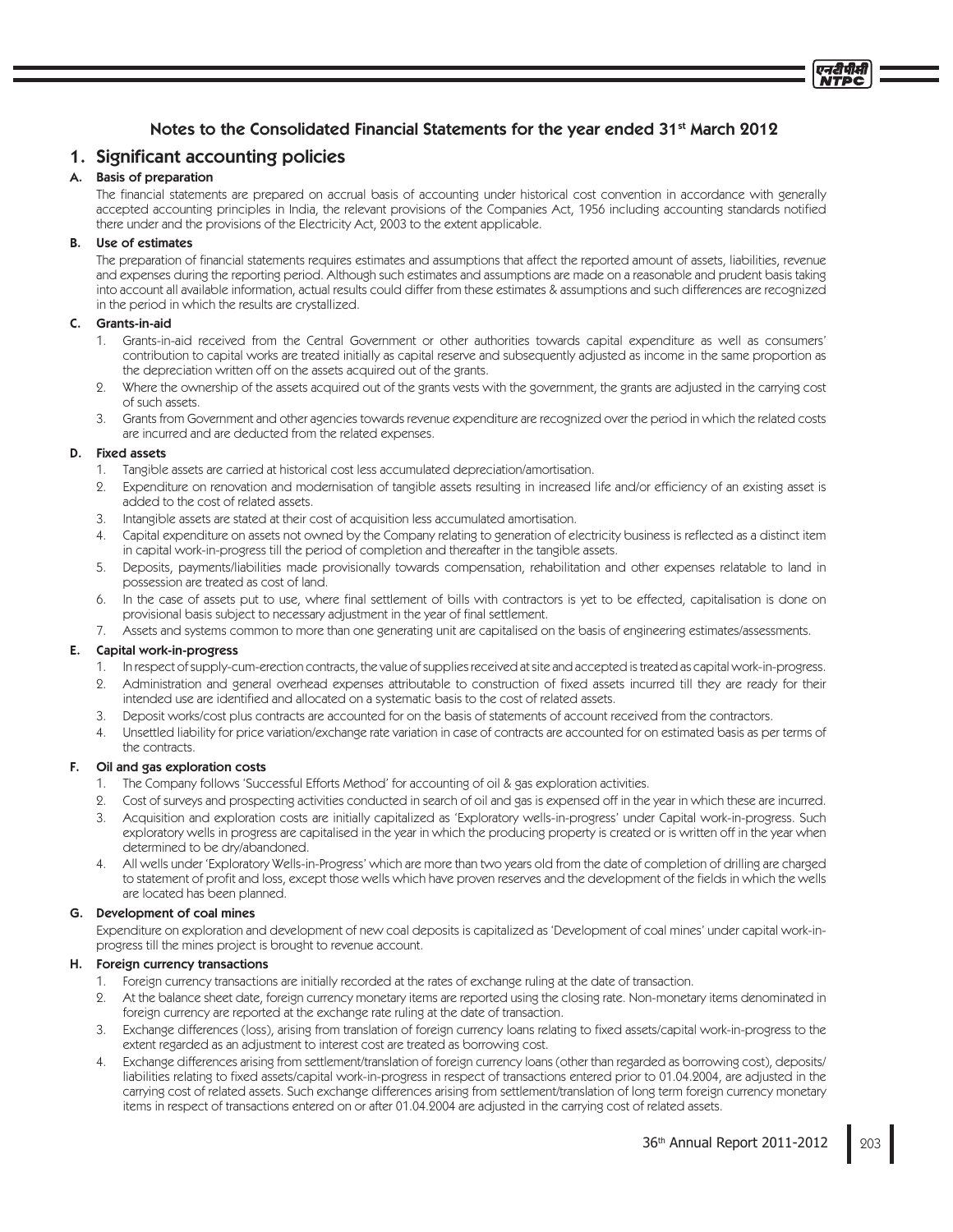5. Other exchange differences are recognized as income or expense in the period in which they arise.

## I. Borrowing costs

एनटीपीसी **VTPC** 

> Borrowing costs attributable to the fixed assets during construction/exploration, renovation and modernisation are capitalised. Such borrowing costs are apportioned on the average balance of capital work-in-progress for the year. Other borrowing costs are recognised as an expense in the period in which they are incurred.

## J. Investments

- 1. Current investments are valued at lower of cost and fair value determined on an individual investment basis.
- 2. Long term investments are carried at cost. Provision is made for diminution, other than temporary, in the value of such investments.
- 3. Premium paid on long term investments is amortised over the period remaining to maturity.

## K. Inventories

- 1. Inventories are valued at the lower of, cost determined on weighted average basis, and net realizable value.
- 2. The diminution in the value of obsolete, unserviceable and surplus stores and spares is ascertained on review and provided for.

## L. Income recognition

- 1. Sale of energy is accounted for based on tariff rates approved by the Central Electricity Regulatory Commission (CERC) as modified by the orders of Appellate Tribunal for Electricity to the extent applicable. In case of power stations where the tariff rates are yet to be approved, provisional rates are adopted.
- 2. Advance against depreciation considered as deferred revenue in earlier years is included in sales, to the extent depreciation recovered in tariff during the year is lower than the corresponding depreciation charged.
- Exchange differences on account of translation of foreign currency borrowings recoverable from or payable to the beneficiaries in subsequent periods as per CERC Tariff Regulations are accounted as 'Deferred foreign currency fluctuation asset/liability'. The increase or decrease in depreciation or interest and finance charges for the year due to the accounting of such exchange differences as per accounting policy no. H is adjusted in depreciation or sales, as the case may be.
- 4. Exchange differences arising from settlement/translation of monetary items denominated in foreign currency (other than long term) to the extent recoverable from or payable to the beneficiaries in subsequent periods as per CERC Tariff Regulations are accounted as 'Deferred foreign currency fluctuation asset/liability' during construction period and adjusted from the year in which the same becomes recoverable/payable.
- 5. The surcharge on late payment/overdue sundry debtors for sale of energy is recognized when no significant uncertainty as to measurability or collectability exists.
- 6. Interest/surcharge recoverable on advances to suppliers as well as warranty claims/liquidated damages wherever there is uncertainty of realisation/acceptance are not treated as accrued and are therefore accounted for on receipt/acceptance.
- 7. Income from consultancy services is accounted for on the basis of actual progress/technical assessment of work executed, in line with the terms of respective consultancy contracts. Claims for reimbursement of expenditure are recognized as other income, as per the terms of consultancy service contracts.
- 8. Scrap other than steel scrap is accounted for as and when sold.
- 9. Insurance claims for loss of profit are accounted for in the year of acceptance. Other insurance claims are accounted for based on certainty of realisation.

## M. Expenditure

- 1. Depreciation on the assets of the generation of electricity business is charged on straight line method following the rates and methodology notified by the CERC Tariff Regulations, 2009 in accordance with Section 616 (c) of the Companies Act, 1956.
- Depreciation on the assets of the coal mining, oil & gas exploration and consultancy business, is charged on straight line method following the rates specified in Schedule XIV of the Companies Act, 1956.
- 3. Depreciation on the following assets is provided based on their estimated useful life:

| a)             | Kutcha roads                                                                                                                                                                                                                                                                                                      | 2 years             |
|----------------|-------------------------------------------------------------------------------------------------------------------------------------------------------------------------------------------------------------------------------------------------------------------------------------------------------------------|---------------------|
| b)             | Enabling works<br>residential buildings including their internal electrification.<br>$\overline{\phantom{a}}$<br>non-residential buildings including their internal electrification, water supply,<br>$\overline{\phantom{0}}$<br>sewerage & drainage works, railway sidings, aerodromes, helipads and airstrips. | 15 years<br>5 years |
| $\mathsf{C}$ ) | Personal computers & laptops including peripherals                                                                                                                                                                                                                                                                | 5 years             |
| d)             | Photocopiers and fax machines                                                                                                                                                                                                                                                                                     | 5 years             |
| $\mathcal{C}$  | Water coolers and refrigerators                                                                                                                                                                                                                                                                                   | 12 years            |

- 4. Depreciation on additions to/deductions from fixed assets during the year is charged on pro-rata basis from/up to the month in which the asset is available for use/disposal.
- 5. Assets costing up to  $\bar{\tau}$  5000/- are fully depreciated in the year of acquisition.
- 6. Cost of software recognized as intangible asset, is amortised on straight line method over a period of legal right to use or 3 years, whichever is less. Other intangible assets are amortized on straight line method over the period of legal right to use following the rates and methodology notified by CERC Tariff Regulations, 2009.
- 7. Where the cost of depreciable assets has undergone a change during the year due to increase/decrease in long term liabilities on account of exchange fluctuation, price adjustment, change in duties or similar factors, the unamortised balance of such asset is charged off prospectively at the rates and methodology notified by CERC Tariff Regulations, 2009/ revised useful life determined based on rates specified in Schedule XIV of the Companies Act, 1956.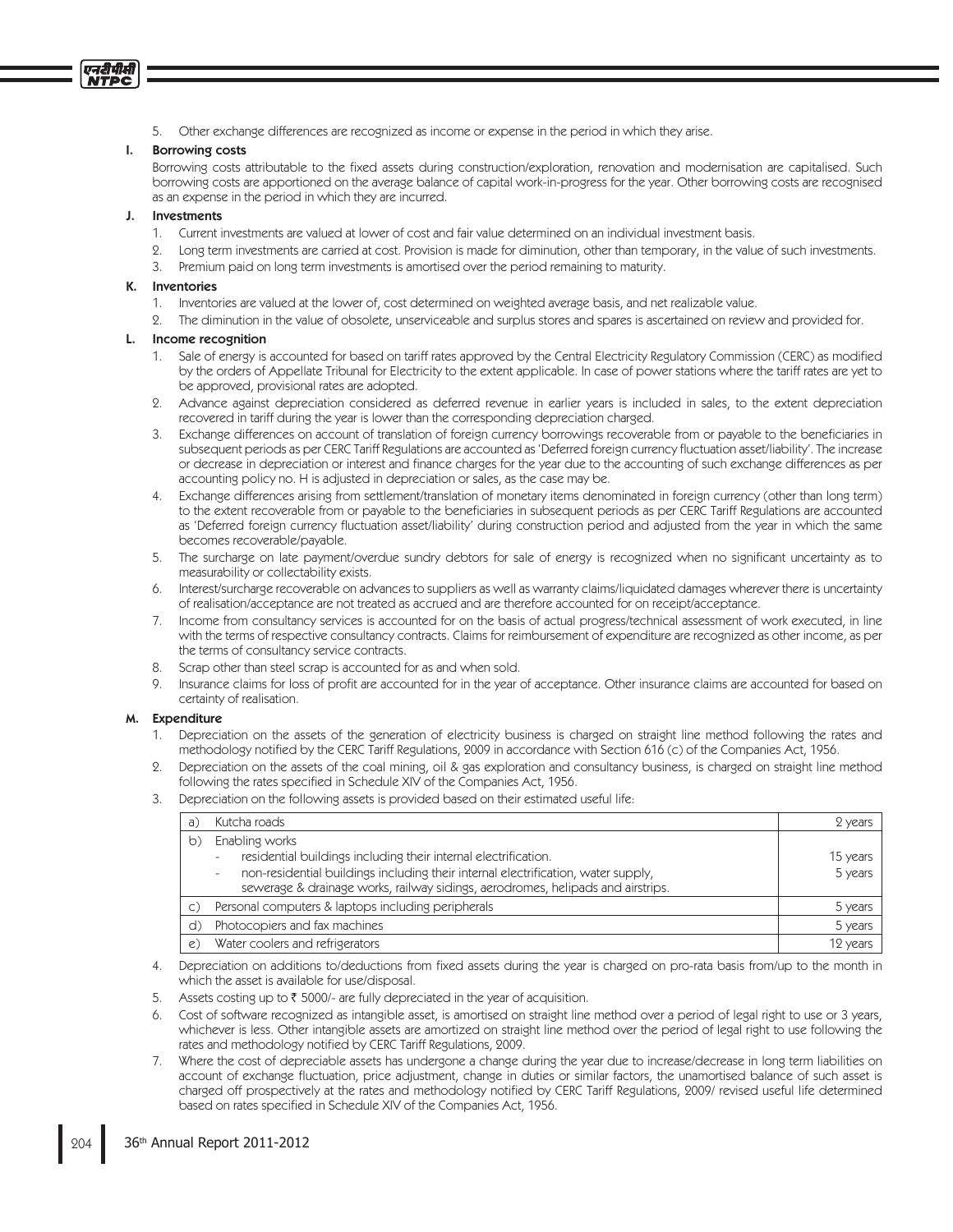- 8. Where the life and/or efficiency of an asset is increased due to renovation and modernization, the expenditure thereon along-with its unamortized depreciable amount is charged off prospectively over the revised useful life determined by technical assessment.
- 9. Machinery spares which can be used only in connection with an item of plant and machinery and their use is expected to be irregular, are capitalised and fully depreciated over the residual useful life of the related plant and machinery.
- 10. Capital expenditure on assets not owned by the company is amortised over a period of 4 years from the month in which the first unit of project concerned comes into commercial operation and thereafter from the month in which the relevant asset becomes available for use. However, similar expenditure for community development is charged off to revenue.
- 11. Leasehold land and buildings relating to generation of electricity business are fully amortised over 25 years or lease period whichever is lower following the rates and methodology notified by CERC Tariff Regulations, 2009. Leasehold land acquired on perpetual lease is not amortised.
- 12. Land acquired for mining business under Coal Bearing Areas (Acquisition & Development) Act, 1957 is amortised on the basis of balance useful life of the project. Other leasehold land acquired for mining business is amortised over the lease period or balance life of the project whichever is less.
- 13. Expenses on ex-gratia payments under voluntary retirement scheme, training & recruitment and research and development are charged to revenue in the year incurred.
- 14. Preliminary expenses on account of new projects incurred prior to approval of feasibility report/techno economic clearance are charged to revenue.
- 15. Net pre-commissioning income/expenditure is adjusted directly in the cost of related assets and systems.
- 16. Prepaid expenses and prior period expenses/income of items of ₹ 100,000/- and below are charged to natural heads of accounts.
- 17. Carpet coal is charged off to coal consumption. However, during pre-commissioning period, carpet coal is retained in inventories and charged off to consumption in the first year of commercial operation. Transit and handling losses of coal as per norms are included in cost of coal.

#### N. Employee benefits

#### 1. Defined contribution plan:

Company's contributions paid/payable during the year to provident fund is recognised in the statement of profit and loss. The same is paid to a fund administered through a separate trust.

#### 2. Defined benefit plan:

Company's liability towards gratuity, leave benefits (including compensated absences), post retirement medical facility and other terminal benefits are determined by independent actuary, at year end using the projected unit credit method. Past service costs are recognised on a straight line basis over the average period until the benefits become vested. Actuarial gains and losses are recognised immediately in the statement of profit and loss. Liability for gratuity as per actuarial valuation is paid to a fund administered through a separate trust.

#### 3. Short term employee benefits

These are recognised as an expense at the undiscounted amount in the statement of profit and loss for the year in which the related services are rendered.

#### O. Leases

#### 1. Finance lease

- 1.1 Assets taken on finance lease are capitalized at fair value or net present value of the minimum lease payments, whichever is less.
- 1.2 Depreciation on the assets taken on finance lease is charged at the rate applicable to similar type of fixed assets as per accounting policy no. M.1 or M.2. If the leased assets are returnable to the lessor on the expiry of the lease period, depreciation is charged over its useful life or lease period, whichever is less.

1.3 Lease payments are apportioned between the finance charges and outstanding liability in respect of assets taken on lease.

### 2. Operating lease

Assets acquired on lease where a significant portion of the risk and rewards of the ownership are retained by the lessor are classified as operating leases. Lease rentals are charged to revenue.

#### P. Impairment

 The carrying amount of cash generating units is reviewed at each balance sheet date where there is any indication of impairment based on internal/external indicators. An impairment loss is recognised in the statement of profit and loss where the carrying amount exceeds the recoverable amount of the cash generating units. An impairment loss is reversed if there is change in the recoverable amount and such loss either no longer exists or has decreased.

## Q. Provisions and contingent liabilities

A provision is recognised when the company has a present obligation as a result of a past event and it is probable that an outflow of resources will be required to settle the obligation and in respect of which a reliable estimate can be made. Provisions are determined based on management estimate required to settle the obligation at the balance sheet date and are not discounted to present value. Contingent liabilities are disclosed on the basis of judgment of the management/independent experts. These are reviewed at each balance sheet date and are adjusted to reflect the current management estimate.

#### R. Cash flow statement

Cash flow statement is prepared in accordance with the indirect method prescribed in Accounting Standard (AS) 3 on 'Cash Flow Statements'.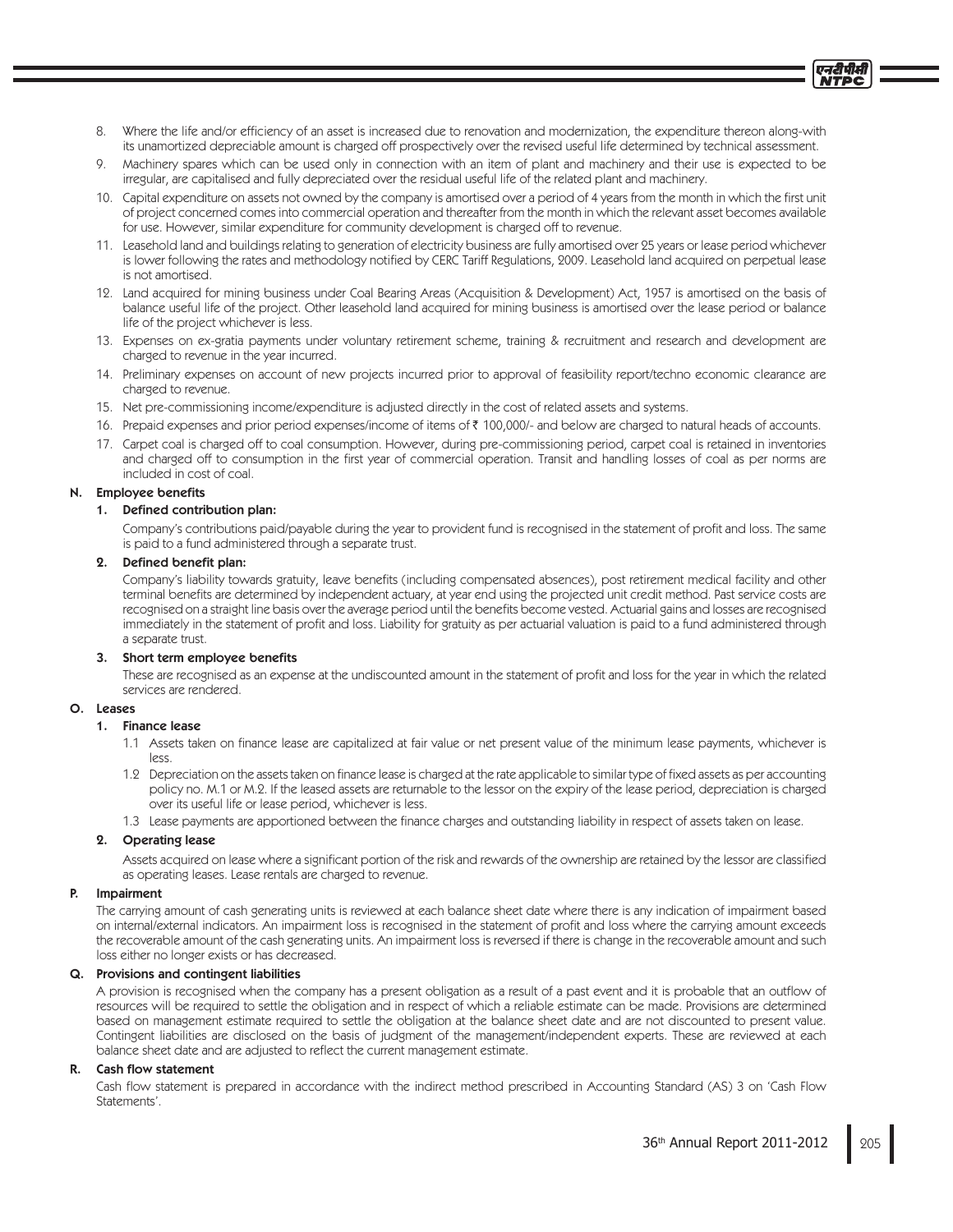| 2. Share capital                                              |            | ₹ Crore    |
|---------------------------------------------------------------|------------|------------|
| As at                                                         | 31.03.2012 | 31.03.2011 |
| <b>Equity share capital</b>                                   |            |            |
| <b>Authorised</b>                                             |            |            |
| 10,00,00,00,000 shares of par value of ₹10/- each (previous   |            |            |
| year 10,00,00,00,000 shares of par value of ₹10/- each)       | 10,000.00  | 10,000.00  |
| Issued, subscribed and fully paid-up                          |            |            |
| 8,24,54,64,400 shares of par value of ₹10/- each (previous    |            |            |
| year 8,24,54,64,400 shares of par value of ₹10/- each)        | 8,245.46   | 8,245.46   |
| 3. Reserves and surplus                                       |            | ₹ Crore    |
| As at                                                         | 31.03.2012 | 31.03.2011 |
| Capital reserve                                               |            |            |
| As per last financial statements                              | 362.82     | 282.44     |
| Add: Transfer from surplus in the statement of profit & loss  | 0.44       | 6.87       |
| Add: Grants received during the year                          | 76.98      | 113.18     |
| Less: Adjustments during the year                             | 48.91      | 39.67      |
| Closing balance                                               | 391.33     | 362.82     |
| Securities premium account                                    | 2,228.11   | 2,228.11   |
| Foreign currency translation reserve                          | (0.83)     |            |
| <b>Bonds redemption reserve</b>                               |            |            |
| As per last financial statements                              | 2,231.66   | 1,986.72   |
| Add : Transfer from surplus in the statement of profit & loss | 482.38     | 494.94     |
| Less: Transfer to surplus in the statement of profit & loss   | 325.00     | 250.00     |
| Closing balance                                               | 2,389.04   | 2,231.66   |
| <b>General reserve</b>                                        |            |            |
| As per last financial statements                              | 55,087.18  | 49,871.20  |
| Add : Transfer from surplus in the statement of profit & loss | 5,348.20   | 5,216.14   |
| Less: Adjustments during the year                             | 47.25      | 0.16       |
| Closing balance                                               | 60,388.13  | 55,087.18  |
| Surplus in the statement of profit & loss                     |            |            |
| As per last financial statements                              | 229.33     | 3.35       |
| Add: Profit for the year from statement of profit & loss      | 9,814.66   | 9,348.23   |
| Write back from bond redemption reserve                       | 325.00     | 250.00     |
| Less: Transfer to bond redemption reserve                     | 482.38     | 494.94     |
| Transfer to capital reserve                                   | 0.44       | 6.87       |
| Transfer to general reserve                                   | 5,348.20   | 5,216.14   |
| Dividend paid                                                 | 2,887.92   | 2,473.63   |
| Tax on dividend paid                                          | 465.41     | 410.84     |
| Proposed dividend                                             | 473.29     | 662.18     |
| Tax on proposed dividend                                      | 76.78      | 107.65     |
| Net surplus                                                   | 634.57     | 229.33     |
| Total #                                                       | 66,030.35  | 60,139.10  |

# Includes (-) ₹ 511.66 crore (previous year (-) ₹ 171.70 crore) share of jointly controlled entities.

## 4. Deferred revenue

| 4. Deferred revenue                                    |            | ₹ Crore    |
|--------------------------------------------------------|------------|------------|
| As at                                                  | 31.03.2012 | 31.03.2011 |
| On account of advance against depreciation             | 718.47     | 792.05     |
| On account of income from foreign currency fluctuation | 711.59     | 62.43      |
| Total <sup>#</sup>                                     | 1,430.06   | 854.48     |

# Includes Nil (previous year Nil ) share of jointly controlled entities.

a) Advance against depreciation (AAD) was an element of tariff provided under the Tariff Regulations for 2001-04 and 2004-09 to facilitate debt servicing by the generators since it was considered that depreciation recovered in the tariff considering a useful life of 25 years is not adequate for debt servicing. Though this amount is not repayable to the beneficiaries, keeping in view the matching principle, and in line with the opinion of the Expert Advisory Committee (EAC) of the Institute of Chartered Accountants of India (ICAI), this was treated as deferred revenue to the extent depreciation chargeable in the accounts is considered to be higher than the depreciation recoverable in tariff in future years. Since AAD is in the nature of deferred revenue and does not constitute a liability, it has been disclosed in this note separately from shareholders funds and liabilities.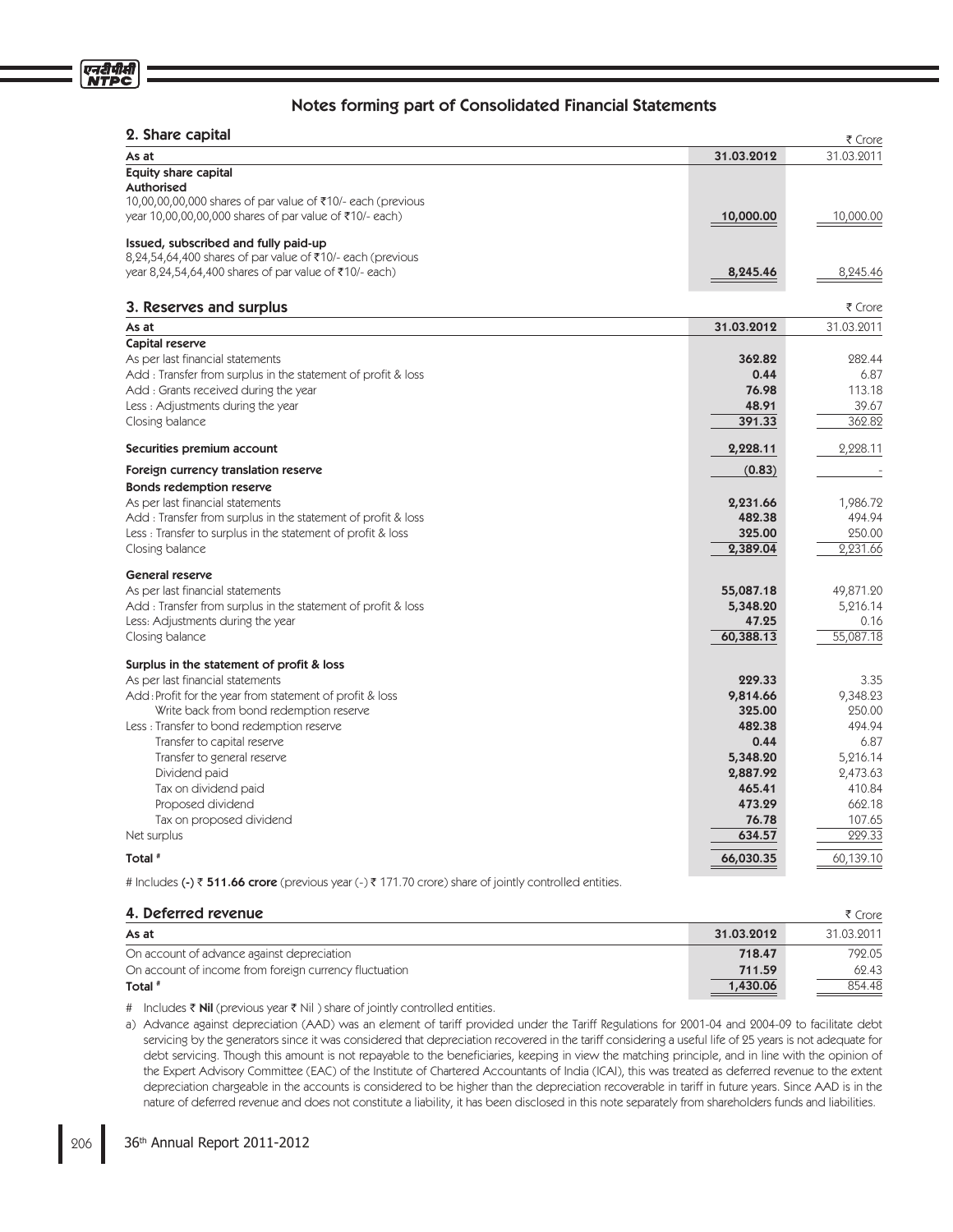- b) In line with significant accounting policy no. L.2. of the Company (Note 1) and the revised CERC order for 2004-09, an amount of ₹ 34.39 crore (previous year ₹ 79.75 crore) has been recognized after reversal/deferment of revenue of ₹ **39.19 crore** (previous year ₹ 11.55 crore) during the year from the AAD and included in energy sales (Note 22).
- c) Foreign exchange rate variation (FERV) on foreign currency loans and interest thereon is recoverable from/payable to the customers in line with the Tariff Regulations. Keeping in view the opinion of the EAC of ICAI, the Company is recognizing deferred foreign currency fluctuation asset by corresponding credit to deferred income from foreign currency fluctuation in respect of the FERV on foreign currency loans or interest thereon adjusted in the cost of fixed assets, which is recoverable from the customers in future years as provided in accounting policy no. L.3 (Note 1). This amount will be recognized as revenue corresponding to the depreciation charge in future years. Since the amount does not constitute a liability to be discharged in future periods hence it has been disclosed in this note separately from shareholder's funds and liabilities.

## 5. Long-term borrowings

the current year.

|                                                                                                                                                                                                                                                                                                                                                                                                                                                                                                     |            | S UNE      |
|-----------------------------------------------------------------------------------------------------------------------------------------------------------------------------------------------------------------------------------------------------------------------------------------------------------------------------------------------------------------------------------------------------------------------------------------------------------------------------------------------------|------------|------------|
| As at                                                                                                                                                                                                                                                                                                                                                                                                                                                                                               | 31.03.2012 | 31.03.2011 |
| <b>Bonds</b>                                                                                                                                                                                                                                                                                                                                                                                                                                                                                        |            |            |
| <b>Secured</b>                                                                                                                                                                                                                                                                                                                                                                                                                                                                                      |            |            |
| 8.48% Secured non-cumulative non-convertible redeemable taxable bonds of ₹10,00,000/- each<br>redeemable at par in full on 1 <sup>st</sup> May 2023 (Seventeenth issue - private placement) <sup>1</sup>                                                                                                                                                                                                                                                                                            | 50.00      | 50.00      |
| 9.00% Secured non-cumulative non-convertible redeemable taxable bonds of ₹10,00,000/- each with<br>five equal separately transferable redeemable principal parts (STRPP) redeemable at par at the end of 11 <sup>th</sup><br>year and in annual installments thereafter upto the end of 15 <sup>th</sup> year respectively commencing from 25 <sup>th</sup><br>January 2023 and ending on 25 <sup>th</sup> January 2027 (Forty second issue - private placement) <sup>III</sup>                     | 500.00     |            |
| 8.93% Secured non-cumulative non-convertible redeemable taxable bonds of ₹10,00,000/- each<br>redeemable at par in full on 19 <sup>th</sup> January 2021 (Thirty seventh issue - private placement) <sup>III</sup>                                                                                                                                                                                                                                                                                  | 300.00     | 300.00     |
| 8.73 % Secured non-cumulative non-convertible redeemable taxable bonds of ₹10,00,000/- each<br>redeemable at par in full on 31 <sup>st</sup> March 2020 (Thirty third issue- private placement) <sup>III</sup>                                                                                                                                                                                                                                                                                      | 195.00     | 195.00     |
| 8.78 % Secured non-cumulative non-convertible redeemable taxable bonds of ₹10,00,000/- each<br>redeemable at par in full on 9 <sup>th</sup> March 2020 (Thirty first issue- private placement) <sup>III</sup>                                                                                                                                                                                                                                                                                       | 500.00     | 500.00     |
| 11.25% Secured non-cumulative non-convertible redeemable taxable bonds of ₹10,00,000/- each<br>redeemable at par in five equal annual installments commencing from 6 <sup>th</sup> Nov 2019 and ending on 6 <sup>th</sup> Nov<br>2023 (Twenty seventh issue - private placement) III                                                                                                                                                                                                                | 350.00     | 350.00     |
| 7.89% Secured non-cumulative non-convertible redeemable taxable bonds of ₹10,00,000/- each<br>redeemable at par in full on 5 <sup>th</sup> May 2019 (Thirtieth issue - private placement) III                                                                                                                                                                                                                                                                                                       | 700.00     | 700.00     |
| 8.65% Secured non-cumulative non-convertible redeemable taxable bonds of ₹10,00,000/- each<br>redeemable at par in full on 4 <sup>th</sup> February 2019 (Twenty ninth issue - private placement) III                                                                                                                                                                                                                                                                                               | 550.00     | 550.00     |
| 7.50% Secured non-cumulative non-convertible redeemable taxable bonds of ₹10,00,000/- each<br>redeemable at par in full on 12 <sup>th</sup> January 2019 (Nineteenth issue - private placement) "                                                                                                                                                                                                                                                                                                   | 50.00      | 50.00      |
| 11% Secured non-cumulative non-convertible redeemable taxable bonds of ₹10,00,000/- each<br>redeemable at par in full on 21 <sup>st</sup> November 2018 (Twenty eighth issue - private placement) "                                                                                                                                                                                                                                                                                                 | 1,000.00   | 1,000.00   |
| 8.00% Secured non-cumulative non-convertible redeemable taxable bonds of ₹10,00,000/- each<br>redeemable at par in full on 10 <sup>th</sup> April 2018 (Sixteenth issue -private placement) <sup>1</sup>                                                                                                                                                                                                                                                                                            | 100.00     | 100.00     |
| 9.2573% Secured non-cumulative non-convertible redeemable taxable bonds of ₹15,00,000/- each with<br>fifteen equal separately transferable redeemable principal parts (STRPP) redeemable at par at the end of<br>$6th$ year and in annual installments thereafter upto the end of $20th$ year respectively commencing from $2nd$<br>March 2018 and ending on 2 <sup>nd</sup> March 2032 (Forty third issue - private placement) <sup>III</sup>                                                      | 75.00      |            |
| 9.6713 % Secured non-cumulative non-convertible redeemable taxable bonds of ₹15,00,000/- each with<br>fifteen equal separately transferable redeemable principal parts (STRPP) redeemable at par at the end of<br>6th year and in annual installments thereafter upto the end of 20th year respectively commencing from 23rd<br>December 2017 and ending on 23 <sup>rd</sup> December 2031 (Forty first issue - private placement) <sup>III</sup> .                                                 | 75.00      |            |
| 9.558 % Secured non-cumulative non-convertible redeemable taxable bonds of ₹15,00,000/- each with<br>fifteen equal separately transferable redeemable principal parts (STRPP) redeemable at par at the end of<br>$6th$ year and in annual installments thereafter upto the end of $20th$ year respectively commencing from $29th$<br>July 2017 and ending on 29th July 2031 (Fourtieth issue - private placement) <sup>III</sup>                                                                    | 75.00      |            |
| 9.3896% Secured non-cumulative non-convertible redeemable taxable bonds of ₹15,00,000/- each with<br>fifteen equal separately transferable redeemable principal parts (STRPP) redeemable at par at the end of<br>$6th$ year and in annual installments thereafter upto the end of $20th$ year respectively commencing from $9th$<br>June 2017 and ending on 9th June 2031 (Thirty ninth issue - private placement) <sup>III</sup>                                                                   | 105.00     |            |
| 9.17% Secured non-cumulative non-convertible redeemable taxable bonds of ₹15,00,000/- each with<br>fifteen equal separately transferable redeemable principal parts (STRPP) redeemable at par at the end of<br>6 <sup>th</sup> year and in annual installments thereafter upto the end of 20 <sup>th</sup> year respectively commencing from 22 <sup>nd</sup><br>March 2017 and ending on 22 <sup>nd</sup> March 2031 (Thirty eighth issue - private placement) <sup>III</sup> . Securitised during | 75.00      | 75.00      |

 $F$ Crore

एनटीपीसी **NTPC**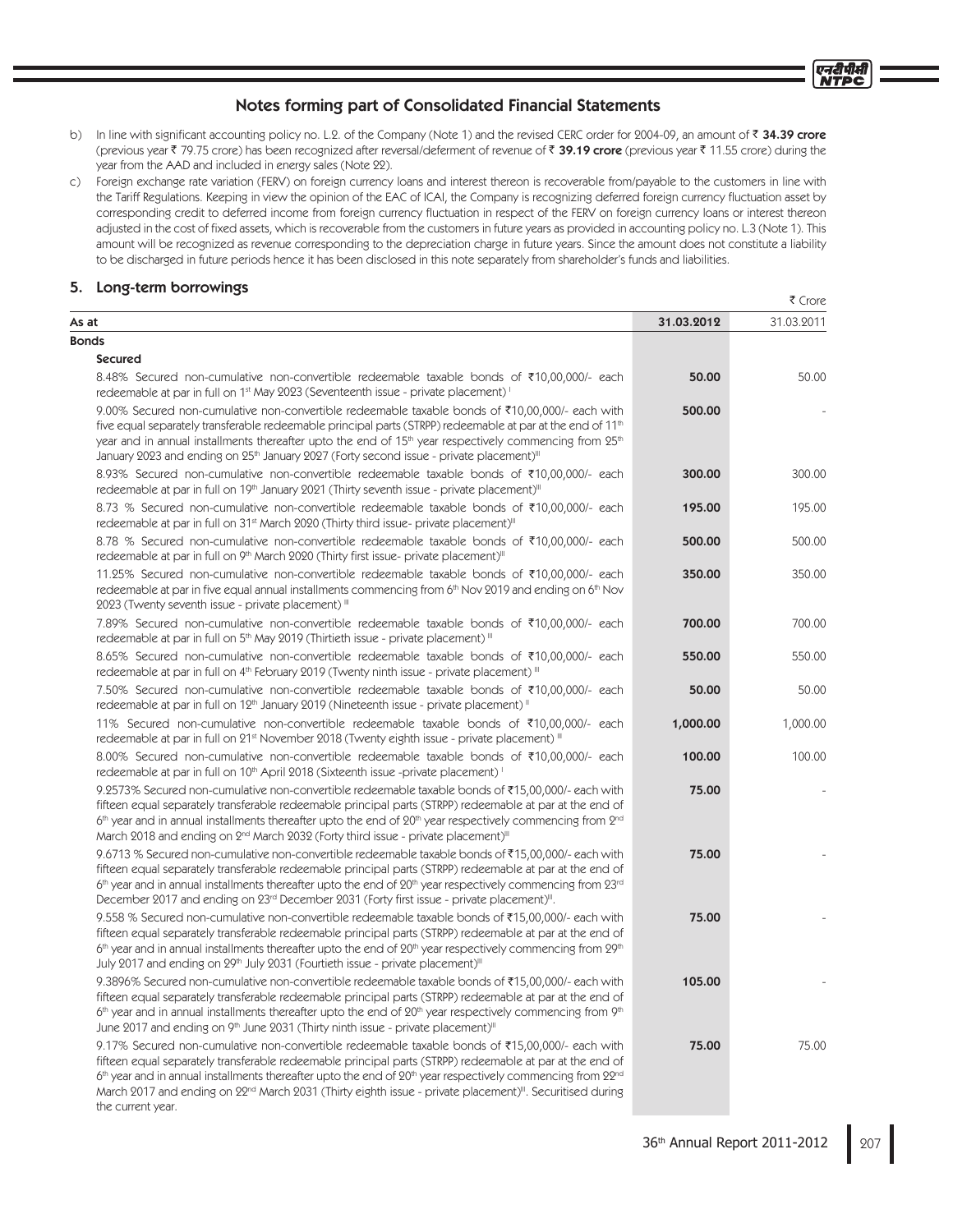|                                                                                                                                                                                                                                                                                                                                                                                                                                                          |            | ₹ Crore    |
|----------------------------------------------------------------------------------------------------------------------------------------------------------------------------------------------------------------------------------------------------------------------------------------------------------------------------------------------------------------------------------------------------------------------------------------------------------|------------|------------|
| As at                                                                                                                                                                                                                                                                                                                                                                                                                                                    | 31.03.2012 | 31.03.2011 |
| 8.8086% Secured non-cumulative non-convertible redeemable taxable bonds of ₹15,00,000/- each with<br>fifteen equal separately transferable redeemable principal parts (STRPP) redeemable at par at the end of<br>6th year and in annual installments thereafter upto the end of 20th year respectively commencing from 15th<br>December 2016 and ending on 15 <sup>th</sup> December 2030 (Thirty sixth issue - private placement) <sup>III</sup>        | 75.00      | 75.00      |
| 8.785% Secured non-cumulative non-convertible redeemable taxable bonds of ₹15,00,000/- each with<br>fifteen equal separately transferable redeemable principal parts (STRPP) redeemable at par at the end of<br>6th year and in annual installments thereafter upto the end of 20th year respectively commencing from 15th<br>September 2016 and ending on 15 <sup>th</sup> September 2030 (Thirty fifth issue - private placement) <sup>III</sup>       | 120.00     | 120.00     |
| 8.71% Secured non-cumulative non-convertible redeemable taxable bonds of ₹15,00,000/- each with<br>fifteen equal separately transferable redeemable principal parts (STRPP) redeemable at par at the end of<br>$6th$ year and in annual installments thereafter upto the end of $20th$ year respectively commencing from 10 <sup>th</sup><br>June 2016 and ending on 10 <sup>th</sup> June 2030 (Thirty fourth issue - private placement) <sup>III</sup> | 150.00     | 150.00     |
| 8.8493% Secured non-cumulative non-convertible redeemable taxable bonds of ₹15,00,000/- each with<br>fifteen equal separately transferable redeemable principal parts (STRPP) redeemable at par at the end of<br>6th year and in annual installments thereafter upto the end of 20th year respectively commencing from 25th<br>March 2016 and ending on 25 <sup>th</sup> March 2030 (Thirty second issue - private placement) <sup>III</sup>             | 105.00     | 105.00     |
| 9.37% Secured non-cumulative non-convertible redeemable taxable bonds of ₹70,00,000/- each<br>with fourteen separately transferable redeemable principal parts (STRPP) redeemable at par semi-<br>annually commencing from 4th June 2012 and ending on 4th December 2018 (Twenty fifth issue - private<br>placement) <sup>III</sup>                                                                                                                      | 428.50     | 500.00     |
| 9.06% Secured non-cumulative non-convertible redeemable taxable bonds of ₹70,00,000/- each<br>with fourteen separately transferable redeemable principal parts (STRPP) redeemable at par semi -<br>annually commencing from 4th June 2012 and ending on 4th December 2018 (Twenty sixth issue-private<br>placement) <sup>III</sup>                                                                                                                       | 428.50     | 500.00     |
| 8.6077% Secured non-cumulative non-convertible redeemable taxable bonds of ₹20,00,000/- each with<br>twenty equal separately transferable redeemable principal parts (STRPP) redeemable at par semi-annually<br>commencing from 9th September 2011 and ending on 9th March 2021 (Twenty fourth issue - private<br>placement) <sup>1V</sup>                                                                                                               | 400.00     | 450.00     |
| 8.3796% Secured non-cumulative non-convertible redeemable taxable bonds of ₹20,00,000/- each<br>with twenty equal separately transferable redeemable principal parts (STRPP) redeemable at par semi-<br>annually commencing from 5 <sup>th</sup> August 2011 and ending on 5 <sup>th</sup> February 2021 (Twenty third issue - private<br>placement) <sup>™</sup>                                                                                        | 400.00     | 450.00     |
| 8.1771% Secured non-cumulative non-convertible redeemable taxable bonds of ₹20,00,000/- each<br>with twenty equal separately transferable redeemable principal parts (STRPP) redeemable at par semi-<br>annually commencing from 2 <sup>nd</sup> July 2011 and ending on 2 <sup>nd</sup> January 2021 (Twenty second issue - private<br>placement) $\mathbb{V}$                                                                                          | 400.00     | 450.00     |
| 7.7125% Secured non-cumulative non-convertible redeemable taxable bonds of ₹20,00,000/- each<br>with twenty equal separately transferable redeemable principal parts (STRPP) redeemable at par semi-<br>annually commencing from 2 <sup>nd</sup> August 2010 and ending on 2 <sup>nd</sup> February 2020 (Twenty first issue - private<br>placement) v                                                                                                   | 700.00     | 800.00     |
| 7.552% Secured non-cumulative non-convertible redeemable taxable bonds of ₹20,00,000/- each with<br>twenty equal separately transferable redeemable principal parts (STRPP) redeemable at par semi-annually<br>commencing from 23 <sup>rd</sup> September 2009 and ending on 23 <sup>rd</sup> March 2019 (Twentieth Issue - private<br>placement) VI                                                                                                     | 300.00     | 350.00     |
| 5.95% Secured non-cumulative non-convertible redeemable taxable bonds of ₹10,00,000/- each with<br>five equal separately transferable redeemable principal parts (STRPP) redeemable at par at the end of 6th<br>year and in annual instalments thereafter upto the end of 10 <sup>th</sup> year respectively from 15 <sup>th</sup> September 2003<br>(Eighteenth issue - private placement) VII                                                          | 100.00     | 200.00     |
| 9.55% Secured non-cumulative non-convertible taxable redeemable bonds of ₹10,00,000/- each with<br>ten equal separately transferable redeemable principal parts (STRPP) redeemable at par at the end of the<br>6 <sup>th</sup> year and in annual instalments thereafter upto the end of 15 <sup>th</sup> year respectively from 30 <sup>th</sup> April 2002<br>(Thirteenth issue - Part B - private placement) VIII                                     | 375.00     | 450.00     |
| 9.55% Secured non-cumulative non-convertible taxable redeemable bonds of ₹10,00,000/- each<br>redeemable at par in ten equal annual instalments commencing from the end of 6th year and upto the end<br>of 15th year respectively from 18th April 2002 (Thirteenth issue -Part A - private placement) VIII                                                                                                                                               | 375.00     | 450.00     |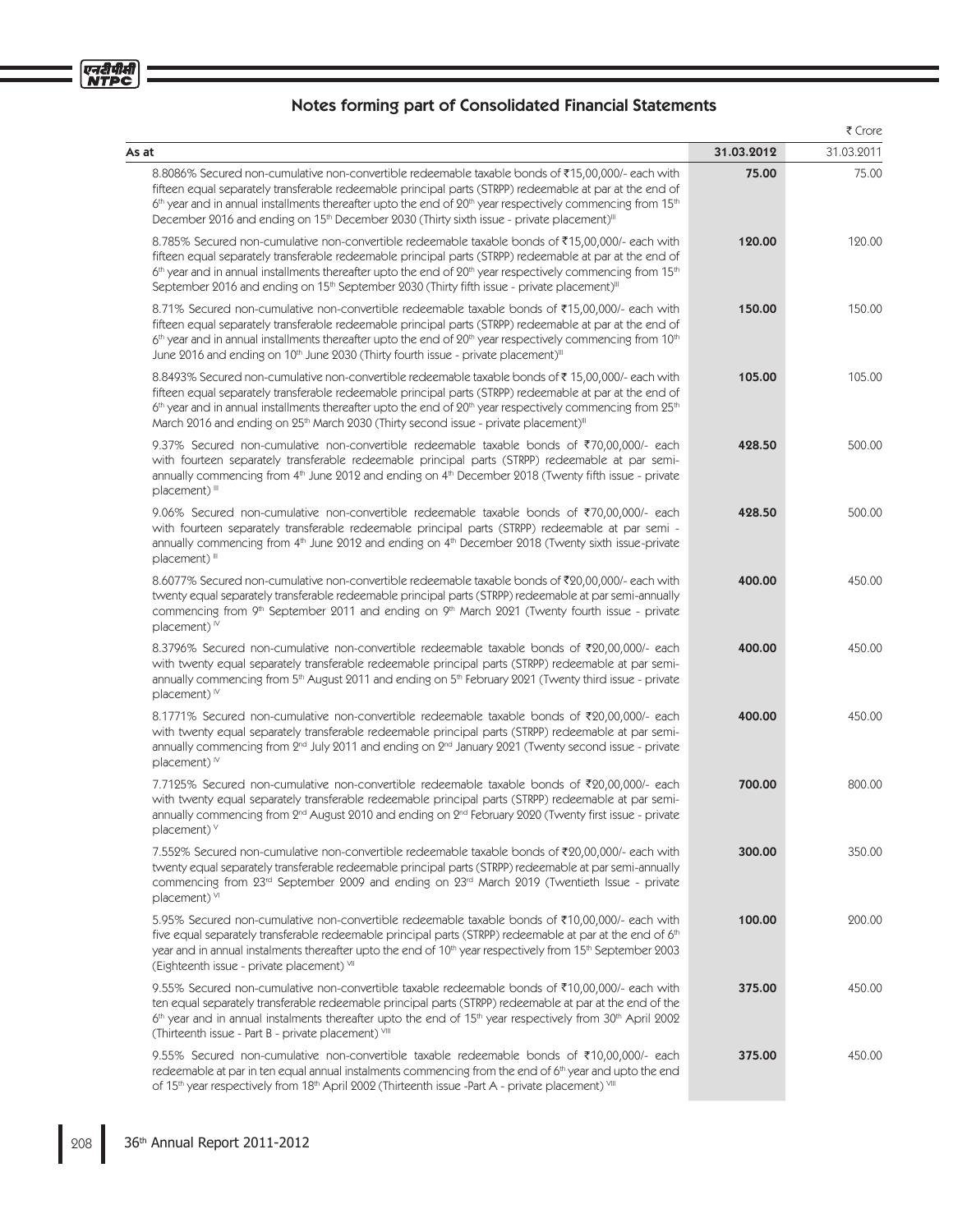₹ Crore

## Notes forming part of Consolidated Financial Statements

|                                                                          |            | ₹ Crore    |
|--------------------------------------------------------------------------|------------|------------|
| As at                                                                    | 31.03.2012 | 31.03.2011 |
| <b>Foreign Currency Notes</b>                                            |            |            |
| <b>Unsecured</b>                                                         |            |            |
| 5.625 % Fixed rate notes due for repayment on 14 <sup>th</sup> July 2021 | 2,581.50   |            |
| 5.875 % Fixed rate notes due for repayment on 2 <sup>nd</sup> March 2016 | 1,548.90   | 1,356.90   |
| <b>Term Loans</b>                                                        |            |            |
| From banks and financial institutions                                    |            |            |
| <b>Secured</b>                                                           |            |            |
| Foreign currency loan (Guaranteed by GOI) K                              | 99.09      | 256.56     |
| Rupee loans ×                                                            | 8,039.08   | 7,278.43   |
| <b>Unsecured</b>                                                         |            |            |
| Foreign currency loans (Guaranteed by GOI)                               | 2,999.49   | 2,763.23   |
| Other foreign currency loans                                             | 5,799.66   | 5,387.81   |
| Rupee Ioans                                                              | 24,726.49  | 21,083.51  |
| <b>Deposits</b>                                                          |            |            |
| <b>Unsecured</b>                                                         |            |            |
| Fixed deposits                                                           | 0.47       | 12.39      |
| Long term maturities of finance lease obligations (Secured) XI           | 0.26       | 0.74       |
| Total <sup>#</sup>                                                       | 54,851.94  | 47,059.57  |

# Includes 7,932.53 crore (previous year 7,199.36 crore) share of jointly controlled entities.

#### a) Details of terms of repayment and rate of interest in respect of term loans

| <b>Particulars</b>                         | <b>Current portion</b><br>Non current portion |            |            |            |
|--------------------------------------------|-----------------------------------------------|------------|------------|------------|
|                                            | 31.03.2012                                    | 31.03.2011 | 31.03.2012 | 31.03.2011 |
| <b>Term loans</b>                          |                                               |            |            |            |
| From banks                                 |                                               |            |            |            |
| Secured                                    |                                               |            |            |            |
| Foreign currency loan (guaranteed by GOI)  | 99.09                                         | 256.56     | 186.38     | 157.91     |
| Rupee Ioans                                | 8,039.08                                      | 7.278.43   | 425.33     | 197.77     |
| <b>Unsecured</b>                           |                                               |            |            |            |
| Foreign currency loans (guaranteed by GOI) | 2,999.49                                      | 2.763.23   | 183.64     | 121.16     |
| Other foreign currency loans               | 5,799.66                                      | 5,387.81   | 865.68     | 647.39     |
| Rupee Ioans                                | 24,726.49                                     | 21,083.51  | 2,435.68   | 1,880.17   |
| Fixed deposits (unsecured)                 | 0.47                                          | 12.39      | 11.79      | 0.87       |

i) Secured foreign currency loan (guaranteed by the GOI) carry floating rate of interest linked to currency weighted LIBOR and is repayable in three semiannual installments as of 31st March 2012.

ii) Unsecured foreign currency loans (guaranteed by the GOI) carry fixed rate of interest ranging from 1.80% p.a. to 2.30% p.a. and are repayable in twenty eight to thirty eight semiannual installments as of 31<sup>st</sup> March 2012.

- iii) Unsecured other foreign currency loans include loans of ₹ **1,290.35 crore** (previous year ₹ 1,267.68 crore) which carry fixed rate of interest ranging from 3.85% p.a. to 4.31% p.a., Ioans of ₹ **5,186.32 crore** (previous year ₹ 4,533.04 crore) which carry floating rate of interest linked to 6M LIBOR/6M EURIBOR and a loan of ₹ **188.67 crore** (previous year ₹ 234.48 crore) which carry floating rate of interest linked to the cost of borrowings of the Multilateral Agency Lender. These loans are repayable in one to twenty eight semi-annual installments as of 31st March 2012 commencing after moratorium period if any, as per the respective loan agreements.
- iv) Unsecured rupee term loans carry interest ranging from 5.71 % to 12.75 % p.a. with monthly/quarterly/half-yearly rests. These loans are repayable in quarterly/half-yearly installments as per the terms of the respective loan agreements. The repayment period extends from a period of five to fifteen years after a moratorium period of three to five years.
- v) Unsecured fixed deposits carry interest @ 6.75% to 8.00% p.a. payable quarterly/monthly for non-cumulative schemes and on maturity in case of cumulative schemes compounded quarterly. The deposits are repayable during a period of one to three years from the date of issue.
- vi) Secured rupee term loans generally carry interest linked to AAA bond yield, 225 to 250 bps above base rate and fixed interest rate ranging from 7.71% to 11.20 % p.a., with monthly/quarterly/half-yearly rests. These loans are repayable in quarterly/half-yearly installments as per the terms of the respective loan agreements. The repayment period extends from a period of four to fifteen years after a moratorium period of six months from the COD, or three to five years after the moratorium period.
- b) The finance lease obligations are repayable in installments as per the terms of the respective lease agreements generally over a period of four years.

c) There has been no defaults in repayment of any of the loans or interest thereon as at the end of the year.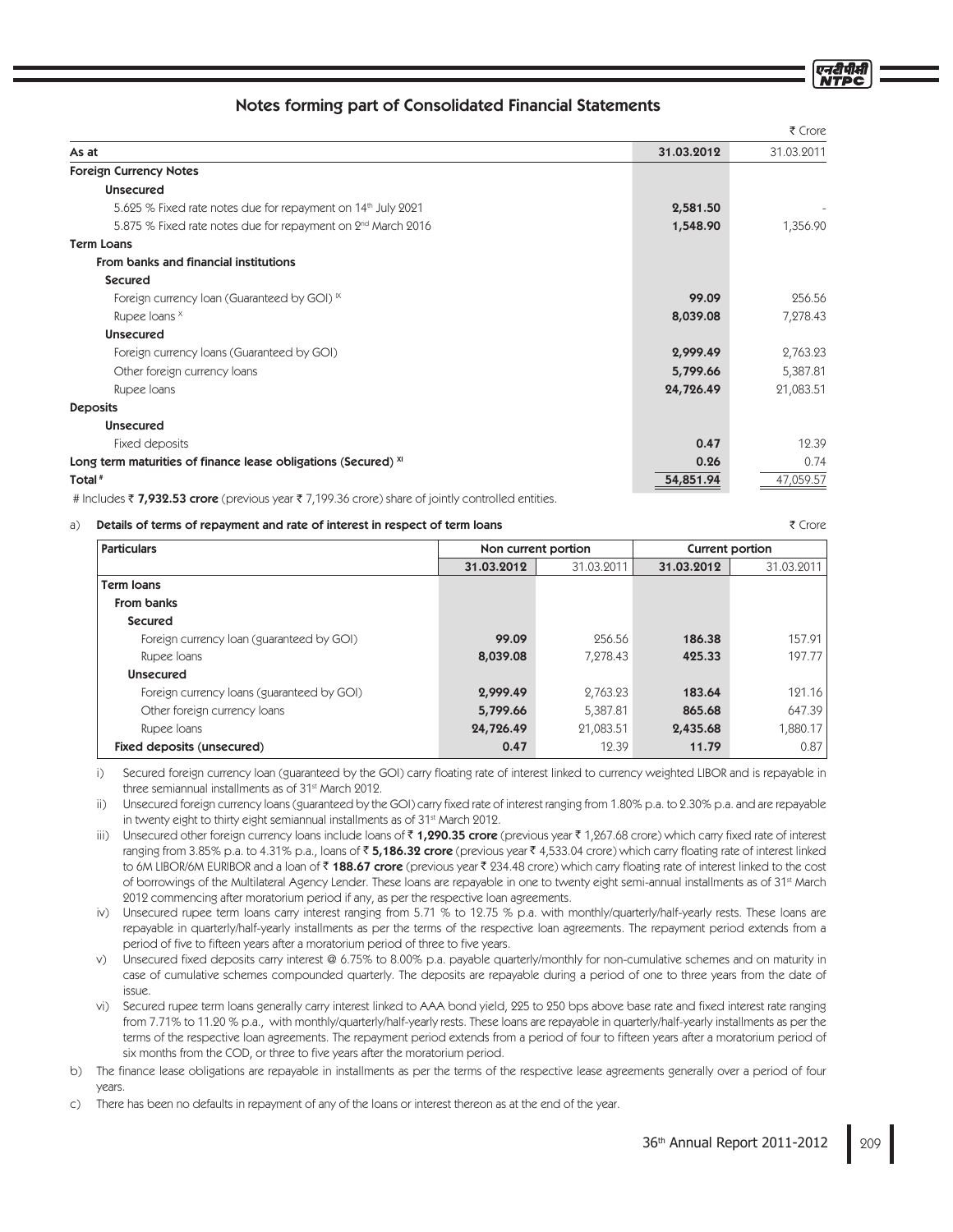

#### Details of securities

- I Secured by (I) English mortgage,on first pari-passu charge basis, of the office premises of the Company at Mumbai and (II) Equitable mortgage, by way of first charge, by deposit of title deeds of the immovable properties pertaining to National Capital Power Station.
- II Secured by (I) English mortgage,on first pari-passu charge basis, of the office premises of the Company at Mumbai and (II) Hypothecation of all the present and future movable assets (excluding receivables) of Singrauli Super Thermal Power Station, Anta Gas Power Station, Auraiya Gas Power Station, Barh Super Thermal Power Project, Farakka Super Thermal Power Station, Kahalgaon Super Thermal Power Station, Koldam Hydel Power Project, Simhadri Super Thermal Power Project, Sipat Super Thermal Power Project, Talcher Thermal Power Station, Talcher Super Thermal Power Project, Tanda Thermal Power Station, Vindhyachal Super Thermal Power Station, National Capital Power Station, Dadri Gas Power Station, Feroze Gandhi Unchahar Power Station, Loharinag Pala Hydro Power Project and Tapovan-Vishnugad Hydro Power Project as first charge, ranking paripassu with charge, if any, already created in favour of the Company's Bankers on such movable assets hypothecated to them for working capital requirement.
- III Secured by (I) English mortgage, on first pari passu charge basis, of the office premises of the Company at Mumbai and (II) Equitable mortgage of the immovable properties, on first pari-passu charge basis, pertaining to Sipat Super Thermal Power Project by extension of charge already created.
- IV Secured by (I) English mortgage,on first pari-passu charge basis, of the office premises of the Company at Mumbai and (II)Equitable mortgage, by way of first charge, by deposit of the title deeds of the immovable properties pertaining to Sipat Super Thermal Power Project.
- Secured by (I) English mortgage,on first pari-passu charge basis, of the office premises of the Company at Mumbai, (II) Hypothecation of all the present and future movable assets (excluding receivables) of Barh Super Thermal Power Project on first pari-pasu charge basis, ranking pari passu with charge already created in favour of Trustee for other Series of Bonds and (III) Equitable mortgage of the immovable properties, on first paripassu charge basis, pertaining to Ramagundam Super Thermal Power Station by extension of charge already created.
- VI Secured by (I) English mortgage,on first pari-passu charge basis, of the office premises of the Company at Mumbai and (II) Equitable mortgage, by way of first charge, by deposit of title deeds of the immovable properties pertaining to Ramagundam Super Thermal Power Station.
- VII Secured by (I) English mortgage,on first pari-passu charge basis, of the office premises of the Company at Mumbai, (II) Hypothecation of all the present and future movable assets (excluding receivables) of Singrauli Super Thermal Power Station, Anta Gas Power Station, Auraiya Gas Power Station, Barh Super Thermal Power Project, Farakka Super Thermal Power Station, Kahalgaon Super Thermal Power Station, Koldam Hydel Power Project, Simhadri Super Thermal Power Project, Sipat Super Thermal Power Project, Talcher Thermal Power Station, Talcher Super Thermal Power Project, Tanda Thermal Power Station, Vindhyachal Super Thermal Power Station, National Capital Power Station, Dadri Gas Power Station, Feroze Gandhi Unchahar Power Station, Loharinag Pala Hydro Power Project and Tapovan-Vishnugad Hydro Power Project as first charge, ranking paripassu with charge, if any, already created in favour of the Company's Bankers on such movable assets hypothecated to them for working capital requirement and (III) Equitable mortgage of the immovable properties, on first pari-passu charge basis, pertaining to National Capital Power Station by extension of charge already created.
- VIII Secured by (I) English mortgage,on first pari-passu charge basis, of the office premises of the Company at Mumbai, (II) Hypothecation of all the present and future movable assets (excluding receivables) of Singrauli Super Thermal Power Station, Anta Gas Power Station, Auraiya Gas Power Station, Barh Super Thermal Power Project, Farakka Super Thermal Power Station, Kahalgaon Super Thermal Power Station, Koldam Hydel Power Project, Simhadri Super Thermal Power Project, Sipat Super Thermal Power Project, Talcher Thermal Power Station, Talcher Super Thermal Power Project, Tanda Thermal Power Station, Vindhyachal Super Thermal Power Station, National Capital Power Station, Dadri Gas Power Station, Feroze Gandhi Unchahar Power Station, Loharinag Pala Hydro Power Project and Tapovan-Vishnugad Hydro Power Project as first charge, ranking paripassu with charge, if any, already created in favour of the Company's Bankers on such movable assets hypothecated to them for working capital requirement and (III) Equitable mortgage of the immovable properties, on first pari-passu charge basis, pertaining to Singrauli Super Thermal Power Station by extension of charge already created.
- IX Secured by English mortgage/hypothecation of all the present and future fixed and movable assets of Rihand Super Thermal Power Station as first charge, ranking pari-passu with charge already created, subject to however, Company's Bankers first charge on certain movable assets hyphothecated to them for working capital requirement.
- X (i) Secured by all moveable & immoveable, present and future assets belonging to Joint Venture entity at Vallur.
	- (ii) Secured by equitable mortagage/hypothecation of all the present and future Fixed Assets and Moveable Assets of Bhilai Expansion Project (CPP - III) belonging to Joint Venture entity.
	- (iii) Secured by equitable mortagage/hypothecation of all the present and future Fixed Assets and Moveable Assets of CPP-II at Rourkela, Durgapur, Bhilai & Corporate office belonging to Joint Venture entity.
	- (iv) Secured by first charge by way of hypothecation of all moveable assets of Indira Gandhi Super Thermal Power Project (3 X 500 MW) Coal Based Thermal Power Project at Jhajjar Distt. in state of Haryana belonging to Joint Venture entity, comprising its movable plant and machinery, machinery spares, tools and accessories, furniture fixture, vehicles and all other movable assets, present and future, including intangible assets, goodwill, uncalled capital receivable of the project except for specified receivables on which first charges would be of working capital lenders present and future and

Secured by first charge by way of mortgage by deposit of title deed of lands (approx 2049.11 acres) and other immovable properties of Indira Gandhi Super Thermal Power Project (3 x 500 MW) coal based thermal power project at Jhajjar district in State of Haryana together with all buildings and structure erected/ constructed/ standing thereon and all plant and machinery, and equipment attached to the earth or permanently fastened to the earth comprised therein, in respect of which the Joint venture entity is as a owner seized and possessed of and otherwise well and fully entitled to both present and future assets.

- (v) Secured by English mortgage/ hypothecation of all present and future fi xed and movable assets of Nabinagar TPP (4x250 MW) of Bharitiya Rail Bijilee Company Ltd., a subsidiary company, as first charge, ranking pari passu with charge already created with PFC for 60% of total debts and balance 40% with REC.
- (vi) Secured by equitable mortgage/hypothecation of all the present and future Fixed Assets and Moveable Assets of Power Plant and associated LNG facilities at village Anjanwel Guhagar, Distt. Ratnagiri belonging to Joint Venture entity.
- XI Secured against fixed assets obtained under finance lease.
- XII Security cover mentioned at sl. no. I to VIII is above 100% of the debt securities outstanding.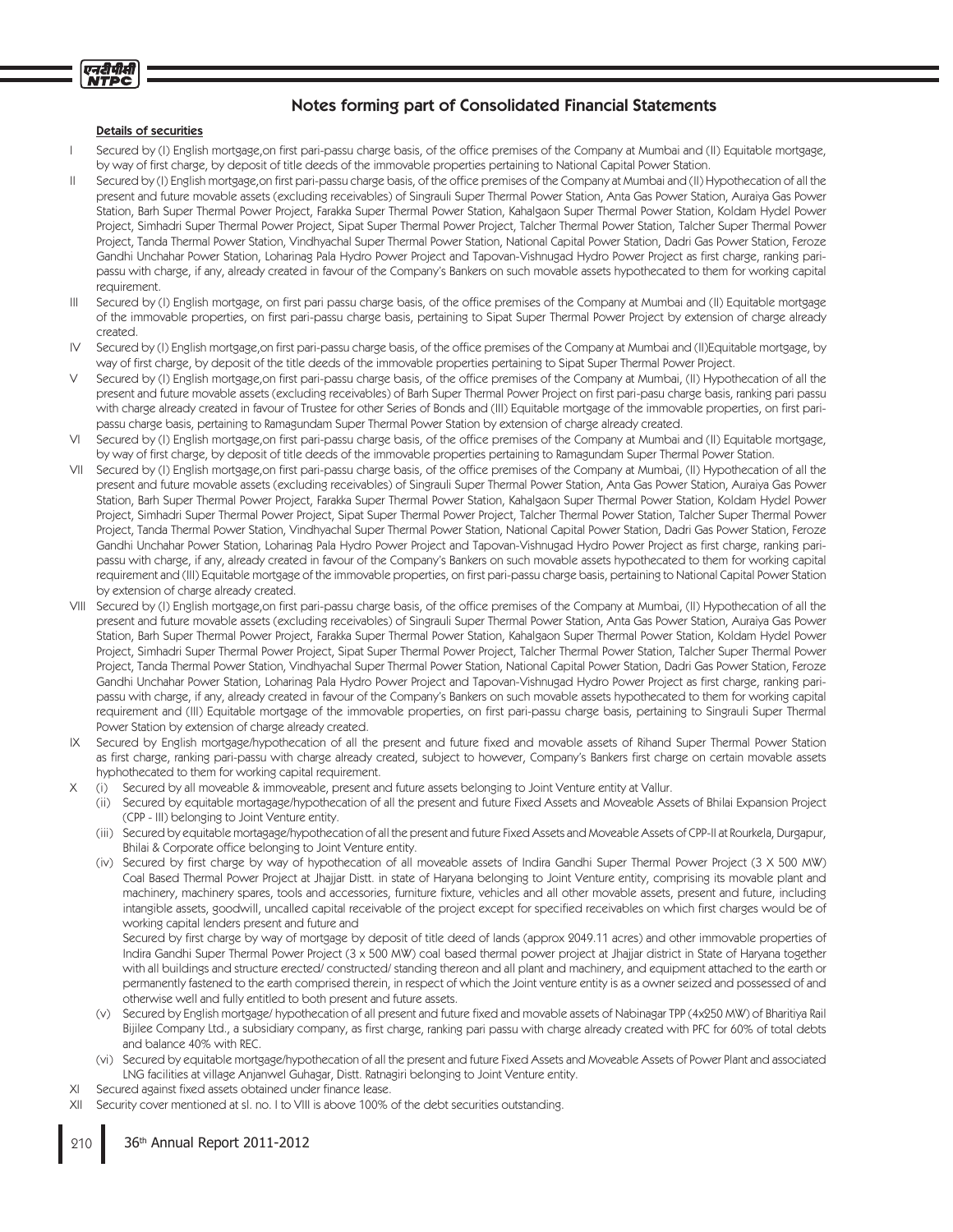## 5A. Short term borrowings

|            | ₹ Crore    |
|------------|------------|
| 31.03.2012 | 31.03.2011 |
|            |            |
|            |            |
|            |            |
| 150.16     | 39.40      |
| 150.16     | 39.40      |
|            |            |

# Includes ₹ 109.94 crore (previous year ₹ Nil) share of jointly controlled entities.

a) The cash credit is fully secured against Inventory and Trade Debtors of Kanti Bijlee Utpadan Nigam Ltd. with interest as per prevailing bank norms.

b)Power Finance Corporation Ltd. has ceded first pari passu charge to the extent of ₹ 325 crores on the fixed assets, revenue and receivables of Aravali Power Company Pvt. Ltd. in favour of its working capital lender (Punjab National Bank).Rate of interest charged by the bank is 1% above bank base rate.

c) There has been no defaults in payment of interest as at the end of the year.

## 6. Deferred tax liabilities (net)

| <b>U. Deleneu tax liabilities (fiet)</b>             |            |                 | R Crore    |
|------------------------------------------------------|------------|-----------------|------------|
|                                                      | As at      | Additions/      | As at      |
|                                                      | 01.04.2011 | Adjustments     | 31.03.2012 |
|                                                      |            | during the year |            |
| Deferred tax liability                               |            |                 |            |
| Difference of book depreciation and tax depreciation | 6.265.08   | (63.09)         | 6,201.99   |
| Less: Deferred tax assets                            |            |                 |            |
| Provisions & other disallowances for tax purposes    | 1,301.94   | (148.86)        | 1,153.08   |
| Disallowances u/s 43B of the Income Tax Act, 1961    | 323.00     | 6.82            | 329.82     |
|                                                      | 4,640.14   | 78.95           | 4,719.09   |
| Recoverable from beneficiaries                       | 3,968.49   | (13.89)         | 3,954.60   |
| Total #                                              | 671.65     | 92.84           | 764.49     |
|                                                      |            |                 |            |

# Includes ₹ **126.15 crore** (previous year ₹ 68.62 crore) share of jointly controlled entities.

a) The net increase during the year in the deferred tax liability of ₹ **92.84 crore** (previous year ₹ 441.94 crore) has been debited to statement of profit & loss.

b) Deferred tax assets and deferred tax liabilities have been offset as they relate to the same governing laws.

## 7. Other long-term liabilities

| <b>1. Outer Tony term naomaco</b>               |            | s crore    |
|-------------------------------------------------|------------|------------|
| As at                                           | 31.03.2012 | 31.03.2011 |
| Trade payables                                  | 5.41       | 10.39      |
| Deferred foreign currency fluctuation liability | 134.43     | 96.67      |
| Other liabilities                               |            |            |
| Payable for capital expenditure                 | 1,644.76   | 2,352.67   |
| Others                                          | 6.97       | 9.30       |
| Total <sup>#</sup>                              | 1,791.57   | 2,469.03   |

# Includes ₹ 4.46 crore (previous year ₹ 415.28 crore) share of jointly controlled entities.

a) In line with accounting policies no.L.3 (Note 1), deferred foreign currency fluctuation liability to the extent of ₹ **37.76 crore** (previous year ₹ 35.49 crore) has been made during the year.

b) Other liabilities - Others include deposits received from contractors, customers and parties towards sale of scrap etc.

#### 8. Long-term provisions

| As at                                    | 31.3.2012 | 31.03.2011 |
|------------------------------------------|-----------|------------|
| Provision for employee benefits          |           |            |
| Opening balance                          | 568.52    | 667.82     |
| Additions/ (adjustments) during the year | 45.33     | (99.30)    |
| Closing balance                          | 613.85    | 568.52     |
| <b>Contractual obligations</b>           |           |            |
| Opening balance                          |           |            |
| Additions during the year                | 9.78      |            |
| Amounts adjusted during the year         | 0.14      |            |
| Amounts reversed during the year         |           |            |
| Closing balance                          | 9.64      |            |
| Total #                                  | 623.49    | 568.52     |

# Includes ₹ **19.79 crore** (previous year ₹ 15.72 crore) share of jointly controlled entities.

a) Disclosure required by AS 15 on 'Employees Benefits' has been made in Note no.38.

 $z \sim$ 

एनरीपीसं

 $\sum_{i=1}^{n}$ 

₹ Crore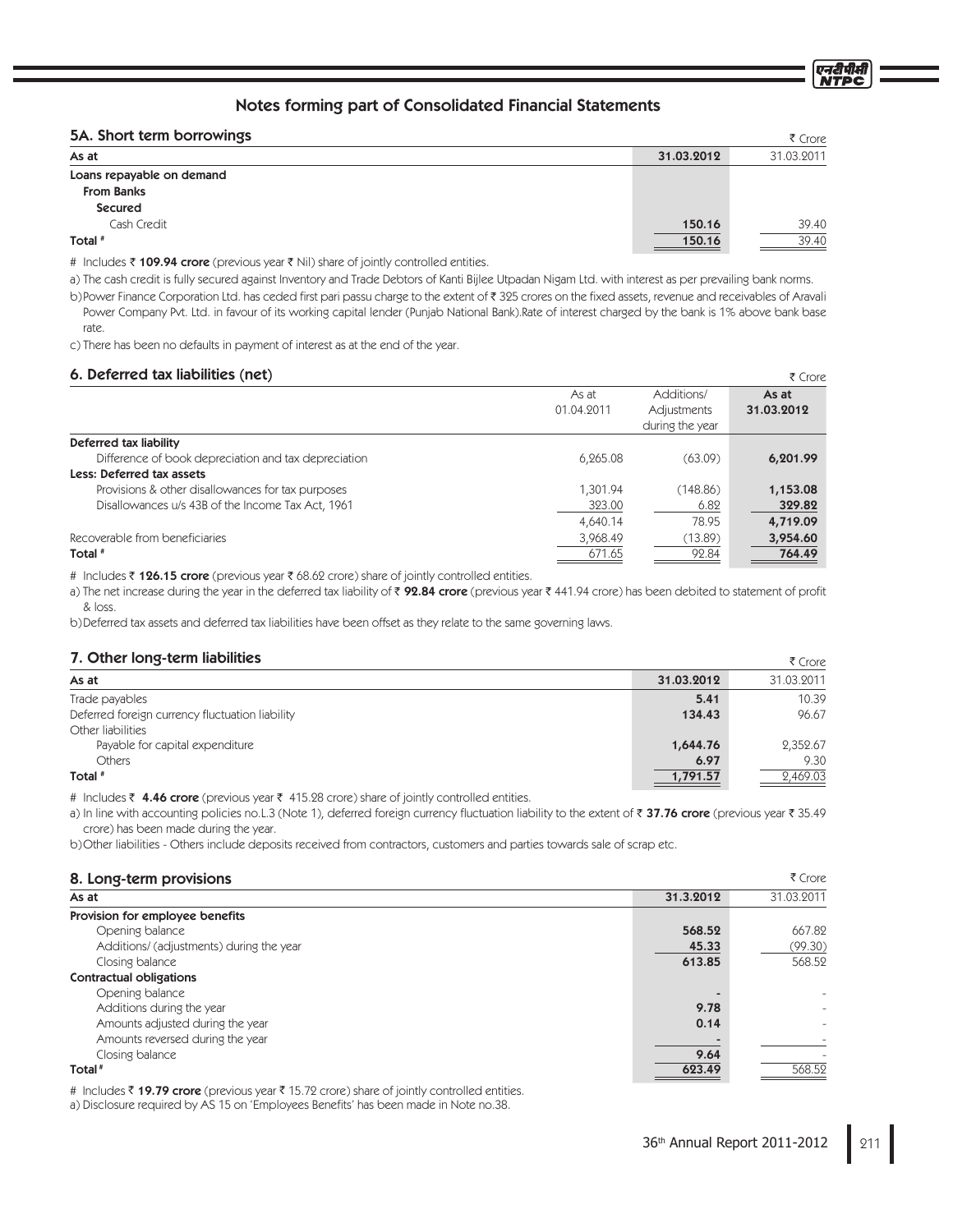| 9. Trade payables      |            | ₹ Crore    |
|------------------------|------------|------------|
| As at                  | 31.03.2012 | 31.03.2011 |
| For goods and services | 5,045.39   | 4,391.67   |
| Total <sup>#</sup>     | 5,045.39   | 4,391.67   |

 $F$  Crore

# Includes ₹ 209.42 crore (previous year ₹ 181.09 crore) share of jointly controlled entities.

### 10. Other current liabilities

|                                                       |            | ヽ こいこ      |
|-------------------------------------------------------|------------|------------|
| As at                                                 | 31.03.2012 | 31.03.2011 |
| Current maturities of long term debts                 |            |            |
| Secured                                               |            |            |
| <b>Bonds</b>                                          | 693.00     | 650.00     |
| Foreign currency loans (Guaranteed by GOI)            | 186.38     | 157.91     |
| Rupee Ioans                                           | 425.33     | 197.77     |
| Unsecured                                             |            |            |
| Foreign currency loans (Guaranteed by GOI)            | 183.64     | 121.16     |
| Other foreign currency loans                          | 865.68     | 647.39     |
| Rupee Ioans                                           | 2,435.68   | 1,880.17   |
| Fixed deposits                                        | 11.79      | 0.87       |
| Current maturities of finance lease obligations       | 0.49       | 0.59       |
| Interest accrued but not due on borrowings            | 522.32     | 435.90     |
| Interest accrued and due on borrowings                | 10.70      |            |
| Unpaid dividends*                                     | 11.50      | 10.27      |
| Unpaid matured deposits and interest accrued thereon* | 0.17       | 0.18       |
| Unpaid matured bonds and interest accrued thereon*    | 0.59       | 0.60       |
| Book overdraft                                        | 3.64       | 9.34       |
| Advances from customers and others                    | 419.27     | 1,452.83   |
| Payable for capital expenditure                       | 4,410.88   | 2,951.54   |
| Other payables                                        |            |            |
| Tax deducted at source and other statutory dues       | 169.17     | 146.08     |
| Others                                                | 1,863.27   | 699.50     |
| Total #                                               | 12,213.50  | 9,362.10   |
|                                                       |            |            |

# Includes ₹ 1,453.54 crore (previous year ₹ 593.82 crore) share of jointly controlled entities.

\* Represents the amounts which have not been claimed by the investor/holders of the equity shares/bonds/fixed deposits. Out of the above, no amount is due for payment to Investor Education and Protection Fund.

a) Details in respect of rate of interest and terms of repayment of secured and unsecured current maturity of long term debts indicated above are disclsoed with the details of long terms borrowings in note no.5.

- b) Other payables others include deposits received from contractors, customers and amounts payable to employees.
- c) Payable for capital expenditure includes the amount reimbursable to GOI in terms of public notice no.38 dated 5th November, 1999 and public notice no.42 dated 10<sup>th</sup> October, 2002 towards cash equivalent of the relevant deemed export benefits paid by GOI to the contractors for one of the stations amounting to ₹ **7.17 crore** (previous year ₹ 7.17 crore). No interest has been provided on the reimbursable amount as there is no stipulation for payment of interest in the public notices cited above.
- d) Payable for capital expenditure includes liabilities towards equipment suppliers pending evaluation of performance and guarantee test results of steam/turbine generators at some of the stations. Pending settlement, liquidated damages for shortfall in performance of these equipments, if any, have not been recognised.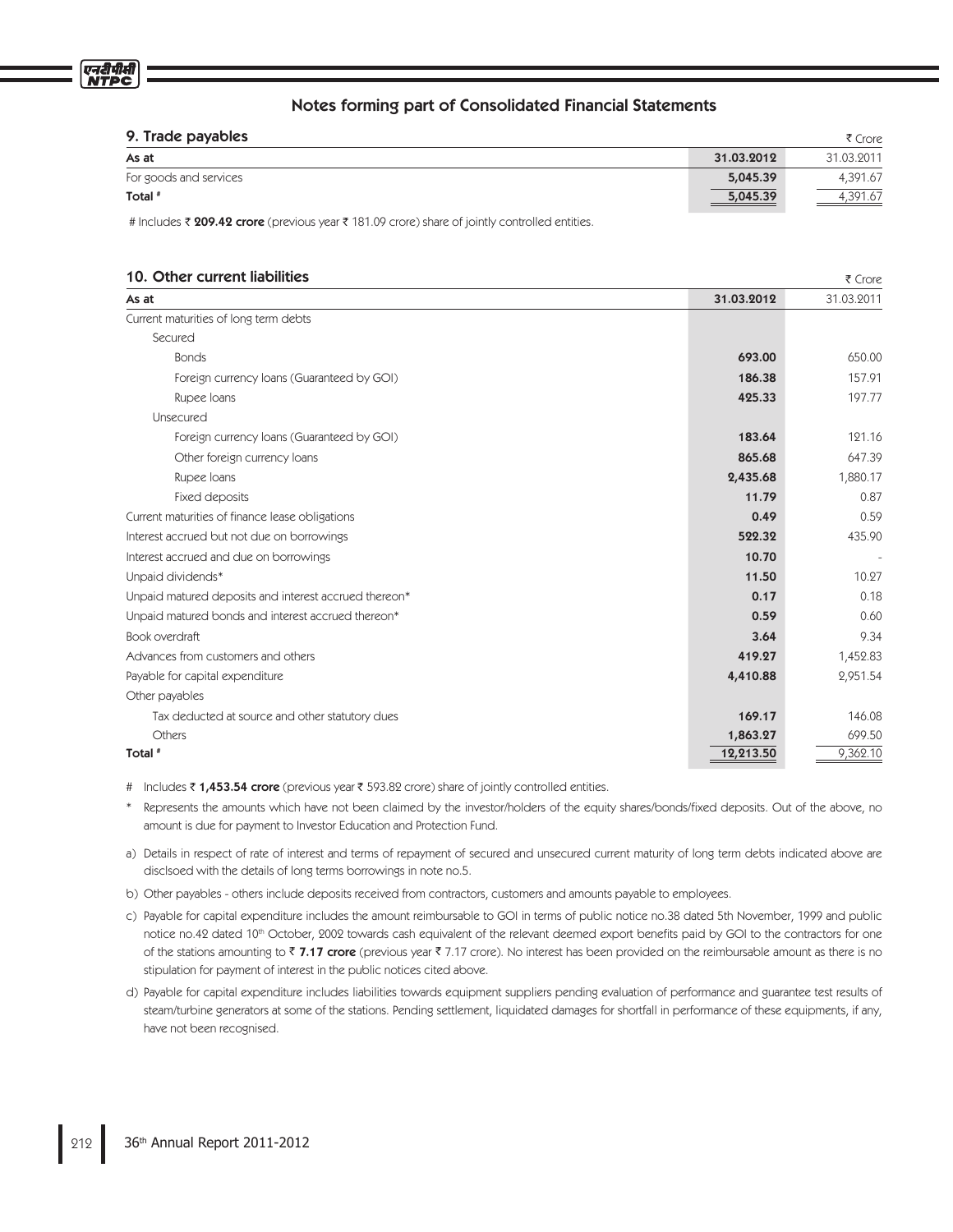| 31.03.2011<br>31.03.2012<br>As at<br>Provision for employee benefits<br>1,388.66<br>Opening balance<br>1,183.28<br>(205.38)<br>Additions/ (adjustments) during the year<br>(19.61)<br>1,183.28<br>Closing balance<br>1,163.67<br>Provision for proposed dividend<br>Opening balance<br>675.53<br>662.18<br>662.18<br>Additions during the year<br>473.29<br>675.53<br>Amounts used during the year<br>662.18<br>662.18<br>Closing balance<br>473.29<br>Provision for tax on proposed dividend<br>Opening balance<br>107.65<br>112.03<br>76.78<br>107.65<br>Additions during the year<br>112.03<br>Amounts paid during the year<br>107.65<br>Closing balance<br>76.78<br>107.65<br>Provision for obligations incidental to land acquisition<br>299.91<br>Opening balance<br>309.69<br>Additions during the year<br>138.46<br>39.31<br>25.58<br>Amounts paid during the year<br>24.06<br>Amounts reversed during the year<br>45.60<br>5.47<br>309.69<br>376.97<br>Closing balance<br>Provision for tariff adjustment<br>Additions during the year<br>14.69<br>Amounts adjusted during the year<br>1,526.45<br>Amounts reversed during the year<br>312.75<br>1,228.39<br>Closing balance<br>Provision for shortage in fixed assets pending investigation<br>0.85<br>Opening balance<br>1.00<br>0.74<br>0.64<br>Additions during the year<br>0.02<br>Amounts adjusted during the year<br>0.07<br>0.47<br>Amounts reversed during the year<br>0.36<br>1.00<br>Closing balance<br>1.31<br><b>Others</b><br>5.53<br>Opening balance<br>3.35<br>42.89<br>Additions during the year<br>2.96<br>Amounts adjusted during the year<br>(26.37)<br>5.13<br>Amounts reversed during the year<br>0.01<br>3.35<br>Closing balance<br>72.61<br>2,267.15<br>Total <sup>#</sup><br>3,393.02 | 11. Short-term provisions | ₹ Crore |
|-------------------------------------------------------------------------------------------------------------------------------------------------------------------------------------------------------------------------------------------------------------------------------------------------------------------------------------------------------------------------------------------------------------------------------------------------------------------------------------------------------------------------------------------------------------------------------------------------------------------------------------------------------------------------------------------------------------------------------------------------------------------------------------------------------------------------------------------------------------------------------------------------------------------------------------------------------------------------------------------------------------------------------------------------------------------------------------------------------------------------------------------------------------------------------------------------------------------------------------------------------------------------------------------------------------------------------------------------------------------------------------------------------------------------------------------------------------------------------------------------------------------------------------------------------------------------------------------------------------------------------------------------------------------------------------------------------------------------------------------------------------------------|---------------------------|---------|
|                                                                                                                                                                                                                                                                                                                                                                                                                                                                                                                                                                                                                                                                                                                                                                                                                                                                                                                                                                                                                                                                                                                                                                                                                                                                                                                                                                                                                                                                                                                                                                                                                                                                                                                                                                         |                           |         |
|                                                                                                                                                                                                                                                                                                                                                                                                                                                                                                                                                                                                                                                                                                                                                                                                                                                                                                                                                                                                                                                                                                                                                                                                                                                                                                                                                                                                                                                                                                                                                                                                                                                                                                                                                                         |                           |         |
|                                                                                                                                                                                                                                                                                                                                                                                                                                                                                                                                                                                                                                                                                                                                                                                                                                                                                                                                                                                                                                                                                                                                                                                                                                                                                                                                                                                                                                                                                                                                                                                                                                                                                                                                                                         |                           |         |
|                                                                                                                                                                                                                                                                                                                                                                                                                                                                                                                                                                                                                                                                                                                                                                                                                                                                                                                                                                                                                                                                                                                                                                                                                                                                                                                                                                                                                                                                                                                                                                                                                                                                                                                                                                         |                           |         |
|                                                                                                                                                                                                                                                                                                                                                                                                                                                                                                                                                                                                                                                                                                                                                                                                                                                                                                                                                                                                                                                                                                                                                                                                                                                                                                                                                                                                                                                                                                                                                                                                                                                                                                                                                                         |                           |         |
|                                                                                                                                                                                                                                                                                                                                                                                                                                                                                                                                                                                                                                                                                                                                                                                                                                                                                                                                                                                                                                                                                                                                                                                                                                                                                                                                                                                                                                                                                                                                                                                                                                                                                                                                                                         |                           |         |
|                                                                                                                                                                                                                                                                                                                                                                                                                                                                                                                                                                                                                                                                                                                                                                                                                                                                                                                                                                                                                                                                                                                                                                                                                                                                                                                                                                                                                                                                                                                                                                                                                                                                                                                                                                         |                           |         |
|                                                                                                                                                                                                                                                                                                                                                                                                                                                                                                                                                                                                                                                                                                                                                                                                                                                                                                                                                                                                                                                                                                                                                                                                                                                                                                                                                                                                                                                                                                                                                                                                                                                                                                                                                                         |                           |         |
|                                                                                                                                                                                                                                                                                                                                                                                                                                                                                                                                                                                                                                                                                                                                                                                                                                                                                                                                                                                                                                                                                                                                                                                                                                                                                                                                                                                                                                                                                                                                                                                                                                                                                                                                                                         |                           |         |
|                                                                                                                                                                                                                                                                                                                                                                                                                                                                                                                                                                                                                                                                                                                                                                                                                                                                                                                                                                                                                                                                                                                                                                                                                                                                                                                                                                                                                                                                                                                                                                                                                                                                                                                                                                         |                           |         |
|                                                                                                                                                                                                                                                                                                                                                                                                                                                                                                                                                                                                                                                                                                                                                                                                                                                                                                                                                                                                                                                                                                                                                                                                                                                                                                                                                                                                                                                                                                                                                                                                                                                                                                                                                                         |                           |         |
|                                                                                                                                                                                                                                                                                                                                                                                                                                                                                                                                                                                                                                                                                                                                                                                                                                                                                                                                                                                                                                                                                                                                                                                                                                                                                                                                                                                                                                                                                                                                                                                                                                                                                                                                                                         |                           |         |
|                                                                                                                                                                                                                                                                                                                                                                                                                                                                                                                                                                                                                                                                                                                                                                                                                                                                                                                                                                                                                                                                                                                                                                                                                                                                                                                                                                                                                                                                                                                                                                                                                                                                                                                                                                         |                           |         |
|                                                                                                                                                                                                                                                                                                                                                                                                                                                                                                                                                                                                                                                                                                                                                                                                                                                                                                                                                                                                                                                                                                                                                                                                                                                                                                                                                                                                                                                                                                                                                                                                                                                                                                                                                                         |                           |         |
|                                                                                                                                                                                                                                                                                                                                                                                                                                                                                                                                                                                                                                                                                                                                                                                                                                                                                                                                                                                                                                                                                                                                                                                                                                                                                                                                                                                                                                                                                                                                                                                                                                                                                                                                                                         |                           |         |
|                                                                                                                                                                                                                                                                                                                                                                                                                                                                                                                                                                                                                                                                                                                                                                                                                                                                                                                                                                                                                                                                                                                                                                                                                                                                                                                                                                                                                                                                                                                                                                                                                                                                                                                                                                         |                           |         |
|                                                                                                                                                                                                                                                                                                                                                                                                                                                                                                                                                                                                                                                                                                                                                                                                                                                                                                                                                                                                                                                                                                                                                                                                                                                                                                                                                                                                                                                                                                                                                                                                                                                                                                                                                                         |                           |         |
|                                                                                                                                                                                                                                                                                                                                                                                                                                                                                                                                                                                                                                                                                                                                                                                                                                                                                                                                                                                                                                                                                                                                                                                                                                                                                                                                                                                                                                                                                                                                                                                                                                                                                                                                                                         |                           |         |
|                                                                                                                                                                                                                                                                                                                                                                                                                                                                                                                                                                                                                                                                                                                                                                                                                                                                                                                                                                                                                                                                                                                                                                                                                                                                                                                                                                                                                                                                                                                                                                                                                                                                                                                                                                         |                           |         |
|                                                                                                                                                                                                                                                                                                                                                                                                                                                                                                                                                                                                                                                                                                                                                                                                                                                                                                                                                                                                                                                                                                                                                                                                                                                                                                                                                                                                                                                                                                                                                                                                                                                                                                                                                                         |                           |         |
|                                                                                                                                                                                                                                                                                                                                                                                                                                                                                                                                                                                                                                                                                                                                                                                                                                                                                                                                                                                                                                                                                                                                                                                                                                                                                                                                                                                                                                                                                                                                                                                                                                                                                                                                                                         |                           |         |
|                                                                                                                                                                                                                                                                                                                                                                                                                                                                                                                                                                                                                                                                                                                                                                                                                                                                                                                                                                                                                                                                                                                                                                                                                                                                                                                                                                                                                                                                                                                                                                                                                                                                                                                                                                         |                           |         |
|                                                                                                                                                                                                                                                                                                                                                                                                                                                                                                                                                                                                                                                                                                                                                                                                                                                                                                                                                                                                                                                                                                                                                                                                                                                                                                                                                                                                                                                                                                                                                                                                                                                                                                                                                                         |                           |         |
|                                                                                                                                                                                                                                                                                                                                                                                                                                                                                                                                                                                                                                                                                                                                                                                                                                                                                                                                                                                                                                                                                                                                                                                                                                                                                                                                                                                                                                                                                                                                                                                                                                                                                                                                                                         |                           |         |
|                                                                                                                                                                                                                                                                                                                                                                                                                                                                                                                                                                                                                                                                                                                                                                                                                                                                                                                                                                                                                                                                                                                                                                                                                                                                                                                                                                                                                                                                                                                                                                                                                                                                                                                                                                         |                           |         |
|                                                                                                                                                                                                                                                                                                                                                                                                                                                                                                                                                                                                                                                                                                                                                                                                                                                                                                                                                                                                                                                                                                                                                                                                                                                                                                                                                                                                                                                                                                                                                                                                                                                                                                                                                                         |                           |         |
|                                                                                                                                                                                                                                                                                                                                                                                                                                                                                                                                                                                                                                                                                                                                                                                                                                                                                                                                                                                                                                                                                                                                                                                                                                                                                                                                                                                                                                                                                                                                                                                                                                                                                                                                                                         |                           |         |
|                                                                                                                                                                                                                                                                                                                                                                                                                                                                                                                                                                                                                                                                                                                                                                                                                                                                                                                                                                                                                                                                                                                                                                                                                                                                                                                                                                                                                                                                                                                                                                                                                                                                                                                                                                         |                           |         |
|                                                                                                                                                                                                                                                                                                                                                                                                                                                                                                                                                                                                                                                                                                                                                                                                                                                                                                                                                                                                                                                                                                                                                                                                                                                                                                                                                                                                                                                                                                                                                                                                                                                                                                                                                                         |                           |         |
|                                                                                                                                                                                                                                                                                                                                                                                                                                                                                                                                                                                                                                                                                                                                                                                                                                                                                                                                                                                                                                                                                                                                                                                                                                                                                                                                                                                                                                                                                                                                                                                                                                                                                                                                                                         |                           |         |
|                                                                                                                                                                                                                                                                                                                                                                                                                                                                                                                                                                                                                                                                                                                                                                                                                                                                                                                                                                                                                                                                                                                                                                                                                                                                                                                                                                                                                                                                                                                                                                                                                                                                                                                                                                         |                           |         |
|                                                                                                                                                                                                                                                                                                                                                                                                                                                                                                                                                                                                                                                                                                                                                                                                                                                                                                                                                                                                                                                                                                                                                                                                                                                                                                                                                                                                                                                                                                                                                                                                                                                                                                                                                                         |                           |         |
|                                                                                                                                                                                                                                                                                                                                                                                                                                                                                                                                                                                                                                                                                                                                                                                                                                                                                                                                                                                                                                                                                                                                                                                                                                                                                                                                                                                                                                                                                                                                                                                                                                                                                                                                                                         |                           |         |
|                                                                                                                                                                                                                                                                                                                                                                                                                                                                                                                                                                                                                                                                                                                                                                                                                                                                                                                                                                                                                                                                                                                                                                                                                                                                                                                                                                                                                                                                                                                                                                                                                                                                                                                                                                         |                           |         |
|                                                                                                                                                                                                                                                                                                                                                                                                                                                                                                                                                                                                                                                                                                                                                                                                                                                                                                                                                                                                                                                                                                                                                                                                                                                                                                                                                                                                                                                                                                                                                                                                                                                                                                                                                                         |                           |         |
|                                                                                                                                                                                                                                                                                                                                                                                                                                                                                                                                                                                                                                                                                                                                                                                                                                                                                                                                                                                                                                                                                                                                                                                                                                                                                                                                                                                                                                                                                                                                                                                                                                                                                                                                                                         |                           |         |
|                                                                                                                                                                                                                                                                                                                                                                                                                                                                                                                                                                                                                                                                                                                                                                                                                                                                                                                                                                                                                                                                                                                                                                                                                                                                                                                                                                                                                                                                                                                                                                                                                                                                                                                                                                         |                           |         |
|                                                                                                                                                                                                                                                                                                                                                                                                                                                                                                                                                                                                                                                                                                                                                                                                                                                                                                                                                                                                                                                                                                                                                                                                                                                                                                                                                                                                                                                                                                                                                                                                                                                                                                                                                                         |                           |         |
|                                                                                                                                                                                                                                                                                                                                                                                                                                                                                                                                                                                                                                                                                                                                                                                                                                                                                                                                                                                                                                                                                                                                                                                                                                                                                                                                                                                                                                                                                                                                                                                                                                                                                                                                                                         |                           |         |

# Includes ₹ 167.37 crore (previous year ₹ 60.86 crore) share of jointly controlled entities.

a) Disclosure required by AS 15 on 'Employees Benefits' has been made in Note no.38.

- b) In terms of guidelines of Department of Public Enterprises (DPE), Government of India (GOI), issued vide OM:2(70)/08-DPE(WC)-GL-XIV/08 dated 26.11.2008 and OM:2(70)/08-DPE(WC)-GL-VII/09 dated 02.04.2009, the defined contribution pension scheme formulated by the Company has been approved by the Ministry of Power, GOI, vide their letter dated 1st December 2011. The proposed scheme is under discussions with employees' representatives. Pending formation of a separate trust, an amount of ₹ **174.55 crore** (previous year ₹ 94.56 crore) for the year and ₹ **301.50 crore** up to 31st March 2012 (upto the previous year ₹ 468.78 crore) has been provided and included in provision for employee benefits. An initial investment of ₹ 1.00 crore was made in LIC on 31st March 2012 out of the above said provision. During the year, a review of provision as at 1<sup>st</sup> April 2011 was carried out considering the requirement of above mentioned guidelines of DPE, and the excess over the requirement amounting to 341.83 crore was written back through Note 27 - 'Prior period items (net)'.
- c) Other provisions includes ₹ **41.19 crore** (previous year ₹ Nil) towards the cost of unfinished minimum work programme demanded by the Ministry of Petrolium and Natural Gas (MoPNG) included interest thereon in relation to block AA-ONN-2003/2.
- d) Provision for tariff adjustment amount adjusted during the year represent the amount transferred from 'Other current assets -Unbilled revenue' (Refer Note 21 c).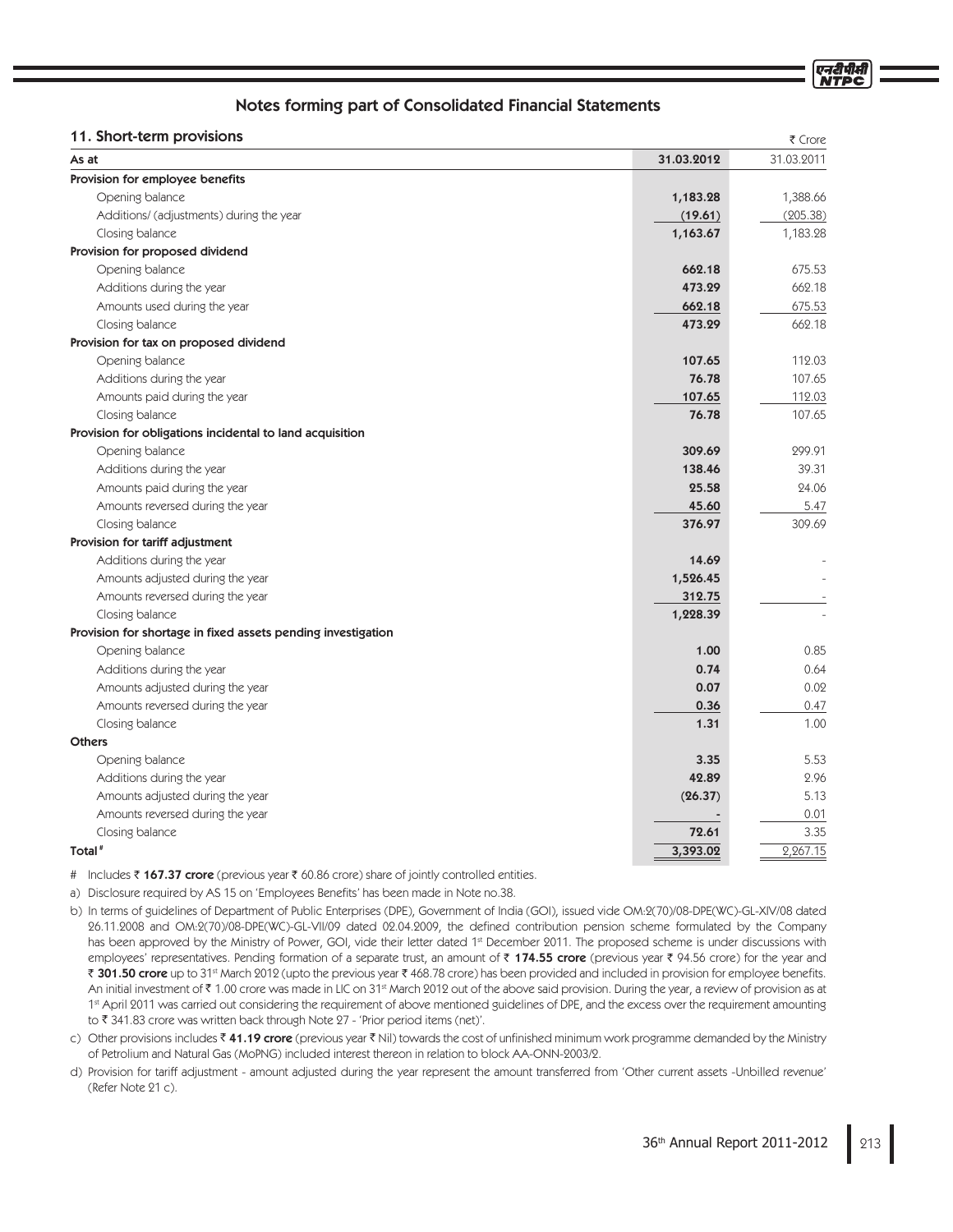| Tangible assets<br>12.                                                                         |                     |           |             |                                            |                           |                 |             |           |                                                       | ₹ Crore   |
|------------------------------------------------------------------------------------------------|---------------------|-----------|-------------|--------------------------------------------|---------------------------|-----------------|-------------|-----------|-------------------------------------------------------|-----------|
|                                                                                                | <b>Gross Block</b>  |           |             |                                            | Depreciation/Amortisation |                 |             |           | Net Block                                             |           |
|                                                                                                | As at<br>01.04.2011 | Additions | Deductions/ | As at<br>Adjustments 31.03.2012 01.04.2011 | Upto                      | For<br>the year | Deductions/ | Upto      | As at<br>Adjustments 31.03.2012 31.03.2012 31.03.2011 | As at     |
| Land:                                                                                          |                     |           |             |                                            |                           |                 |             |           |                                                       |           |
| (including development expenses)                                                               |                     |           |             |                                            |                           |                 |             |           |                                                       |           |
| Freehold                                                                                       | 2,413.34            | 486.07    | (86.81)     | 2,986.22                                   |                           |                 |             |           | 2,986.22                                              | 2,413.34  |
| Leasehold                                                                                      | 561.32              | 121.18    | (42.14)     | 724.64                                     | 113.68                    | 27.31           | (0.69)      | 141.68    | 582.96                                                | 447.64    |
| Roads, bridges, culverts & helipads                                                            | 528.65              | 3.85      | (4.13)      | 536.63                                     | 154.93                    | 26.94           | 0.01        | 181.86    | 354.77                                                | 373.72    |
| Building:                                                                                      |                     |           |             |                                            |                           |                 |             |           |                                                       |           |
| Freehold                                                                                       |                     |           |             |                                            |                           |                 |             |           |                                                       |           |
| Main plant                                                                                     | 3,186.61            | 472.27    | (44.25)     | 3,703.13                                   | 1,161.23                  | 94.67           | (1.72)      | 1,257.62  | 2,445.51                                              | 2,025.38  |
| <b>Others</b>                                                                                  | 2,178.55            | 170.86    | (21.63)     | 2,371.04                                   | 783.29                    | 102.53          | 1.11        | 884.71    | 1,486.33                                              | 1,395.26  |
| Leasehold                                                                                      | 51.35               |           | 0.39        | 50.96                                      | 22.08                     | 2.81            | 0.15        | 24.74     | 26.22                                                 | 29.27     |
| Temporary erection                                                                             | 32.51               | 5.63      | 3.20        | 34.94                                      | 31.60                     | 2.41            | 0.87        | 33.14     | 1.80                                                  | 0.91      |
| Water supply, drainage & sewerage system                                                       | 621.84              | 18.99     | (2.09)      | 642.92                                     | 276.08                    | 21.93           | (0.24)      | 298.25    | 344.67                                                | 345.76    |
| MGR track and signalling system                                                                | 1,108.20            | 116.32    | (43.45)     | 1,267.97                                   | 558.20                    | 34.95           | J.          | 593.15    | 674.82                                                | 550.00    |
| Railway siding                                                                                 | 339.16              | 87.43     | (6.94)      | 433.53                                     | 137.72                    | 19.77           | 0.02        | 157.47    | 276.06                                                | 201.44    |
| Earth dam reservoir                                                                            | 200.46              | 97.63     | (0.13)      | 298.22                                     | 82.12                     | 13.26           | ×,          | 95.38     | 202.84                                                | 118.34    |
| Plant and equipment                                                                            | 65,971.43           | 6,032.19  | (1,676.66)  | 73,680.28                                  | 29,990.14                 | 3,003.25        | 54.09       | 32,939.30 | 40,740.98                                             | 35,981.29 |
| Furniture and fixtures                                                                         | 377.20              | 29.06     | 0.29        | 405.97                                     | 222.54                    | 16.76           | 1.11        | 238.19    | 167.78                                                | 154.66    |
| Vehicles including speedboats                                                                  |                     |           |             |                                            |                           |                 |             |           |                                                       |           |
| Owned                                                                                          | 11.46               | 1.18      | 0.45        | 12.19                                      | 5.83                      | 0.68            | 0.49        | 6.02      | 6.17                                                  | 5.63      |
| Leased                                                                                         | 2.64                | i.        | 0.57        | 2.07                                       | 1.41                      | 0.56            | 0.54        | 1.43      | 0.64                                                  | 1.23      |
| Office equipment                                                                               | 127.50              | 18.36     | 1.92        | 143.94                                     | 66.44                     | 8.37            | 1.85        | 72.96     | 70.98                                                 | 61.06     |
| EDP, WP machines and satcom equipment                                                          | 360.85              | 18.35     | 4.01        | 375.19                                     | 238.95                    | 26.02           | 4.96        | 260.01    | 115.18                                                | 121.90    |
| Construction equipments                                                                        | 151.17              | 9.76      | (0.22)      | 161.15                                     | 73.53                     | 10.78           | 1.68        | 82.63     | 78.52                                                 | 77.64     |
| Electrical installations                                                                       | 321.69              | 21.72     | 6.65        | 336.76                                     | 141.13                    | 12.32           | 0.37        | 153.08    | 183.68                                                | 180.56    |
| Communication equipments                                                                       | 90.19               | 4.89      | 0.24        | 94.84                                      | 45.17                     | 4.77            | 0.65        | 49.29     | 45.55                                                 | 45.02     |
| Hospital equipments                                                                            | 27.35               | 2.27      | 0.28        | 29.34                                      | 14.87                     | 0.83            | 0.26        | 15.44     | 13.90                                                 | 12.48     |
| Laboratory and workshop equipments                                                             | 33.73               | 7.84      | (0.08)      | 41.65                                      | 13.00                     | 1.56            | 1.30        | 13.26     | 28.39                                                 | 20.73     |
| Capital expenditure on assets not owned by the<br>Company                                      | 210.42              | 8.53      | (0.66)      | 219.61                                     | 121.53                    | 18.48           | (0.10)      | 140.11    | 79.50                                                 | 88.89     |
| Assets of Government                                                                           | 2.84                |           | ä,          | 2.84                                       |                           |                 |             |           | 2.84                                                  | 2.84      |
| Less: Grants from Government                                                                   | 2.84                |           | ä,          | 2.84                                       |                           |                 |             |           | 2.84                                                  | 2.84      |
| Assets held for disposal valued at net book value<br>or net realisable value whichever is less | 2.21                | 0.03      | 0.16        | 2.08                                       |                           |                 |             |           | 2.08                                                  | 2.21      |
| Total <sup>#</sup>                                                                             | 78,909.83           | 7,734.41  | (1,911.03)  | 88,555.27                                  | 34,255.47                 | 3,450.96        | 66.71       | 37,639.72 | 50,915.55                                             | 44,654.36 |
| Previous year                                                                                  | 71,423.76           | 6,742.40  | (743.67)    | 78,909.83                                  | 32,657.49                 | 2,864.61        | 1,266.63    | 34,255.47 | 44,654.36                                             | 38,766.27 |

# Includes ₹ **5,449.59 crore** (previous year ₹ 5259.29 crore) share of jointly controlled entities.

a) The conveyancing of the title to 10,860 acres of freehold land of value ₹584.02 crore (previous year 12,378 acres of value ₹697.27 crore) and buildings & structures valued at ₹136.60 crore (previous year ₹135.58 crore), as also execution of lease agreements for 9,483 acres of land of value ₹337.36 crore (previous year 9,627 acres, value 299.99 crore) in favour of the Company are awaiting completion of legal formalities.

b) Leasehold land includes 819 acres valuing  $\bar{z}$  29.67 crore (previous year 819 acres valuing  $\bar{z}$  29.67 crore) acquired on perpetual lease and accordingly not amortised.

- c) Land does not include cost of 1,192 acres (previous year 1,181 acres) of land in possession of the Company. This will be accounted for on settlement of the price thereof by the State Government Authorities.
- d) Land includes 1,237 acres of value  $\bar{z}$  14.90 crore (previous year 1,245 acres of value  $\bar{z}$  15.03 crore) not in possession of the Company. The Company is taking appropriate steps for repossession of the same.
- e) Land includes an amount of  $\bar{\tau}$  124.77 crore (previous year  $\bar{\tau}$  118.74 crore) deposited with various authorities in respect of land in possession which is subject to adjustment on final determination of price.
- f) Possession of land measuring 98 acres (previous year 98 acres) consisting of 79 acres of free-hold land (previous year 79 acres) and 19 acres of lease hold land (previous year 19 acres) of value ₹0.21 crore (previous year ₹0.21 crore) was transferred to Uttar Pradesh Rajya Vidyut Utpadan Nigam Ltd. (erstwhile UPSEB) for a consideration of ₹ 0.21 crore. Pending approval for transfer of the said land, the area and value of this land has been included in the total land of the Company. The consideration received from erstwhile UPSEB is disclosed under note -10 - 'Other Current Liabilities -as other liabilities'.
- g) The Company is executing a thermal power project in respect of which possession certificates for 1,489 acres (previous year 1,489 acres) of land has been handed over to the Company and all statutory and environment clearances for the project have been received.Subsequently, a high power committee has been constituted as per the directions of GOI to explore alternate location of the project since present location is stated to be a coal bearing area. During the year, the High Power Committee has recommended to the Group of Ministers not to shift the present location of the plant. Aggregate cost incurred up to 31<sup>st</sup> March 2012, ₹ 194.45 crore (previous year ₹ 190.19 crore) is included in tangible assets/CWIP and long-term loans & advances.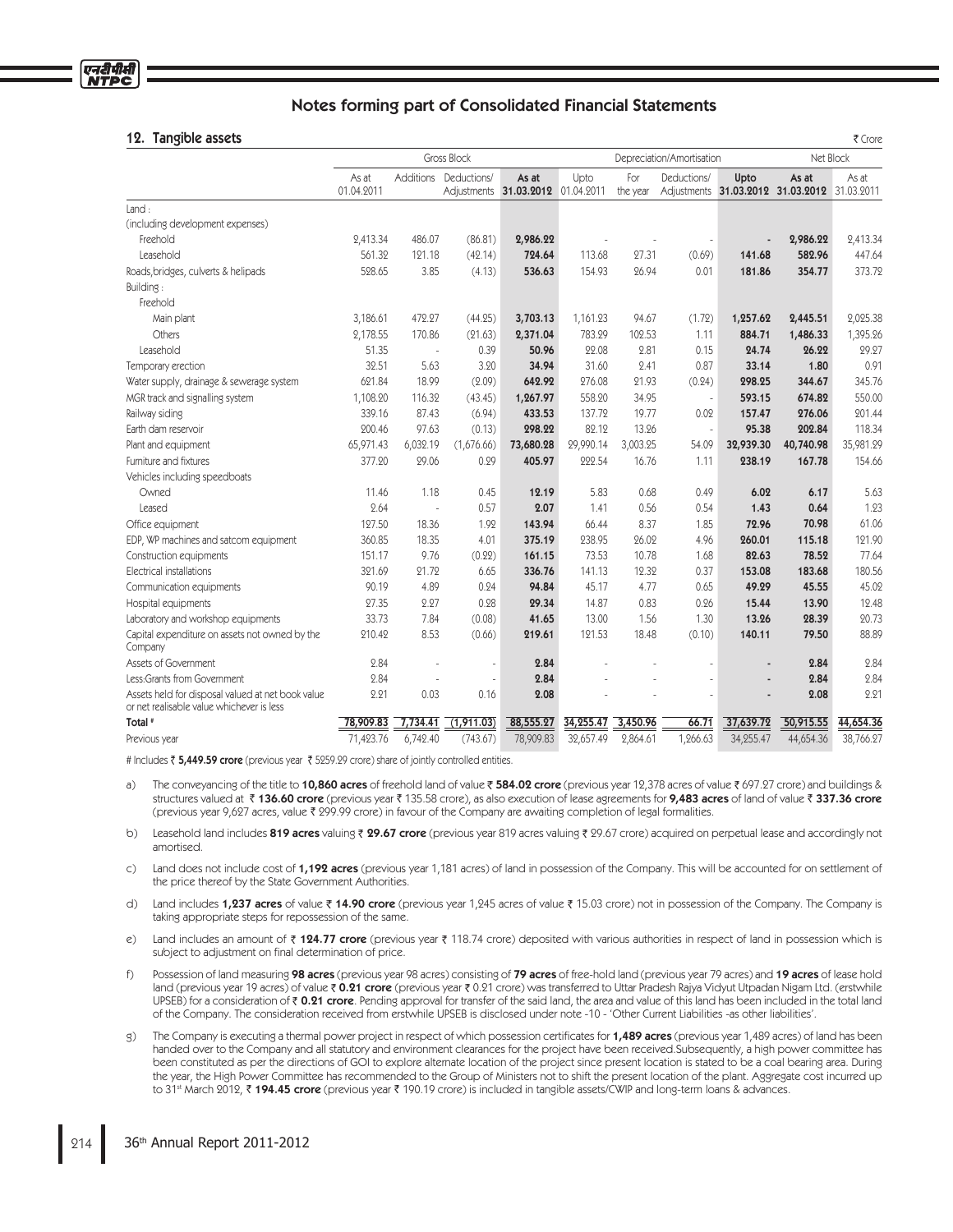- h) Ministry of Power, Government of India vide its notification no. 2/38/99-BTPS (Volume VII) dated 22<sup>nd</sup> September 2006 transferred land of a power station to the Company on operating lease of 50 years. Lease rent for the year amounting to  $\bar{\tau}$  6.18 crore (previous year  $\bar{\tau}$  6.13 crore) has been charged to the statement of Profit & Loss.
- i) The Company has received an opinion from the Expert Advisory Committee of the Institute of Chartered Accountants of India (ICAI) on accounting treatment of capital expenditure on assets not owned by the Company wherein it was opined that such expenditure are to be charged to the statement of Profit & Loss as and when incurred. The Company has represented that such expenditure being essential for setting up of a project, the same be accounted in line with the existing accounting practice and sought a review. Pending receipt of communication from ICAI regarding the review, existing treatment has been continued as per the relevant accounting policy.
- j) From the accounting periods commencing on or after 7<sup>th</sup> December 2006, the Company adjusts exchange differences arising on translation/settlement of long-term foreign currency monetary items relating to the acquisition of a depreciable asset to the cost of asset and depreciates the same over the remaining life of the asset.
- k) The borrowing costs capitalised during the year ended 31<sup>st</sup> March 2012 is ₹ 2,782.88 crore (previous year ₹ 2,140.33 crore). The Company capitalised the borrowings costs in the capital work-in-progress (CWIP). Similarly, exchange differences for the year are disclosed in the 'Addition' column of CWIP and allocated to various heads of CWIP in the year of capitalisation through 'Deductions/Adjsutment' column of CWIP. Exchange differences in respect of assets already capitalised are disclosed in the 'Deductions/Adjsutment' column of fixed assets. Asset-wise details of exchange differences and borrowing costs included in the cost of major fixed assets and CWIP through 'Addition' or 'Deductions/Adjsutment' column are given below:

|                                                           |                                           |                                                 |                                                | ₹ Crore                                  |
|-----------------------------------------------------------|-------------------------------------------|-------------------------------------------------|------------------------------------------------|------------------------------------------|
|                                                           |                                           | For the year ended 31 <sup>st</sup> March 2012  | For the year ended 31 <sup>st</sup> March 2011 |                                          |
|                                                           | Exch. difference<br>incl in fixed assets/ | <b>Borrowing costs</b><br>incl in fixed assets/ | Exch. difference<br>incl in fixed assets/      | Borrowing costs<br>incl in fixed assets/ |
|                                                           | <b>CWIP</b>                               | <b>CWIP</b>                                     | <b>CWIP</b>                                    | <b>CWIP</b>                              |
| Building:                                                 |                                           |                                                 |                                                |                                          |
| Main plant                                                | 26.94                                     | 70.23                                           | 13.77                                          | 83.92                                    |
| Others                                                    | 3.73                                      | 34.16                                           | 1.54                                           | 17.28                                    |
| Hydrolic works, barrages, dams, tunnels and power channel |                                           | 238.53                                          |                                                | 119.04                                   |
| MGR track and signalling system                           | 1.54                                      | 7.84                                            |                                                | 2.93                                     |
| Railway siding                                            | 0.03                                      | 5.27                                            | 0.02                                           | 4.11                                     |
| Plant and equipment                                       | 1,026.74                                  | 1,899.17                                        | 165.40                                         | 1,531.79                                 |
| Others including pending allocation                       | 602.23                                    | 527.68                                          | (12.45)                                        | 381.26                                   |
| Total                                                     | 1,661.21                                  | 2,782.88                                        | 168.28                                         | 2,140.33                                 |

#### Intangible assets

|                     |                     | Gross Block |                                      |                     | Amortisation       |                 |                            |                    | Net Block           |                     |  |
|---------------------|---------------------|-------------|--------------------------------------|---------------------|--------------------|-----------------|----------------------------|--------------------|---------------------|---------------------|--|
|                     | As at<br>01.04.2011 |             | Additions Deductions/<br>Adjustments | As at<br>31.03.2012 | Upto<br>01.04.2011 | For<br>the year | Deductions/<br>Adjustments | Upto<br>31.03.2012 | As at<br>31.03.2012 | As at<br>31.03.2011 |  |
| Software            | 92.37               | 3.24        | (0.26)                               | 95.87               | 82.85              | 7.34            | (0.09)                     | 90.28              | 5.59                | 9.52                |  |
| Right of Use - Land | 7.79                | $\sim$      |                                      | 7.79                | 1.32               | 1.21            | 0.02                       | 2.51               | 5.28                | 6.47                |  |
| - Others            | 199.52              | 3.52        | (19.54)                              | 222.58              | 6.66               | 8.61            | (0.78)                     | 16.05              | 206.53              | 192.86              |  |
| Total <sup>#</sup>  | 299.68              | 6.76        | (19.80)                              | 326.24              | 90.83              | 17.16           | (0.85)                     | 108.84             | 217.40              | 208.85              |  |
| Previous year       | 103.01              | 107.42      | (89.25)                              | 299.68              | 65.15              | 24.62           | (1.06)                     | 90.83              | 208.85              | 37.86               |  |

# Includes  $\bar{\tau}$  5.33 crore (previous year  $\bar{\tau}$  1.89 crore) share of jointly controlled entities.

a) The cost of right of use of land for laying pipelines amounting to ₹ **6.46 crore** (previous year ₹ 6.46 crore) is included above. The right of use, other than perpetual in nature, are amortised over the legal right to use.

b) Cost of acquisition of the right for drawl of water amounting to ₹ **223.92 crore** (previous year ₹ 199.52 crore) is included under Right of Use - Others. The right to draw water is amortized considering the life period of 25 years as per the rates and methodology notified by Regulations, 2009.

| Depreciation/amortisation of Tangible and Intangible Assets for the year is allocated as given below: |            | ₹ Crore    |
|-------------------------------------------------------------------------------------------------------|------------|------------|
|                                                                                                       | 31.03.2012 | 31.03.2011 |
| Charged to Statement of Profit & Loss                                                                 | 3,107.09   | 2.719.69   |
| Allocated to the fuel cost                                                                            | 180.04     | 128.91     |
| Transferred to expenditure during construction period (net) - Note 28                                 | 37.17      | 32.16      |
| Transferred to development of coal mines                                                              | 0.98       | 0.52       |
| Adjustment with deffered income/expense from deferred foreign currency fluctuation                    | 142.84     | 7.95       |
|                                                                                                       | 3,468.12   | 2,889.23   |

प्रदर्शिक ITPC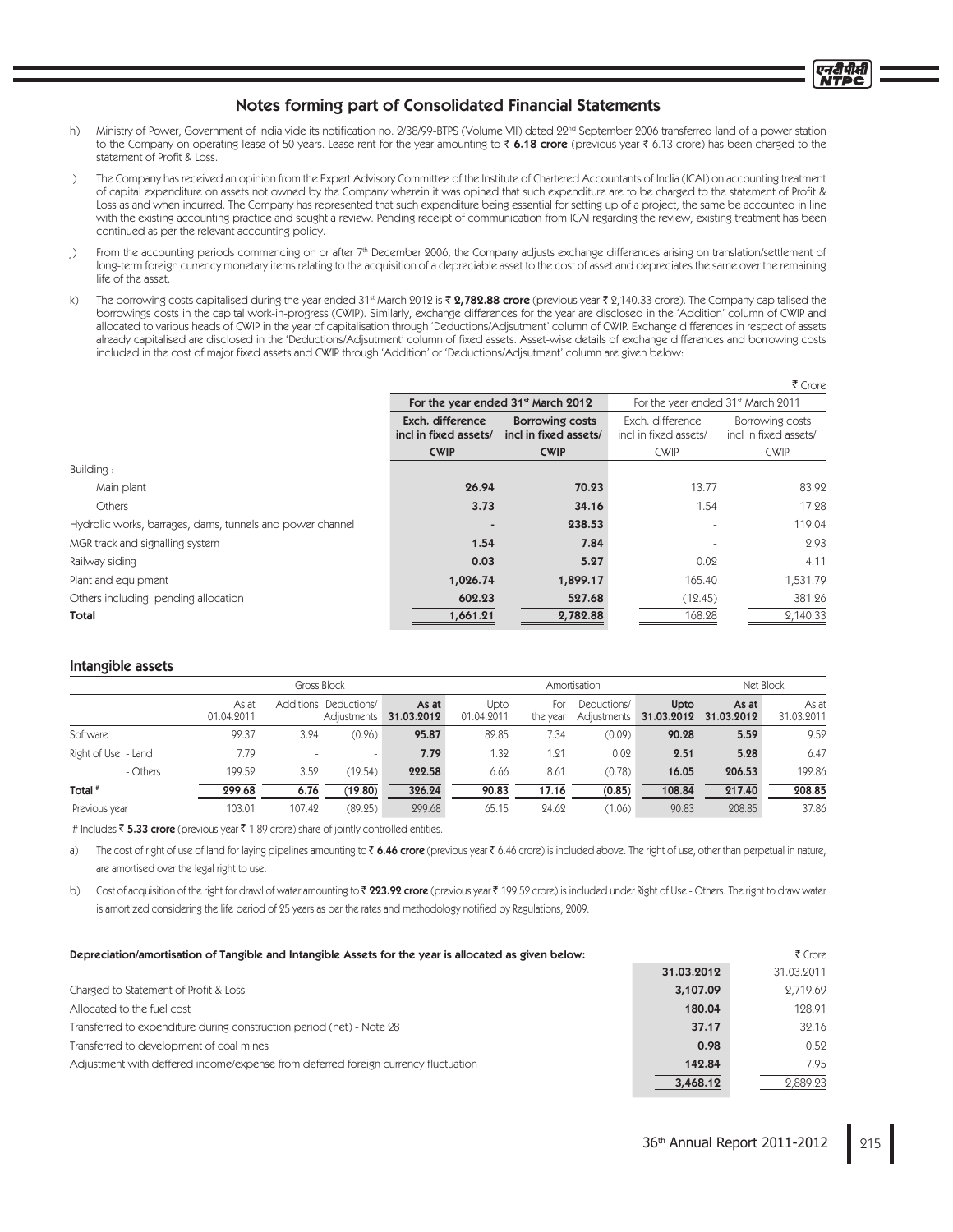## 13. Capital work-in-progress

| 13. Gapital work-in-progress                               |            |           |                          |                          | ₹ Crore    |
|------------------------------------------------------------|------------|-----------|--------------------------|--------------------------|------------|
|                                                            | As at      |           | Deductions &             |                          | As at      |
|                                                            | 01.04.2011 | Additions | Adjustments              | Capitalised              | 31.03.2012 |
| Development of land                                        | 475.92     | 97.62     | 12.12                    | 0.29                     | 561.13     |
| Roads, bridges, culverts & helipads                        | 45.71      | 66.12     | 4.38                     | 4.16                     | 103.29     |
| Piling and foundation                                      | 812.63     | 138.36    |                          | $\bar{a}$                | 950.99     |
| Buildings:                                                 |            |           |                          |                          |            |
| Main plant                                                 | 2,563.49   | 886.66    | 73.68                    | 471.26                   | 2,905.21   |
| Others                                                     | 444.05     | 298.89    | (18.12)                  | 166.38                   | 594.68     |
| Temporary erection                                         | 11.88      | 10.95     | 2.39                     | 4.46                     | 15.98      |
| Water supply, drainage and sewerage system                 | 59.85      | 34.37     | 2.14                     | 16.66                    | 75.42      |
| Hydraulic works, barrages, dams, tunnels and power channel | 2,534.13   | 918.84    |                          | $\overline{\phantom{a}}$ | 3,452.97   |
| MGR track and signalling system                            | 241.57     | 136.92    | 42.61                    | 116.31                   | 219.57     |
| Railway siding                                             | 154.33     | 165.75    | 13.23                    | 87.43                    | 219.42     |
| Earth dam reservoir                                        | 145.92     | 25.27     |                          | 97.63                    | 73.56      |
| Plant and machinery                                        | 30,066.68  | 12,890.29 | 594.90                   | 5,815.89                 | 36,546.18  |
| Furniture and fixtures                                     | 6.60       | 3.53      | 1.49                     | 2.82                     | 5.82       |
| Vehicles                                                   | 0.18       |           |                          | $\sim$                   | 0.18       |
| Office equipment                                           | 2.36       | 0.26      | (2.89)                   | 0.56                     | 4.95       |
| EDP/WP machines & satcom equipment                         | 2.22       | 1.05      | 0.62                     | 2.43                     | 0.22       |
| Construction equipments                                    | 0.33       | 0.29      | 0.17                     | $\bar{a}$                | 0.45       |
| Electrical installations                                   | 120.76     | 107.92    | 0.77                     | 19.05                    | 208.86     |
| Communication equipment                                    | 0.35       | 2.41      | (0.32)                   | 1.15                     | 1.93       |
| Hospital equipments                                        | 0.19       |           | (0.19)                   | $\bar{a}$                | 0.38       |
| Laboratory and workshop equipments                         | 2.24       |           | 0.78                     | $\bar{a}$                | 1.46       |
| Assets under 5 KM scheme of the GOI                        |            | 2.24      | $\overline{\phantom{a}}$ | $\bar{a}$                | 2.24       |
| Capital expenditure on assets not owned by the company     | 16.52      | 10.94     | 0.44                     | 7.21                     | 19.81      |
| Exploratory wells-in-progress                              | 7.65       | 0.01      |                          | $\overline{\phantom{a}}$ | 7.66       |
| Development of coal mines                                  | 195.05     | 84.69     |                          |                          | 279.74     |
|                                                            | 37,910.61  | 15,883.38 | 728.20                   | 6,813.69                 | 46,252.10  |
| <b>Expenditure pending allocation</b>                      |            |           |                          |                          |            |
| Survey, investigation, consultancy and supervision charges | 281.46     | 35.11     | (1.22)                   | $\overline{\phantom{a}}$ | 317.79     |
| Difference in exchange on foreign currency loans           | (280.32)   | 937.48    | 28.48                    | $\bar{a}$                | 628.68     |
| Expenditure towards diversion of forest land               | 161.71     | 10.45     | L.                       | $\bar{a}$                | 172.16     |
| Pre-commisioning expenses (net)                            | 54.24      | 310.36    | 107.47                   | $\omega$                 | 257.13     |
| Expenditure during construction period (net)               | 457.29     | 3,674.71* | (395.52)                 | $\blacksquare$           | 4,527.52   |
| Less: Allocated to related works                           |            | 4,157.52  |                          |                          | 4,157.52   |
|                                                            | 38,584.99  | 16,693.97 | 467.41                   | 6,813.69                 | 47,997.86  |
| Less: Provision for unserviceable works                    | 18.91      | 3.53      | (0.01)                   |                          | 22.45      |
| Construction stores (net of provision)                     | 2,525.91   | 215.74    | 320.07                   |                          | 2,421.58   |
| Total <sup>#</sup>                                         | 41,091.99  | 16,906.18 | 787.49                   | 6,813.69                 | 50,396.99  |
| Previous year                                              | 33,781.30  | 15,124.34 | 1,430.56                 | 6,383.09                 | 41,091.99  |

# Includes ₹ 6,628.60 crore (previous year ₹ 5,046.72 crore) share of jointly controlled entities.

Brought from expenditure during construction period (net) - Note 28

a) Construction stores are net of provision for shortages pending investigation amounting to ₹ 1**.28 crore** (previous year ₹ 1.44 crore)

b) The pre-commissioning expenses during the year amounting to ₹ 617.38 crore (previous year ₹ 130.28 crore) have been included in Tangible Assets/Capital work-in-progress after adjustment of pre-commissioning sales of ₹ **307.02 crore** (previous year ₹ 34.96 crore) resulting in a net pre-commissioning expenditure of ₹ 310.36 crore (previous year ₹ 95.32 crore).

c) Additions during the year under 'Development of coal mines' includes expenditure during construction period of ₹ 84.69 c**rore** (previous year 59.24 crore)

d) Assets under 5 KM scheme of the GOI:

Ministry of Power has launched a scheme for electrification of villages within 5 km periphery of generation plants of Central Public Sector Undertakings (CPSUs) for providing reliable and quality power to the project affected people. The scheme provides free electricity connections to below poverty line (BPL) households. The scheme will cover all existing and upcoming power plants of CPSUs. The cost of the scheme will be borne by the CPSU to which the plant belongs. This cost will be booked by the CPSU under the project cost and will be considered by the CERC for determination of tariff.

|                                            | As at      |                          | Deductions &             |                          | As at      |
|--------------------------------------------|------------|--------------------------|--------------------------|--------------------------|------------|
|                                            | 01.04.2011 | <b>Additions</b>         | Adiustments              | Capitalised              | 31.03.2012 |
| <b>INTANGIBLE ASSETS UNDER DEVELOPMENT</b> |            |                          |                          |                          |            |
| Software                                   | 0.03       | .24                      | $\overline{\phantom{a}}$ | $\overline{\phantom{0}}$ | 1.27       |
| Total <sup>#</sup>                         | 0.03       | .24                      | $\overline{\phantom{a}}$ | -                        | 1.27       |
| Previous year                              | 0.55       | $\overline{\phantom{a}}$ | 0.52                     | $\overline{\phantom{0}}$ | 0.03       |

# Includes ₹ 1**.23 crore** (previous year ₹ Nil) share of jointly controlled entities.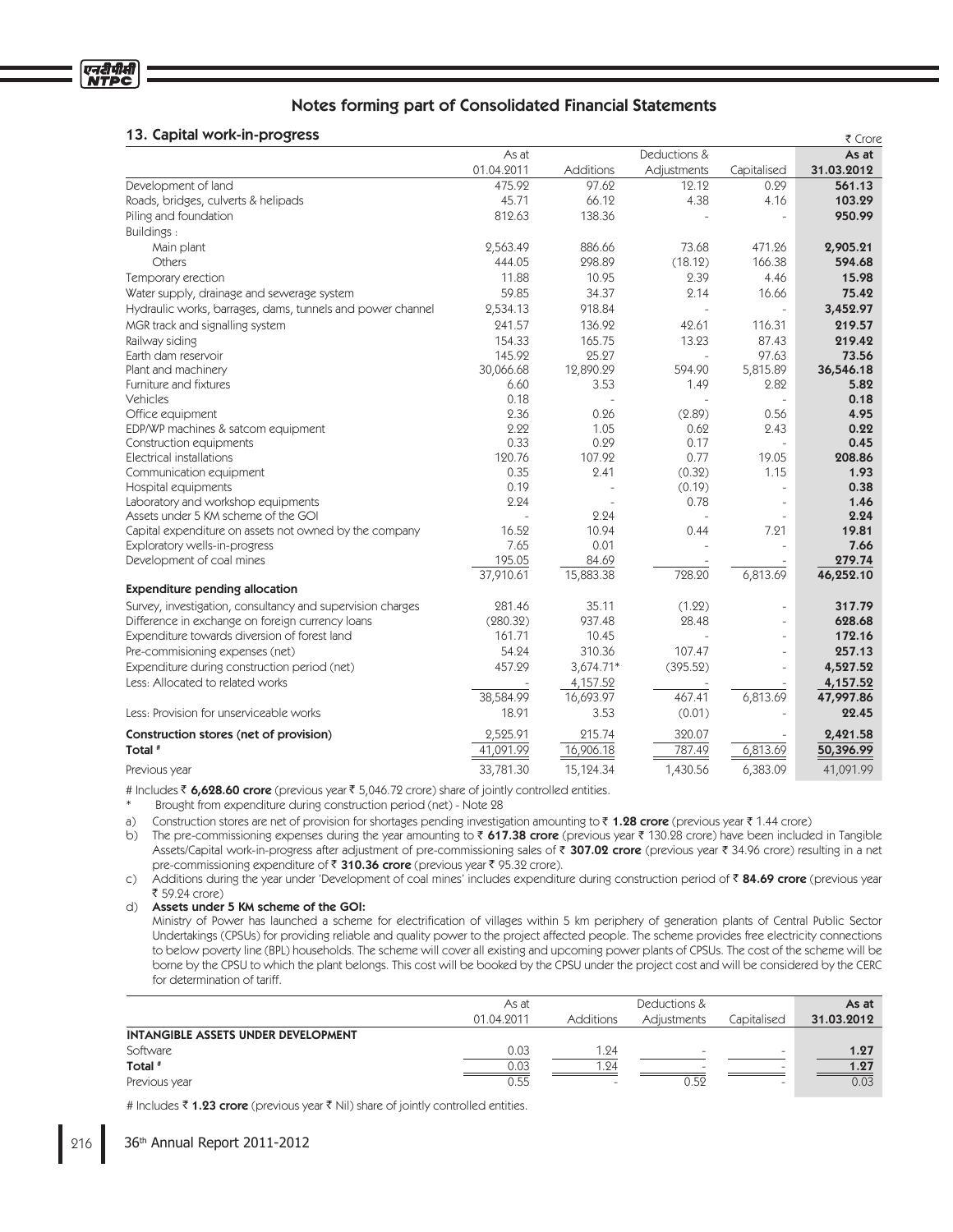एनदीपीसी<br>NTPC

# Notes forming part of Consolidated Financial Statements

## 14. Non-current Investments  $\overline{a}$

| ו אי ואטוו-כעוופות ווואפאנוופותא                                          |                      |                                                 |            | ₹ Crore    |
|---------------------------------------------------------------------------|----------------------|-------------------------------------------------|------------|------------|
| As at                                                                     |                      |                                                 | 31.03.2012 | 31.03.2011 |
|                                                                           | Number of            | Face value per                                  |            |            |
|                                                                           | shares/bonds/        | share/bond/                                     |            |            |
|                                                                           | securities           | security                                        |            |            |
|                                                                           | Current year/        | Current year/                                   |            |            |
|                                                                           |                      | (previous year) (previous year) $(\bar{\zeta})$ |            |            |
| Trade                                                                     |                      |                                                 |            |            |
| Equity Instruments (fully paid up-unless otherwise stated)                |                      |                                                 |            |            |
| Quoted                                                                    |                      |                                                 |            |            |
| <b>Joint Venture Companies</b>                                            |                      |                                                 |            |            |
| PTC India Ltd.                                                            | 12000000             | 10                                              | 12.00      | 12.00      |
|                                                                           | (12000000)           | (10)                                            |            |            |
|                                                                           |                      |                                                 | 12.00      | 12.00      |
| Cooperative societies                                                     |                      |                                                 |            | $\ast$     |
| Bonds (fully-paid up)                                                     |                      |                                                 |            |            |
| <b>Unquoted</b>                                                           |                      |                                                 |            |            |
| 8.50 % Tax-Free State Government Special Bonds of the Government of $(4)$ |                      |                                                 |            |            |
|                                                                           |                      |                                                 |            |            |
| Andhra Pradesh                                                            | 3781950              | 1000                                            | 378.20     | 504.26     |
|                                                                           | (5042600)            | (1000)                                          |            |            |
| Assam                                                                     | 154392               | 1000                                            | 15.44      | 20.58      |
| Bihar                                                                     | (205856)             | (1000)                                          | 568.32     | 757.76     |
|                                                                           | 5683200              | 1000<br>(1000)                                  |            |            |
| Chattisgarh                                                               | (7577600)<br>1449660 | 1000                                            | 144.97     | 193.29     |
|                                                                           | (1932880)            | (1000)                                          |            |            |
| Gujarat                                                                   | 2511720              | 1000                                            | 251.17     | 334.90     |
|                                                                           | (3348960)            | (1000)                                          |            |            |
| Haryana                                                                   | 3225000              | 1000                                            | 322.50     | 430.00     |
|                                                                           | (4300000)            | (1000)                                          |            |            |
| Himachal Pradesh                                                          | 100164               | 1000                                            | 10.02      | 13.35      |
|                                                                           | (133552)             | (1000)                                          |            |            |
| Jammu and Kashmir                                                         | 1102080              | 1000                                            | 110.21     | 146.94     |
|                                                                           | (1469440)            | (1000)                                          |            |            |
| Jharkhand                                                                 | 2880376              | 1000                                            | 288.04     | 384.05     |
|                                                                           | (3840496)            | (1000)                                          |            |            |
| Kerala                                                                    | 3007200              | 1000                                            | 300.72     | 400.96     |
|                                                                           | (4009600)            | (1000)                                          |            |            |
| Madhya Pradesh                                                            | 2492520              | 1000                                            | 249.25     | 332.34     |
|                                                                           | (3323360)            | (1000)                                          |            |            |
| Maharashtra                                                               | 1144200              | 1000                                            | 114.42     | 152.56     |
| Orissa                                                                    | (1525600)<br>3308622 | (1000)                                          | 330.86     | 441.15     |
|                                                                           | (4411496)            | 1000<br>(1000)                                  |            |            |
| Punjab                                                                    | 1038690              | 1000                                            | 103.87     | 138.49     |
|                                                                           | (1384920)            | (1000)                                          |            |            |
| Rajasthan                                                                 | 435000               | 1000                                            | 43.50      | 43.50      |
|                                                                           | (435000)             | (1000)                                          |            |            |
| Sikkim                                                                    | 102588               | 1000                                            | 10.26      | 13.68      |
|                                                                           | (136784)             | (1000)                                          |            |            |
| Uttar Pradesh                                                             | 11969700             | 1000                                            | 1,196.97   | 1,595.96   |
|                                                                           | (15959600)           | (1000)                                          |            |            |
| Uttaranchal                                                               | 1198950              | 1000                                            | 119.89     | 159.86     |
|                                                                           | (1598600)            | (1000)                                          |            |            |
| West Bengal                                                               | 3522744              | 1000                                            | 352.27     | 469.70     |
|                                                                           | (4696992)            | (1000)                                          |            |            |
|                                                                           |                      |                                                 | 4,910.88   | 6,533.33   |
| Total ##                                                                  |                      |                                                 |            |            |
| <b>Quoted investments</b>                                                 |                      |                                                 | 4,922.88   | 6,545.33   |
| Book value                                                                |                      |                                                 | 12.00      | 12.00      |
| Market value                                                              |                      |                                                 | 73.32      | 100.92     |
| <b>Unquoted investments</b>                                               |                      |                                                 |            |            |
| Book value                                                                |                      |                                                 | 4,910.88   | 6,533.33   |
|                                                                           |                      |                                                 |            |            |

# Includes bonds of ₹ **4,910.88 crore** (previous year ₹ 4,881.87 crore) permitted for transfer/trading by Reserve Bank of India. Balance can be transferred/traded subject to prior approval of Reserve Bank of India.

##Includes ₹ **Nil** (previous year ₹ Nil ) share of jointly controlled entities.

a) Investments have been valued considering the accounting policy J (Note1).

\* Equity shares of ₹30,200/- (previous year ₹30,200/-) held in various Company's employees co-operative societies.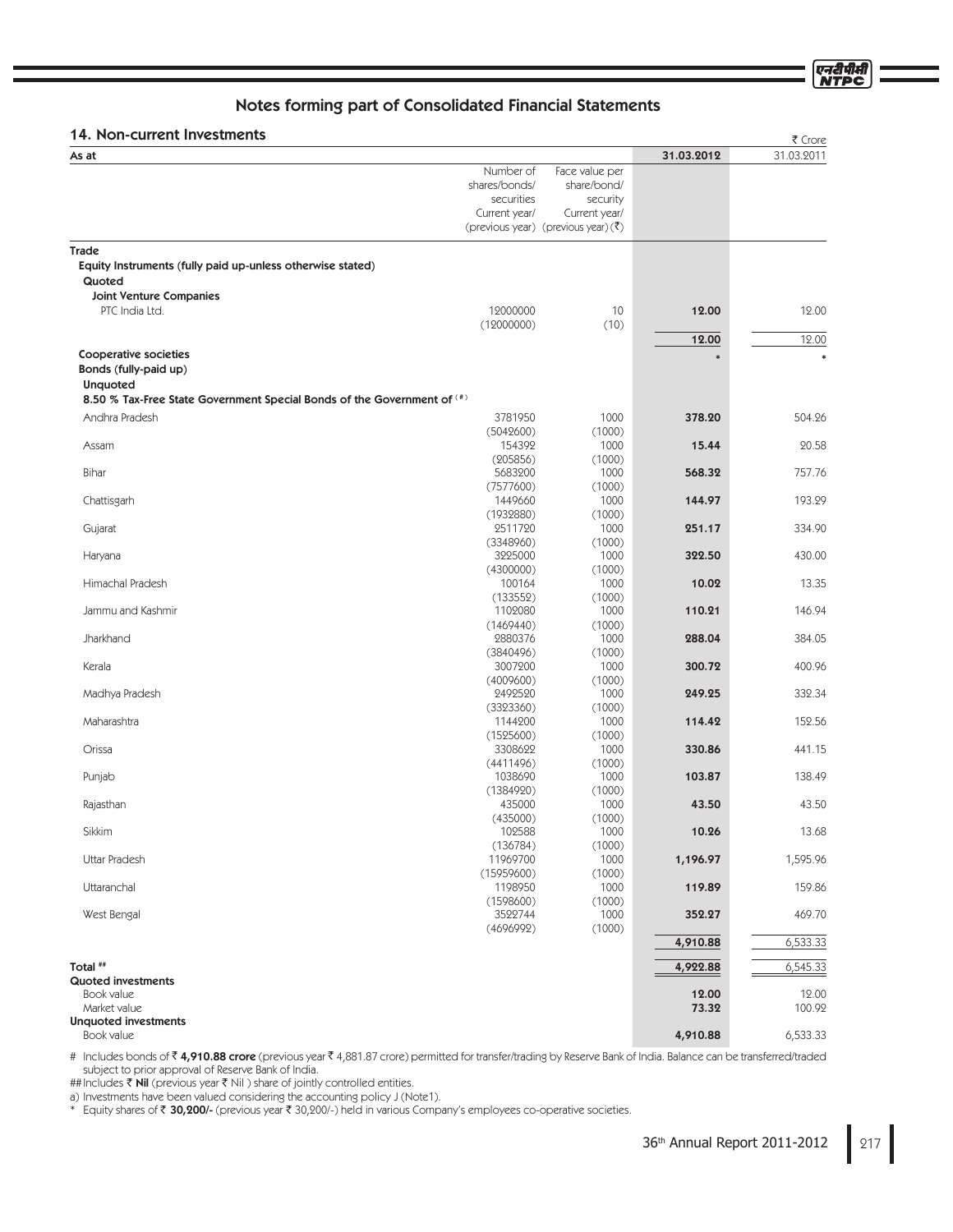

| 15. Long-term loans and advances (Considered good, unless otherwise stated) |            | ₹ Crore    |
|-----------------------------------------------------------------------------|------------|------------|
| As at                                                                       | 31.03.2012 | 31.03.2011 |
| <b>CAPITAL ADVANCES</b>                                                     |            |            |
| Secured                                                                     | 19.64      | 18.13      |
| Unsecured                                                                   |            |            |
| Covered by Bank Guarantee                                                   | 1,595.31   | 2,266.85   |
| Others                                                                      | 1,766.27   | 1,478.00   |
| Considered doubtful                                                         | 2.19       | 2.21       |
| Less: Allowance for bad & doubtful advances                                 | 2.19       | 2.21       |
|                                                                             | 3,381.22   | 3,762.98   |
| <b>SECURITY DEPOSITS (Unsecured)</b>                                        | 214.77     | 129.28     |
| <b>LOANS</b>                                                                |            |            |
| Related parties-Unsecured                                                   | 0.05       | 0.07       |
| Employees (including accrued interest)                                      |            |            |
| Secured                                                                     | 380.55     | 305.37     |
| Unsecured                                                                   | 138.24     | 172.28     |
| Loan to state government in settlement of dues from customers-Unsecured     | 335.04     | 478.63     |
| Others-Secured                                                              | 21.42      | 28.57      |
|                                                                             | 875.30     | 984.92     |
| <b>ADVANCES</b>                                                             |            |            |
| Contractors & Suppliers, including material issued on loan                  |            |            |
| Unsecured                                                                   | 84.85      | 44.34      |
| Others-Secured                                                              | 0.16       | 1.19       |
|                                                                             | 85.01      | 45.53      |
| MAT credit recoverable                                                      | 70.44      | 39.14      |
| Total #                                                                     | 4,626.74   | 4,961.85   |

# Includes ₹ **224.12 crore** (previous year ₹ 355.42 crore) share of jointly controlled entities.

a) Other loans represent loans of ₹ **21.42 crore** (previous year ₹ 28.57 crore) given to Andra Pradesh Industrial Infrastructure Company Ltd.(APIIC)

| 15 A. Other non current assets              |            | ₹ Crore    |
|---------------------------------------------|------------|------------|
| As at                                       | 31.03.2012 | 31.03.2011 |
| Long term trade receivables                 |            |            |
| Unsecured, considered good                  | 1.42       | 4.25       |
| Deferred foreign currency fluctuation asset | 1,373.74   | 459.15     |
| Total #                                     | 1,375.16   | 463.40     |

# Includes ₹ 1.63 crore (previous year ₹ 4.25 crore) share of jointly controlled entities.

a) In line with accounting policies no.L.3 disclosed in Note 1, deferred foreign currency fluctuation asset has been accounted and ₹ **129.78 crore** (previous year (-) ₹ 1.54 crore) being exchange fluctuations on account of interest and finance charges has been recognised as energy sales in Note 22.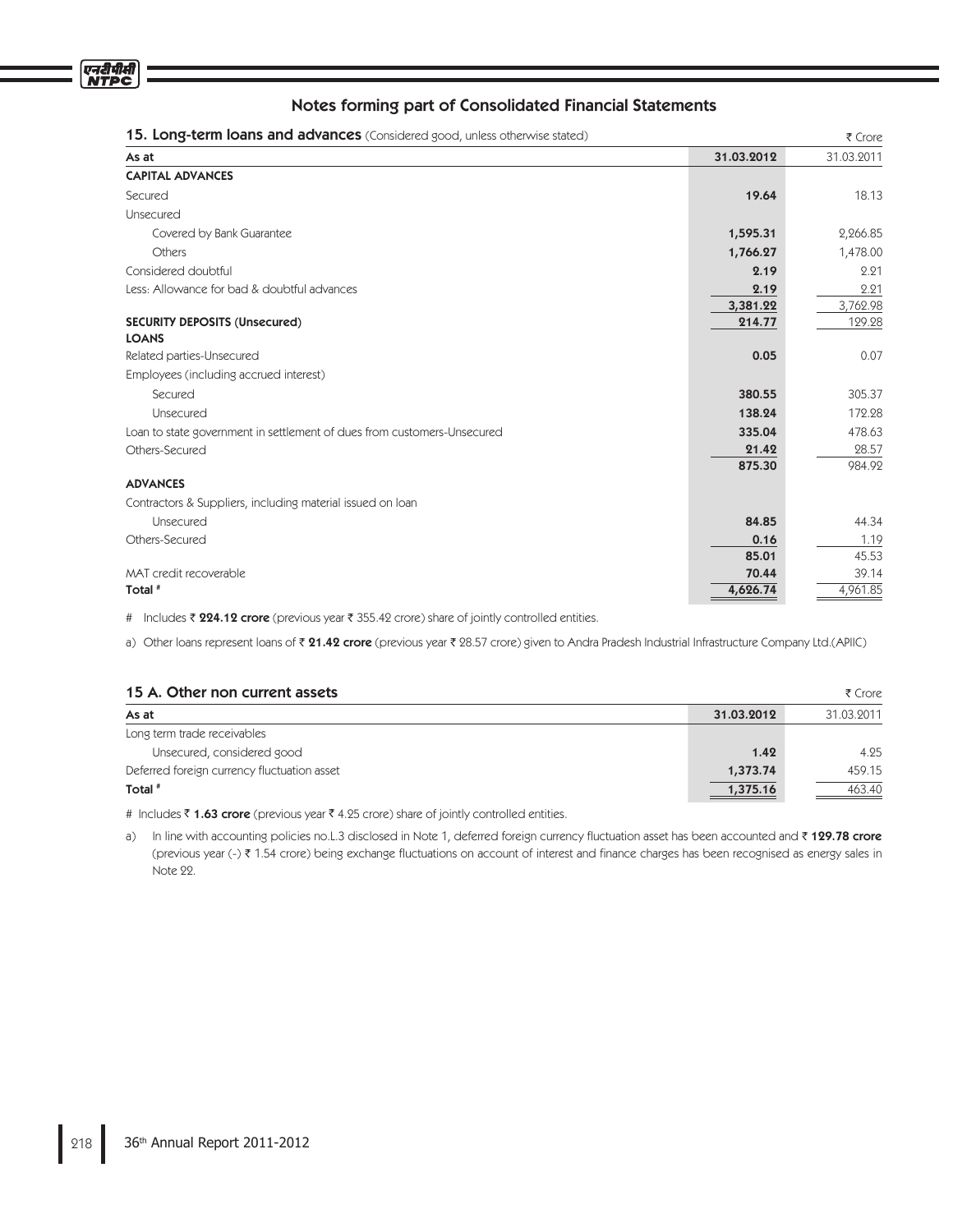एनदीपीर्स

# Notes forming part of Consolidated Financial Statements

## $16.$  Current investments  $16.$

| 16. Current investments                                                                                           |                      |                                                 |            | ₹ Crore    |
|-------------------------------------------------------------------------------------------------------------------|----------------------|-------------------------------------------------|------------|------------|
| As at                                                                                                             |                      |                                                 | 31.03.2012 | 31.03.2011 |
|                                                                                                                   | Number of bonds/     | Face value per                                  |            |            |
|                                                                                                                   | securities           | bond/ security                                  |            |            |
|                                                                                                                   | Current year/        | Current year/                                   |            |            |
|                                                                                                                   |                      | (previous year) (previous year) $(\bar{\zeta})$ |            |            |
| Bonds (fully-paid up)                                                                                             |                      |                                                 |            |            |
| <b>Unquoted</b>                                                                                                   |                      |                                                 |            |            |
| 8.50% Tax-Free State Government Special Bonds of the Government of <sup>(C)</sup>                                 |                      |                                                 |            |            |
| Andhra Pradesh                                                                                                    | 1260650<br>(1260650) | 1000<br>(1000)                                  | 126.07     | 126.07     |
| Assam                                                                                                             | 51464<br>(51464)     | 1000<br>(1000)                                  | 5.15       | 5.15       |
| Bihar                                                                                                             | 1894400<br>(1894400) | 1000<br>(1000)                                  | 189.44     | 189.44     |
| Chattisgarh                                                                                                       | 483220<br>(483220)   | 1000<br>(1000)                                  | 48.32      | 48.32      |
| Gujarat                                                                                                           | 837240               | 1000                                            | 83.73      | 83.73      |
|                                                                                                                   | (837240)             | (1000)                                          |            |            |
| Haryana                                                                                                           | 1075000              | 1000                                            | 107.50     | 107.50     |
|                                                                                                                   | (1075000)            | (1000)                                          |            |            |
| Himachal Pradesh                                                                                                  | 33388<br>(33388)     | 1000<br>(1000)                                  | 3.34       | 3.34       |
| Jammu and Kashmir                                                                                                 | 367360               | 1000                                            | 36.74      | 36.74      |
|                                                                                                                   | (367360)             | (1000)                                          |            |            |
| Jharkhand                                                                                                         | 960120<br>(960120)   | 1000<br>(1000)                                  | 96.01      | 96.01      |
| Kerala                                                                                                            | 1002400<br>(1002400) | 1000<br>(1000)                                  | 100.24     | 100.24     |
| Madhya Pradesh                                                                                                    | 830840<br>(830840)   | 1000<br>(1000)                                  | 83.08      | 83.08      |
| Maharashtra                                                                                                       | 381400               | 1000                                            | 38.14      | 38.14      |
|                                                                                                                   | (381400)             | (1000)                                          |            |            |
| Orissa                                                                                                            | 1102874              | 1000                                            | 110.29     | 110.29     |
|                                                                                                                   | (1102874)            | (1000)                                          |            |            |
| Punjab                                                                                                            | 346230               | 1000                                            | 34.62      | 34.62      |
|                                                                                                                   | (346230)             | (1000)                                          |            |            |
| Rajasthan                                                                                                         |                      | 1000                                            |            | 14.50      |
|                                                                                                                   | (145000)             | (1000)                                          |            |            |
| Sikkim                                                                                                            | 34196<br>(34196)     | 1000<br>(1000)                                  | 3.42       | 3.42       |
| Uttar Pradesh                                                                                                     | 3989900<br>(3989900) | 1000<br>(1000)                                  | 398.99     | 398.99     |
| Uttaranchal                                                                                                       | 399650<br>(399650)   | 1000<br>(1000)                                  | 39.96      | 39.96      |
| West Bengal                                                                                                       | 1174248<br>(1174248) | 1000<br>(1000)                                  | 117.42     | 117.42     |
| Sub-Total                                                                                                         |                      |                                                 | 1,622.46   | 1,636.96   |
| Investment in Mutual Funds (Un-quoted)                                                                            |                      |                                                 |            |            |
| Canara Robeco Liquid Super-IP-DDR                                                                                 |                      |                                                 |            | 175.04     |
| Sub-Total                                                                                                         |                      |                                                 |            | 175.04     |
| Total <sup>#</sup>                                                                                                |                      |                                                 | 1,622.46   | 1,812.00   |
| Includes ₹ Nil (previous year ₹ Nil) share of jointly controlled entities.<br>$\#$<br><b>Unquoted investments</b> |                      |                                                 |            |            |
| Book value                                                                                                        |                      |                                                 | 1,622.46   | 1,812.00   |

a) Investments have been valued considering the accounting policy no.J (Note 1).

b) The above investments are unquoted and hence market value is not applicable.

c) Entire bonds are permitted by Reserve Bank of India for transfer/trading.

d) Super IP-DDR is the nature of the scheme. IP-DDR stands for Institutional Plan - Daily Dividend Reinvestment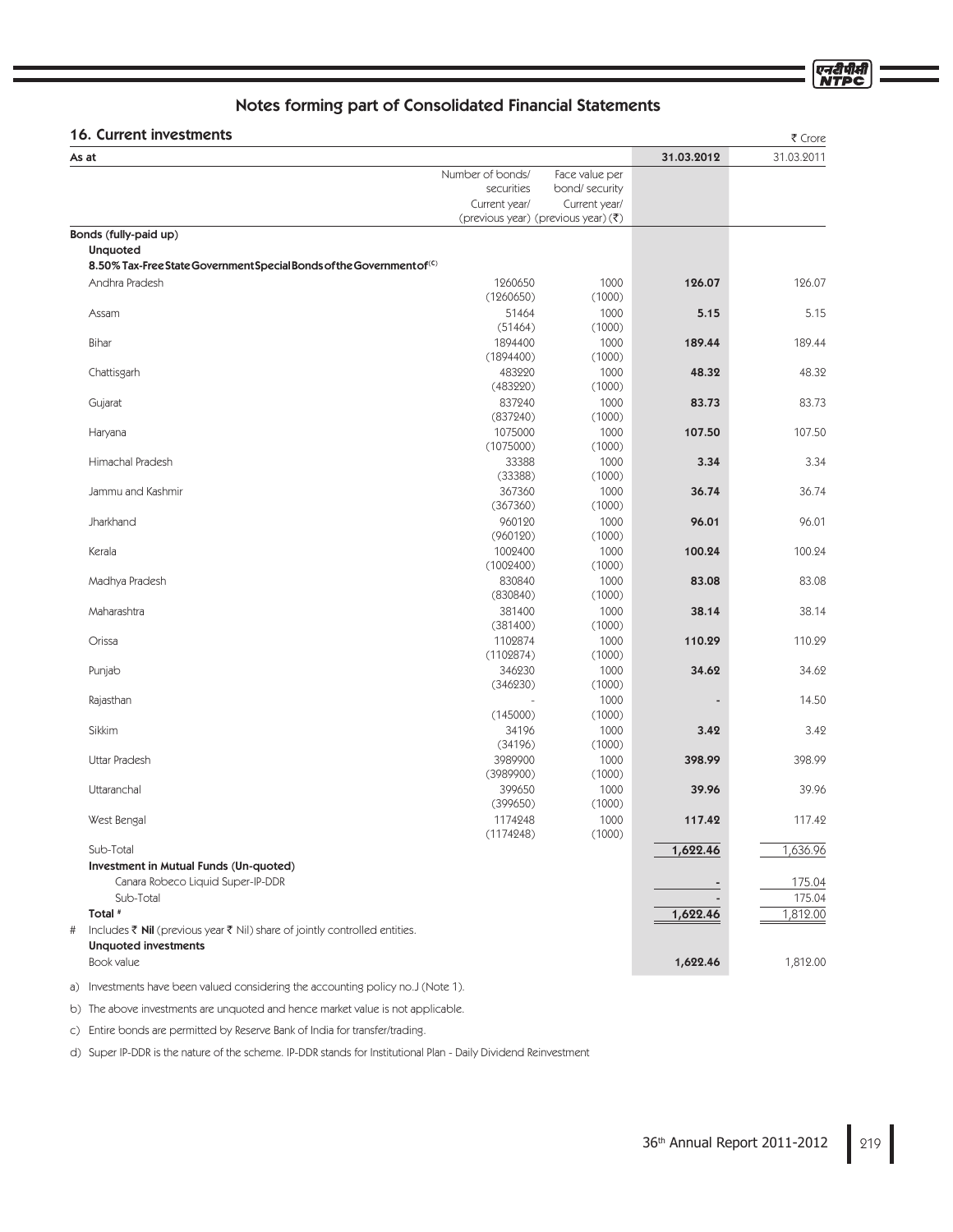## 17. Inventories

| 17. Inventories                                                                                |            | ₹ Crore    |
|------------------------------------------------------------------------------------------------|------------|------------|
| As at                                                                                          | 31.03.2012 | 31.03.2011 |
| Coal                                                                                           | 1,258.91   | 1,306.58   |
| Fuel oil                                                                                       | 261.23     | 211.33     |
| Naphtha                                                                                        | 177.04     | 155.30     |
| Stores and spares                                                                              | 2,080.13   | 1,871.96   |
| Chemicals & consumables                                                                        | 48.00      | 49.89      |
| Loose tools                                                                                    | 6.25       | 5.60       |
| Steel Scrap                                                                                    | 25.66      | 18.19      |
| Others                                                                                         | 382.14     | 345.26     |
|                                                                                                | 4,239.36   | 3,964.11   |
| Less: Provision for shortages                                                                  | 2.24       | 2.36       |
| Provision for obsolete/ unserviceable items/                                                   |            |            |
| dimunition in value of surplus inventory                                                       | 59.21      | 50.92      |
| Total <sup>#</sup>                                                                             | 4,177.91   | 3,910.83   |
| # Includes ₹ 456.28 crore (previous year ₹ 269.27 crore) share of jointly controlled entities. |            |            |
| Inventories include material in transit                                                        |            |            |
| Coal                                                                                           | 87.58      | 49.63      |
| Components and spares                                                                          | 51.23      | 61.06      |
| Chemicals & consumables                                                                        | 0.25       | 0.09       |
| Loose tools                                                                                    | 0.16       | 0.34       |
| <b>Others</b>                                                                                  | 1.43       | 42.14      |
|                                                                                                | 140.65     | 153.26     |
|                                                                                                |            |            |

a) Inventory items, other than steel scrap and material-in-transit, have been valued considering the accounting policy no.K.1 (Note 1). Steel scrap has been valued at estimated realisable value. Material-in-transit has been valued at cost.

b) Other inventories include items of steel, cement, ash bricks etc.

## 18. Trade Receivables

| 18. Trade Receivables                                                                |            | ₹ Crore    |
|--------------------------------------------------------------------------------------|------------|------------|
| As at                                                                                | 31.03.2012 | 31.03.2011 |
| Outstanding for a period exceeding six months from the date they are due for payment |            |            |
| Unsecured, considered good                                                           | 107.18     | 64.98      |
| Considered doubtful                                                                  | 840.70     | 841.69     |
| Less: Allowance for bad & doubtful receivables                                       | 840.70     | 841.69     |
|                                                                                      | 107.18     | 64.98      |
| Other-Unsecured, considered good                                                     | 6,573.84   | 1,681.29   |
| Total #                                                                              | 6,681.02   | 1,746.27   |
|                                                                                      |            |            |

# Includes 622.69 crore (previous year 203.15 crore) share of jointly controlled entities.

| 19. Cash and bank balances                                               |            | ₹ Crore    |
|--------------------------------------------------------------------------|------------|------------|
| As at                                                                    | 31.03.2012 | 31.03.2011 |
| Cash & cash equivalents                                                  |            |            |
| Balances with banks                                                      |            |            |
| - Current accounts                                                       | 543.83     | 382.47     |
| - Deposits with original maturity upto three months                      | 544.75     | 293.97     |
| Cheques & drafts on hand                                                 | 1.83       | 0.31       |
| Cash on hand                                                             | 0.02       | 0.13       |
| Others (stamps in hand)                                                  | 0.10       | 0.05       |
| Other bank balances                                                      |            |            |
| Deposits with original maturity of more than three months <sup>(a)</sup> | 16,919.18  | 17,160.83  |
| Others $(*)$                                                             | 81.96      | 22.07      |
| Total <sup>#</sup>                                                       | 18,091.67  | 17,859.83  |

# Includes ₹ **520.25 crore** (previous year ₹ 445.55 crore) share of jointly controlled entities.

a) Includes bank deposits with original maturity of more than twelve months amounting to ₹ 9.44 crore (previous year ₹ 14.74 crore).

| Not available for use to the Company and include: |       |        |
|---------------------------------------------------|-------|--------|
| Unpaid dividend account balance                   | 11.49 | 10.25  |
| Balance with Reserve Bank of India##              | 1.77  | 0.13   |
| Security with government authorities:             |       |        |
| As per court orders                               | 0.10  | 0.10   |
| As per demand                                     | 12.89 | 11.59  |
| Margin money with banks                           | 55.71 | $\sim$ |
|                                                   | 81.96 | 22.07  |

## Represents amount kept with Reserve Bank of India in terms of Rule 3 A of the Companies (Acceptance of Deposits) Rules, 1975 towards margin money for fixed deposits from public.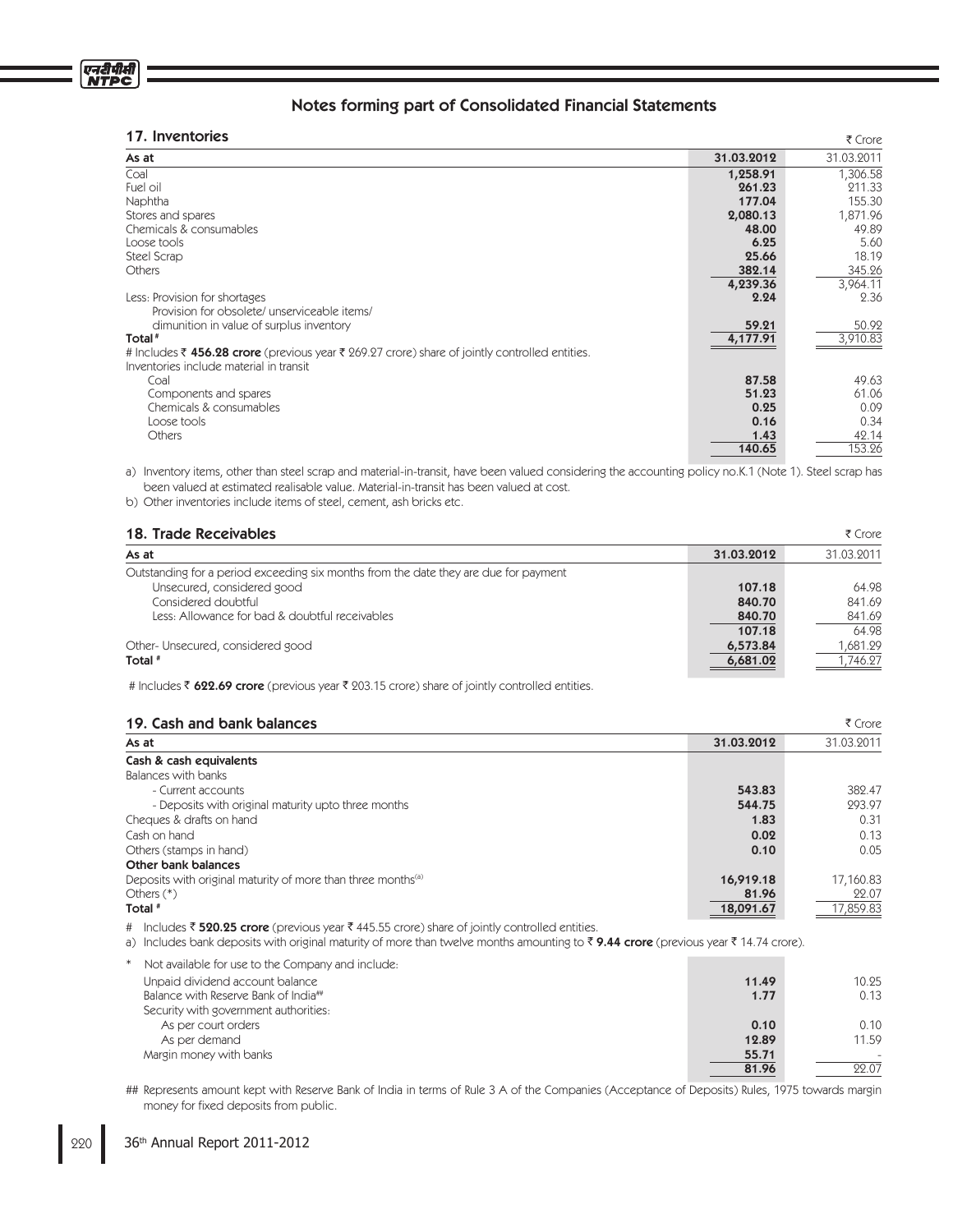| <b>20. Short-term loans and advances</b> (Considered Good, Unless Otherwise Stated) |            | ₹ Crore    |
|-------------------------------------------------------------------------------------|------------|------------|
| As at                                                                               | 31.03.2012 | 31.03.2011 |
| <b>LOANS</b>                                                                        |            |            |
| Related parties                                                                     |            |            |
| Unsecured                                                                           | 0.03       | 0.04       |
| Employees (including accrued interest)                                              |            |            |
| Secured                                                                             | 70.67      | 52.20      |
| Unsecured                                                                           | 83.73      | 83.12      |
| Considered doubtful                                                                 | 0.22       | 0.25       |
| Loan to state government in settlement of dues from customers (Unsecured)           | 95.73      | 95.73      |
| Others                                                                              |            |            |
| Secured                                                                             | 28.58      | 21.43      |
| Unsecured                                                                           | 0.27       | 0.02       |
| Less: Allowance for bad & doubtful loans                                            | 0.22       | 0.25       |
|                                                                                     | 279.01     | 252.54     |
| <b>ADVANCES</b>                                                                     |            |            |
| Related parties                                                                     |            |            |
| Unsecured                                                                           | 1.64       | 2.27       |
| <b>Employees</b>                                                                    |            |            |
| Unsecured                                                                           | 10.07      | 11.70      |
| Considered doubtful                                                                 | 0.08       | 0.08       |
| Contractors & suppliers, including material issued on loan                          |            |            |
| Secured                                                                             | 5.60       | 2.24       |
| Unsecured                                                                           | 960.18     | 761.57     |
| Considered doubtful                                                                 | 1.64       | 0.44       |
| Others                                                                              |            |            |
| Unsecured                                                                           | 104.99     | 120.89     |
| Considered doubtful                                                                 | 1.01       |            |
| Less: Allowance for bad & doubtful advances                                         | 2.73       | 0.52       |
|                                                                                     | 1,082.48   | 898.67     |
| Advance tax deposit & tax deducted at source                                        | 10,370.99  | 10,141.41  |
| Less: Provision for current tax                                                     | 8,770.20   | 7,402.79   |
|                                                                                     | 1,600.79   | 2,738.62   |
| Total <sup>#</sup>                                                                  | 2,962.28   | 3,889.83   |

# Includes ₹ 186.06 crore (previous year ₹ 114.11 crore) share of jointly controlled entities.

a) Other loans represent loans of ₹ **28.58 crore** (previous year ₹ 21.43 crore) given to APIIC.

b) Other advances mainly represent advances given to gratuity trust of ₹ **7.06 crore** (previous year ₹ 39.20 crore) and prepaid expenses amounting to ₹ **54.49 crore** (previous year ₹ 52.56 crore).

## 01. Other current assets

| 21. Other current assets            |            | ₹ Crore    |
|-------------------------------------|------------|------------|
| As at                               | 31.03.2012 | 31.03.2011 |
| Interest accrued:                   |            |            |
| <b>Bonds</b>                        | 312.14     | 382.33     |
| Term deposits                       | 804.91     | 630.10     |
| <b>Others</b>                       | 18.68      | 43.69      |
|                                     | 1,135.73   | 1,056.12   |
| Claims recoverable                  |            |            |
| Unsecured, considered good          | 1,848.46   | 1,650.02   |
| Considered doubtful                 | 13.02      | 12.95      |
| Less: Provision for doubtful claims | 13.02      | 12.95      |
|                                     | 1,848.46   | 1,650.02   |
| Unbilled revenue                    | 5,966.52   | 6,688.55   |
| Security deposits (Unsecured)*      | 306.47     | 64.49      |
| Others                              | 12.87      | 7.77       |
| Total #                             | 9,270.05   | 9.466.95   |

# Includes ₹ 1**93.59 crore** (previous year ₹ 124.08 crore) share of jointly controlled entities.

\* Includes ₹ 163.46 crore (previous year ₹ 37.06 crore) sales tax deposited under protest with Sales Tax Authorities

a) Others include amount recoverable from contractors and other parties towards hire charges, rent/electricity, etc.

- b) Claims recoverables include ₹ **766.12 crore** (previous year ₹ 748.82 crore) towards the cost incurred upto 31st March 2012 in respect of one of the hydro power projects, the construction of which has been discontinued on the advice of the Ministry of Power, GOI. Management expects that the total cost incurred, anticipated expenditure on the safety and stablisation measures, other recurring site expenses and interest costs as well as claims of various packages of contractors/vendors for this project will be compensated in full by the GOI. Hence no provision is considered necessary.
- c) Unbilled revenues includes ₹ **5,411.93 crore** (previous year ₹ 5,424.80 crore) billed to the beneficiaries after 31ª March for energy sales. The amount for the year ended as at 31st March 2011 is after adjustment of provison for tariff adjustment of ₹ 1,526.45 crore. This provision has been shifted to 'Provision for tariff adjustment' (Note 11) during the year consequent to billing to the beneficiaries.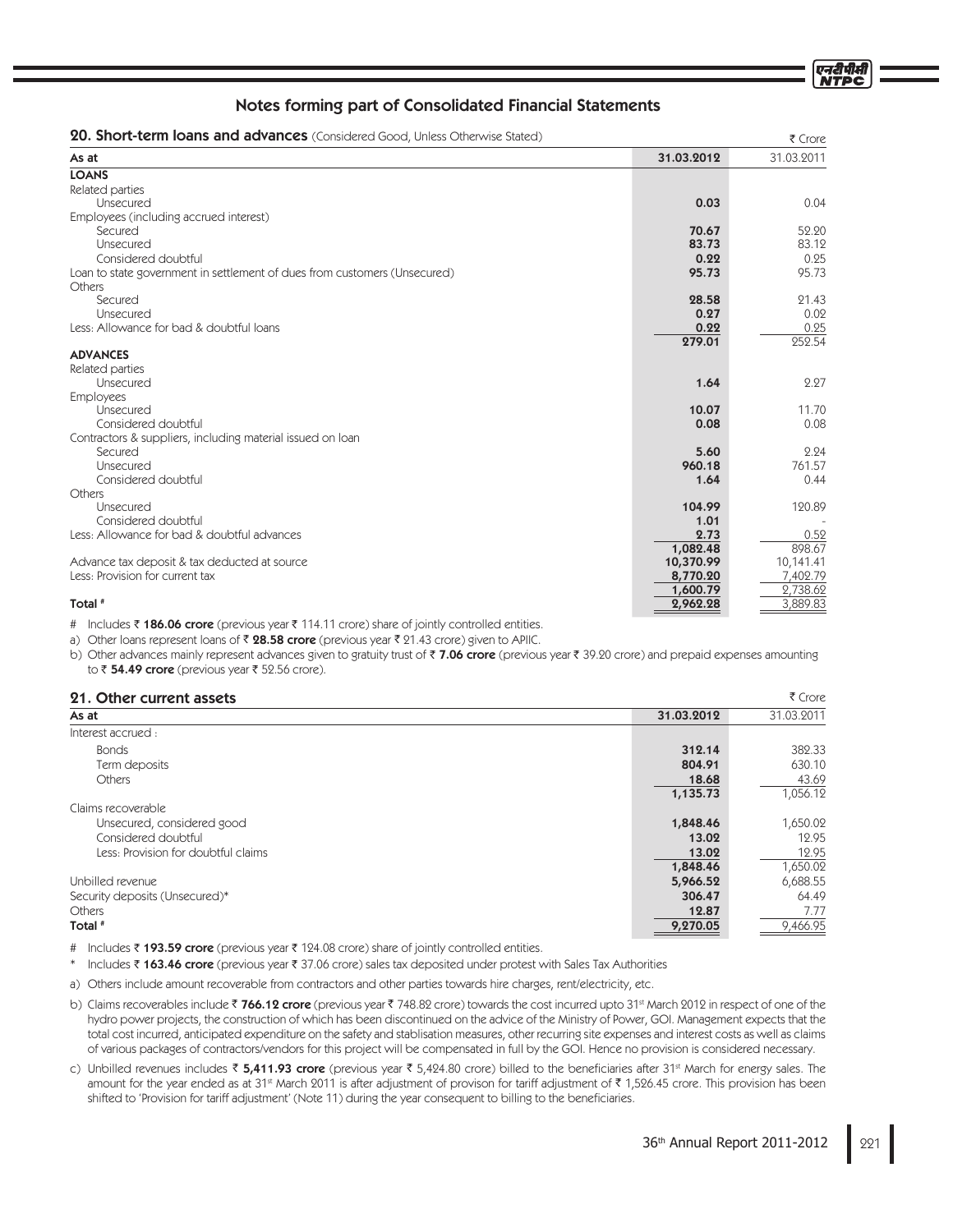

## 22. Revenue from operations (gross)

| 22. Revenue from operations (gross)<br>₹ Crore                                                 |            |            |
|------------------------------------------------------------------------------------------------|------------|------------|
| For the period ended                                                                           | 31.03.2012 | 31.03.2011 |
| Energy sales (including electricity duty)                                                      | 64,840.13  | 57,196.75  |
| Consultancy, project management and supervision fees (including turnkey construction projects) | 464.74     | 438.04     |
| Sale of goods (including excise duty)                                                          | 126.09     | 97.14      |
|                                                                                                | 65,430.96  | 57,731.93  |
| Energy internally consumed                                                                     | 85.61      | 64.71      |
| Other operating revenues                                                                       |            |            |
| Interest from customers                                                                        | 515.31     | 116.16     |
| Recognized from deferred foreign currency fluctuation liability                                | 0.16       |            |
| Miscellaneous income                                                                           | 16.53      |            |
| Provisions written back                                                                        |            |            |
| Tariff adjustment                                                                              | 312.75     |            |
| Doubtful debts                                                                                 | 0.14       |            |
| Doubtful loans, advances and claims                                                            | 0.14       | 0.04       |
| Doubtful construction advances                                                                 | 0.03       | 0.01       |
| Shortage in construction stores                                                                | 0.34       | 0.11       |
| Shortage in stores                                                                             | 1.10       | 1.92       |
| Obsolescence in stores                                                                         | 1.02       | 5.15       |
| Unserviceable capital works                                                                    |            | 0.15       |
| Others                                                                                         | 1.80       | 0.46       |
|                                                                                                | 317.32     | 7.84       |
|                                                                                                |            |            |
| Total #                                                                                        | 66,365.89  | 57,920.64  |

# Includes ₹ 3662.79 crore (previous year ₹ 2440.20 crore) share of jointly controlled entities.

- The Central Electricity Regulatory Commission (CERC) notified the Tariff Regulations, 2009 in January 2009, and also notified First and Second Amendment in May and June 2011 (Regulations, 2009). In line with the Regulations, 2009, during the year, CERC has issued provisional/final tariff orders w.e.f. 1<sup>st</sup> April 2009 for all the stations except Talcher Thermal Power Station (TTPS). Beneficiaries are billed in accordance with the said provisional/final tariff orders except for TTPS where it is done on provisional basis. The amount billed for the year ended 31<sup>st</sup> March 2012 on this basis is ₹ **59,965.57 crore** (previous year ₹ 51,935.33 crore).
- The CERC has issued final tariff orders for some of the stations under the Regulations, 2009, considering the year-wise projected capital expenditure for the tariff period 2009-14. Sales for these stations has been recognised at ₹ **13,196.36 crore** for the year ended 31st March 2012 by truing up capital expenditure to arrive at the capacity charges (previous year ₹ 11,320.96 crore). For all other stations, pending determination of stationwise final tariff by the CERC, sales have been provisionally recognized at ₹ **47,486.43 crore** for the year ended 31st March 2012 (previous year 42,222.49 crore) on the basis of principles enunciated in the said Regulations, 2009.
- c) Sales include ₹ **547.78 crore** for the year ended 31st March 2012 (previous year ₹ 800.87 crore) pertaining to previous years recognized based on the orders issued by the CERC/Appellate Tribunal for Electricity (APTEL).
- d) (i) The Company aggrieved over many of the issues as considered by the CERC in the tariff orders for its stations for the period 2004-09 had filed appeals with the APTEL. The APTEL disposed off the appeals favourably directing the CERC to revise the tariff orders as per directions and methodology given. Some of the issues decided in favour of the Company by the APTEL were challenged by the CERC in the Hon'ble Supreme Court of India. Subsequently, the CERC has issued revised tariff orders for most of the stations for the period 2004-09, considering the judgment of APTEL subject to disposal of appeals pending before the Hon'ble Supreme Court of India. Consequently, the impact of the aforesaid issues amounting to **(-) ₹ 49.16 crore** for the year ended 31¤ March 2012 (previous year ₹ Nil) has been recognised as sales and included in b) above. Consequently, 'Provision for Tariff Adjustment' of equivalent amount has been reversed.
- (ii) Pursuant to the issuance of second amendment to Regulations, 2009, sales amounting to (-) ₹ 263.59 crore has been adjsuted and reflected in b) and c) above during the year ended 31<sup>st</sup> March 2012. Corresponding provision for tarif adjustment created in 2010-11 has also been reversed during the year.
- e) Sales include **(-) ₹ 266.14 crore** for the year ended 31ª March 2012 (previous year ₹ 338.51 crore) on account of income-tax recoverable/ payable from/to customers as per Regulations, 2004. Sales also include ₹ **37.77 crore** (previous year ₹ 21.72 crore) for the year ended 31st March 2012 on account of deferred tax materialized which is recoverable from customers as per Regulations, 2009.
- f) Electricity duty on energy sales amounting to ₹4**28.65 crore** (previous year ₹ 278.01 crore) has been reduced from sales in the statement of profit and loss.
- g) Energy internally consumed is valued at variable cost of generation and the corresponding amount is included in power charges (Note-26).
- h) Regulations, 2009 provides that where after the truing-up, the tariff recovered is less than the tariff approved by the Commission under the Regulations, 2009, the generating Company shall recover from the beneficiaries the under-recovered amount along-with simple interest at the rate equal to the short-term prime lending rate of State Bank of India as on 1<sup>st</sup> April of the respective year. Accordingly, the amount recoverable from the customers along-with interest has been accounted and disclosed under 'other operating revenues'.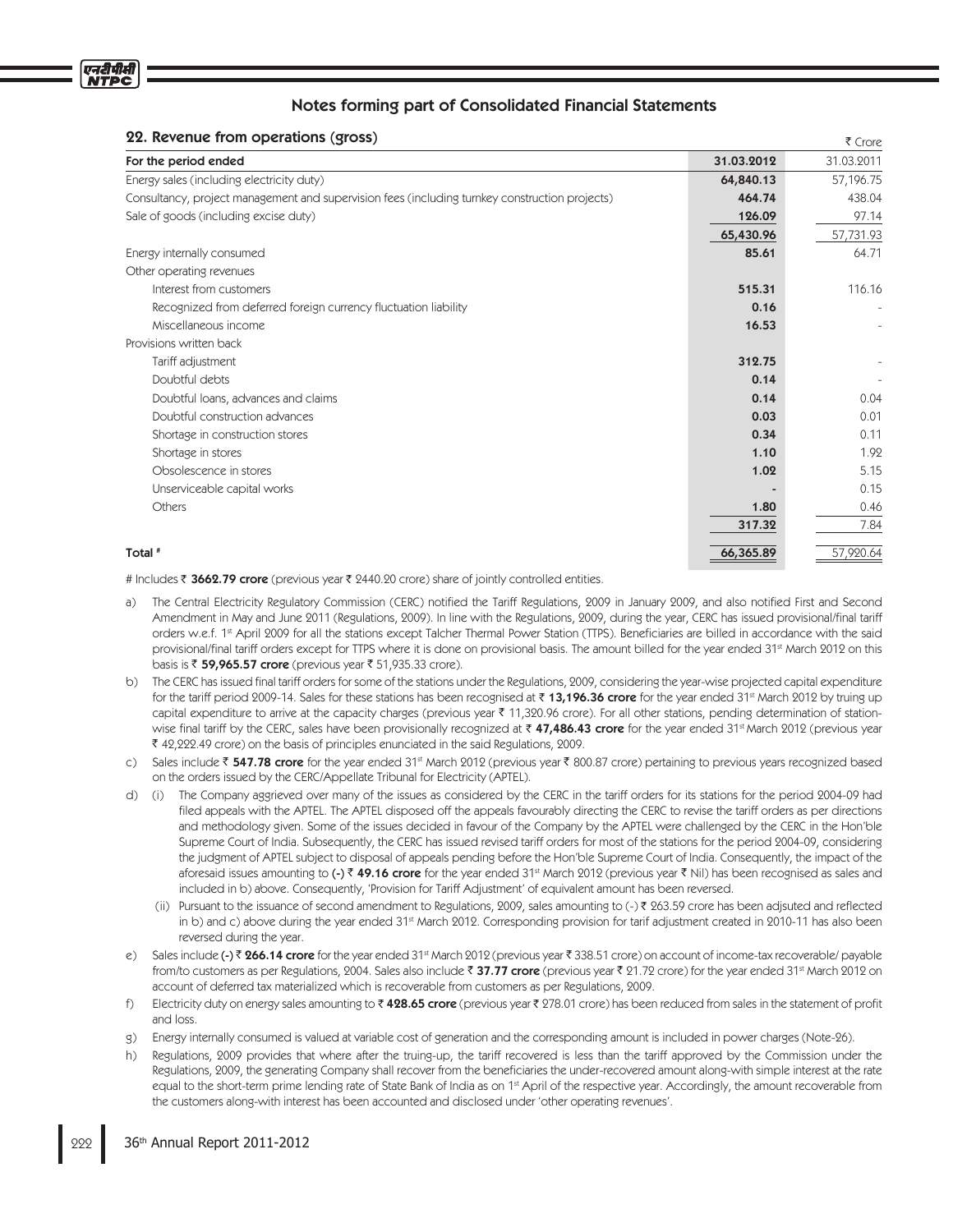एनदीपीर्स **NTPC** 

## Notes forming part of Consolidated Financial Statements

## 93. Other income

| 23. UTHER INCOME                                                                                    |        |            | ₹ Crore    |
|-----------------------------------------------------------------------------------------------------|--------|------------|------------|
| For the period ended                                                                                |        | 31.03.2012 | 31.03.2011 |
| Interest from                                                                                       |        |            |            |
| Long-term investments (tax-free)                                                                    |        | 659.38     | 799.76     |
| Others                                                                                              |        |            |            |
| Loan to state government in settlement of dues from customers                                       |        | 42.72      | 50.85      |
| Loan to employees                                                                                   |        | 25.55      | 20.60      |
| Interest from contractors                                                                           |        | 39.28      | 23.06      |
| Indian banks                                                                                        |        | 1,679.41   | 1,243.18   |
| Interest from income tax refunds                                                                    | 100.42 |            | 1.87       |
| Less: Refundable to customers                                                                       | 34.47  | 65.95      |            |
| Others                                                                                              |        | 12.23      | 17.32      |
| Dividend from                                                                                       |        |            |            |
| Long-term investments in                                                                            |        |            |            |
| Joint ventures                                                                                      |        | 60.16      | 21.13      |
| <b>Current investments in</b>                                                                       |        |            |            |
| Mutual funds                                                                                        |        | 91.55      | 53.17      |
| Other non-operating income                                                                          |        |            |            |
| Surcharge received from customers                                                                   |        | 1.39       | 10.90      |
| Hire charges for equipment                                                                          |        | 3.26       | 2.59       |
| Net gain in foreign currency transactions & translations<br>(other than considered as finance cost) |        | 61.25      | 31.49      |
| Miscellaneous income*                                                                               |        | 319.76     | 181.27     |
| Profit on disposal of fixed assets                                                                  |        | 13.40      | 8.37       |
|                                                                                                     |        | 3,075.29   | 2,465.56   |
| Less: Transferred to expenditure during construction period (net)-Note 28                           |        | 73.09      | 33.00      |
| Transferred to development of coal mines                                                            |        | 2.95       | 0.06       |
| Transferred to deferred foreign currency fluctuation asset/liability                                |        | 61.25      | 31.49      |
| Total <sup>#</sup>                                                                                  |        | 2,938.00   | 2,401.01   |
|                                                                                                     |        |            |            |

# Includes ₹43.47 crore (previous year ₹43.72 crore) share of jointly controlled entities.

\* As per the presidential directive dated 22.12.2009 by MOP, GoI, NVVN Limited, a subsidiary of the company was appointed as the nodal agency for the phase I of the Jawahar Lal Nehru National Solar Mission 2009-13 to enter into power purchase agreement with solar power developers. Due to non performance as to the guidelines issued in this regard, an amount of ₹ 107.18 crore has been recovered from the prospective solar power developers and included in miscellanous income.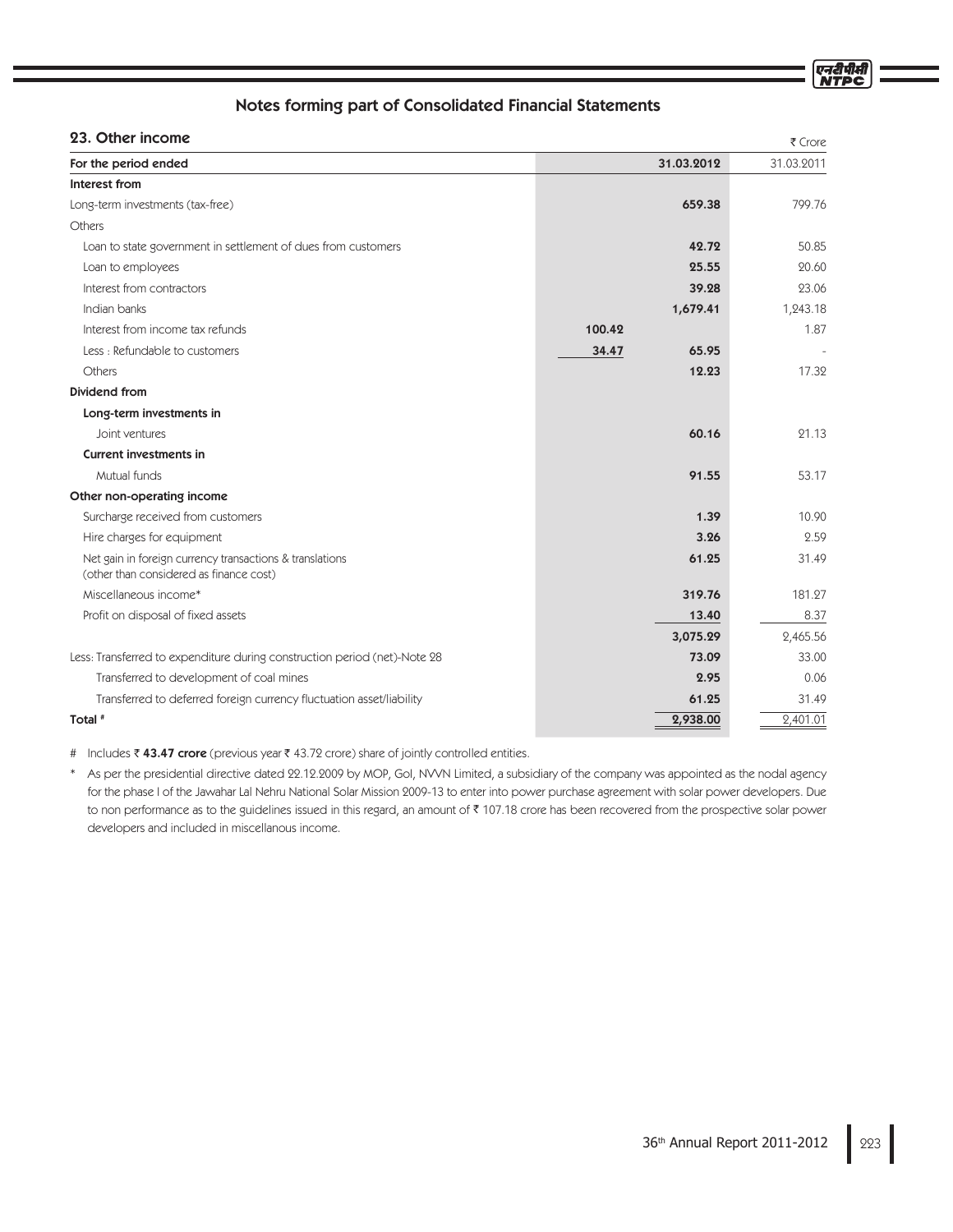## 24. Employee benefits expense

| 24. Employee benefits expense                                        |            | ₹ Crore    |
|----------------------------------------------------------------------|------------|------------|
| For the period ended                                                 | 31.03.2012 | 31.03.2011 |
| Salaries and wages                                                   | 3,365.80   | 2,940.80   |
| Contribution to provident and other funds                            | 317.30     | 352.90     |
| Staff welfare expenses                                               | 310.18     | 311.74     |
|                                                                      | 3,993.28   | 3,605.44   |
| Less: Allocated to fuel cost / Ash utilisation fund                  | 173.95     | 178.46     |
| Transferred to development of coal mines                             | 32.00      | 28.98      |
| Transferred to expenditure during construction period (net)- Note 28 | 537.60     | 475.74     |
| Total <sup>#</sup>                                                   | 3,249.73   | 2,922.26   |

# Includes ₹ 113.94 crore (previous year ₹ 84.23 crore) share of jointly controlled entities.

Disclosures required by AS 15 in respect of provision made towards various employees benefits is made in Note 38.

| 25. Finance costs                                                         |            | ₹ Crore    |
|---------------------------------------------------------------------------|------------|------------|
| For the period ended                                                      | 31.03.2012 | 31.03.2011 |
| Interest on                                                               |            |            |
| <b>Bonds</b>                                                              | 831.50     | 805.35     |
| Foreign currency term loans                                               | 205.71     | 177.52     |
| Rupee term loans                                                          | 3,170.07   | 2,397.48   |
| Public deposits                                                           | 1.24       | 1.24       |
| Foreign currency bonds/notes                                              | 184.32     | 162.75     |
| Others                                                                    | 75.87      | 82.55      |
|                                                                           | 4,468.71   | 3,626.89   |
| <b>Other Borrowing Costs</b>                                              |            |            |
| Bonds servicing & public deposit expenses                                 | 2.18       | 1.85       |
| Guarantee fee                                                             | 38.47      | 35.65      |
| Management fee                                                            | 10.97      | 25.92      |
| Foreign currency bonds/notes expenses                                     | 17.10      |            |
| Up-front fee                                                              | 28.83      | 2.94       |
| Others                                                                    | 1.13       | (1.33)     |
|                                                                           | 98.68      | 65.03      |
| Exchange differences regarded as an adjustment to interest costs          | 350.21     | 174.16     |
| Sub-Total                                                                 | 4,917.60   | 3,866.08   |
| Less: Transferred to expenditure during construction period (net)-Note 28 | 2,749.14   | 2,132.73   |
| Transferred to development of coal mines                                  | 33.74      | 7.60       |
| Total #                                                                   | 2,134.72   | 1,725.75   |

# Includes ₹ 416.17 crore (previous year ₹ 296.87 crore) share of jointly controlled entities.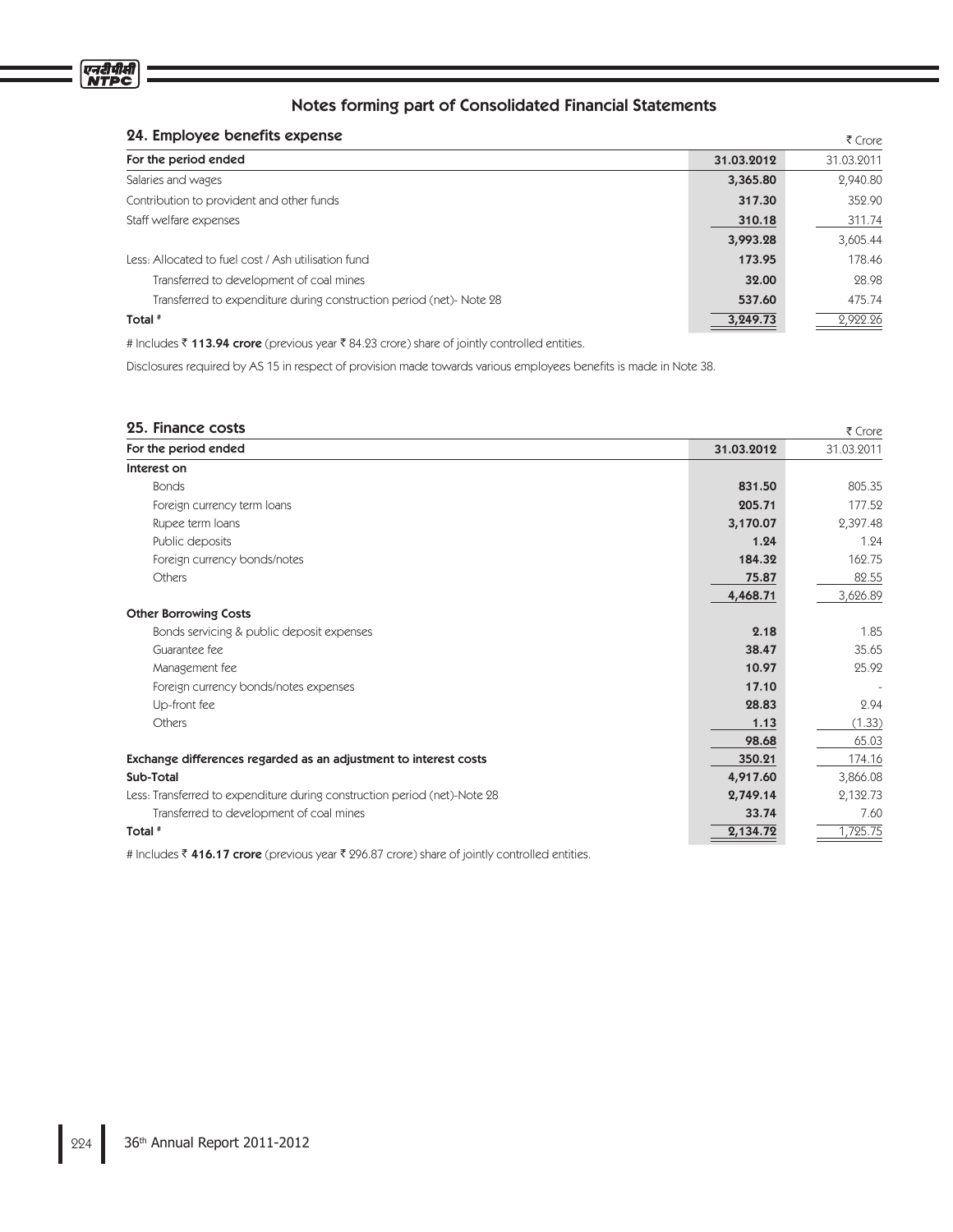| Notes forming part of Consolidated Financial Statements |                |                |
|---------------------------------------------------------|----------------|----------------|
| 26. Generation, administration & other expenses         |                | ₹ Crore        |
| For the period ended                                    | 31.03.2012     | 31.03.2011     |
| Power charges                                           | 244.98         | 152.68         |
| Less: Recovered from contractors & employees            | 18.35          | 16.32          |
|                                                         | 226.63         | 136.36         |
| Water charges                                           | 345.00         | 307.00         |
| Stores consumed                                         | 48.02          | 38.55          |
| Rent                                                    | 35.18          | 30.21          |
| Less:Recoveries                                         | 8.16           | 6.81           |
|                                                         | 27.02          | 23.40          |
| Load dispatch centre charges                            | 43.53          | 98.35          |
| Repairs & maintenance                                   |                |                |
| <b>Buildings</b>                                        | 149.78         | 129.41         |
| Plant & machinery                                       |                |                |
| Power stations                                          | 1,676.32       | 1,465.19       |
| Construction equipment                                  | 0.95           | 0.73           |
|                                                         | 1,677.27       | 1,465.92       |
| Others                                                  | 103.22         | 108.90         |
| Insurance                                               | 103.78         | 96.27          |
| Interest payable to customers                           | (67.57)        | 3.61           |
| Rates and taxes                                         | 27.41          | 26.01          |
| Water cess & environment protection cess                | 25.72          | 38.59          |
| Training & recruitment expenses                         | 73.99          | 73.05          |
| Less: Fees for application and training                 | 1.34           | 4.77           |
|                                                         | 72.65          | 68.28          |
| Communication expenses                                  | 41.80          | 37.80          |
| Travelling expenses                                     | 185.87         | 161.88         |
| Tender expenses                                         | 23.98          | 27.82          |
| Less: Receipt from sale of tenders                      | 2.34           | 2.88           |
|                                                         | 21.64          | 24.94          |
| Payment to auditors                                     | 2.99           | 3.09           |
| Advertisement and publicity                             | 12.69          | 14.98          |
| Security expenses                                       | 314.32         | 260.25         |
| Entertainment expenses                                  | 14.28          | 13.82          |
| Expenses for guest house                                | 17.89          | 15.03          |
| Less:Recoveries                                         | 2.23           | 1.37           |
|                                                         | 15.66          | 13.66          |
| <b>Education expenses</b>                               | 10.14          | 25.50          |
| Brokerage & commission                                  | 3.35           | 2.85           |
| Community development and welfare expenses              | 59.33          | 80.19          |
| Less: Grants-in-aid                                     | 0.24           | 0.43           |
|                                                         | 59.09          | 79.76          |
| Ash utilisation & marketing expenses                    | 6.32           | 2.32           |
| Less: Sale of ash products                              | 0.06           | 0.23           |
|                                                         | 6.26           | 2.09           |
| Directors sitting fee                                   | 0.30           | 0.31           |
| Books and periodicals                                   | 2.01           | 1.61           |
| Professional charges and consultancy fees               | 52.10          | 48.02          |
| Legal expenses                                          | 16.60<br>15.17 | 15.85<br>16.36 |
| EDP hire and other charges<br>Printing and stationery   | 12.67          | 13.23          |
| Oil & gas exploration expenses                          | 14.34          | 3.64           |
| Rebate to customers                                     | 662.60         | 747.32         |
|                                                         |                |                |

एनटीपीसी<br>NTPC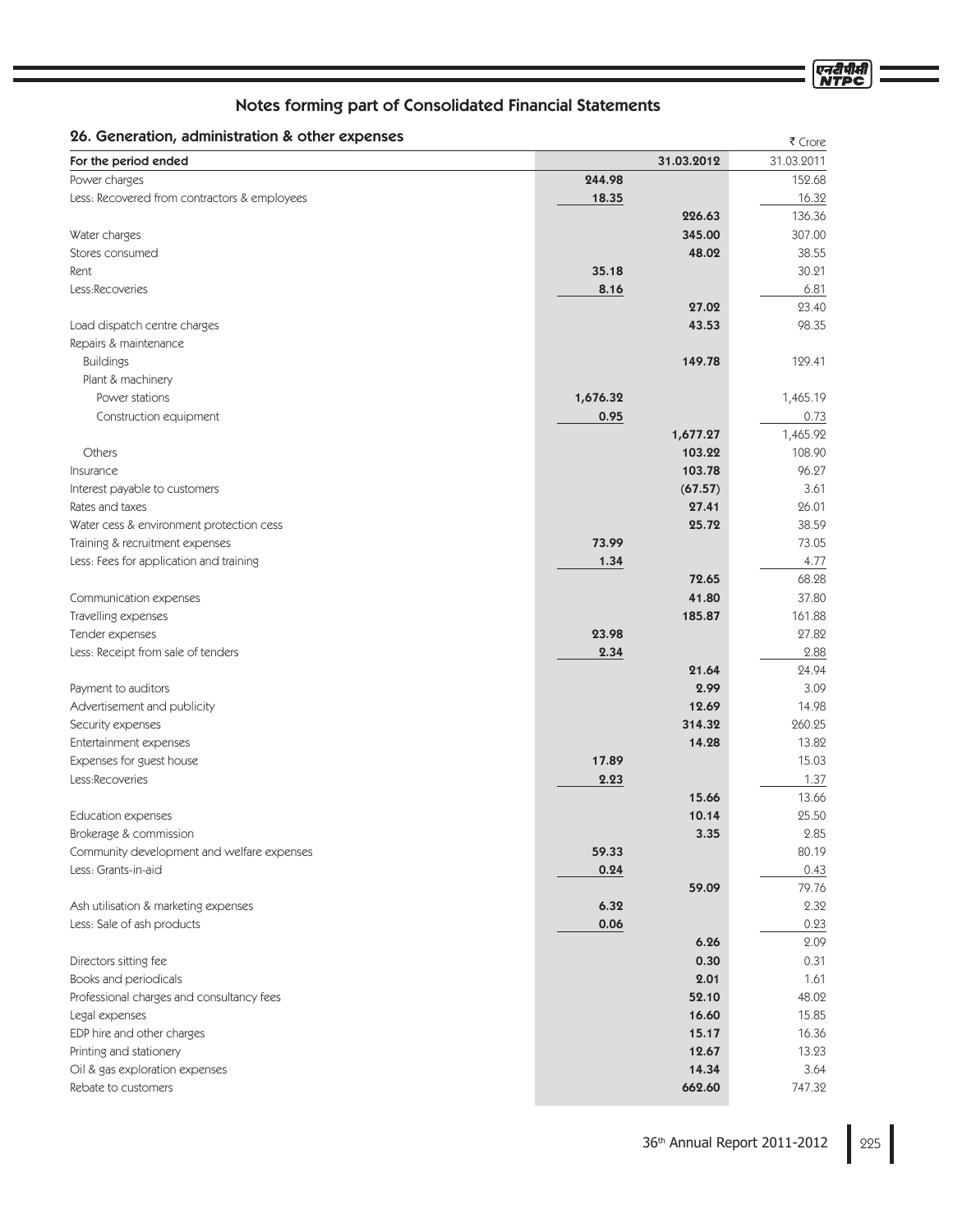|                                                                                                     |            | ₹ Crore    |
|-----------------------------------------------------------------------------------------------------|------------|------------|
| For the period ended                                                                                | 31.03.2012 | 31.03.2011 |
| Reimbursement of L.C.charges on sales realisation                                                   | 4.10       | 4.96       |
| Bank charges                                                                                        | 4.22       | 5.87       |
| Net loss in foreign currency transactions & translations<br>(other than considered as finance cost) | 37.24      | 6.64       |
| Miscellaneous expenses                                                                              | 157.97     | 131.00     |
| Stores written off                                                                                  | 0.15       | 0.05       |
| Survey & investigation expenses written off                                                         | 7.74       | 4.53       |
| Loss on disposal/write-off of fixed assets                                                          | 66.48      | 62.22      |
|                                                                                                     | 4,524.24   | 4,242.88   |
| Less: Allocated to fuel cost / Ash utilisation fund                                                 | 243.79     | 214.67     |
| Transferred to development of coal mines                                                            | 12.92      | 14.11      |
| Transferred to deferred foreign currency fluctuation asset/liability                                | 17.64      | 0.05       |
| Transferred to expenditure during construction period (net) - Note 28                               | 444.14     | 325.93     |
|                                                                                                     | 3,805.75   | 3,688.12   |
| Provisions for                                                                                      |            |            |
| Tariff adjustments                                                                                  | 14.69      | 1,526.45   |
| Doubtful debts                                                                                      | 1.01       | 5.39       |
| Doubtful loans, advances and claims                                                                 | 0.05       | 0.25       |
| Shortage in stores                                                                                  | 1.26       | 1.47       |
| Obsolescence in stores                                                                              | 10.77      | 8.84       |
| Shortage in construction stores                                                                     | 0.79       | 0.33       |
| Unserviceable capital work-in-progress                                                              | 3.54       | 9.29       |
| Unfinished minimum work programme for oil and gas exploration                                       | 41.19      |            |
| Others                                                                                              | 2.53       | 0.75       |
|                                                                                                     | 75.83      | 1,552.77   |
| Total <sup>#</sup>                                                                                  | 3,881.58   | 5,240.89   |
| Spares consumption included in repairs and maintenance                                              | 865.49     | 880.19     |

# Includes ₹ **275.09 crore** (previous year ₹ 289.11 crore) share of jointly controlled entities.

Interest payable to customers includes reversal of ₹ 198.83 crore provided in earlier years towards interest payable to beneficiaries as per APTEL order which was set aside by the Hon'ble Supreme Court of India during the year.

| 27. Prior period items (Net)<br>₹ Crore                                   |            |             |
|---------------------------------------------------------------------------|------------|-------------|
| For the period ended                                                      | 31.03.2012 | 31.03.2011  |
| Revenue                                                                   |            |             |
| <b>Sales</b>                                                              | 9.00       | 520.68      |
| Others                                                                    | 2.23       | 0.03        |
|                                                                           | 11.23      | 520.71      |
| <b>Expenditure</b>                                                        |            |             |
| Employee benefits expense                                                 | (328.22)   | (2.49)      |
| Finance costs                                                             | (0.44)     | 39.76       |
| Depreciation and amortisation                                             | (0.43)     | (1,170.72)  |
| Repairs and maintenance                                                   | (1.98)     | 26.32       |
| Professional consultancy charges                                          | 0.64       | (0.04)      |
| Rates & taxes                                                             | 0.24       | 0.70        |
| Rent                                                                      | 1.23       | (0.03)      |
| Others                                                                    | 2.04       | 0.53        |
|                                                                           | (326.92)   | (1, 105.97) |
| Net Expenditure/(Revenue)                                                 | (338.15)   | (1,626.68)  |
| Less: Transferred to expenditure during construction period (net)-Note 28 | (20.25)    | 35.45       |
| Development of coal mines                                                 | (1.84)     |             |
| Total #                                                                   | (316.06)   | (1,662.13)  |

# Includes ₹ 0.86 crore (previous year ₹ 23.41 crore) share of jointly controlled entities.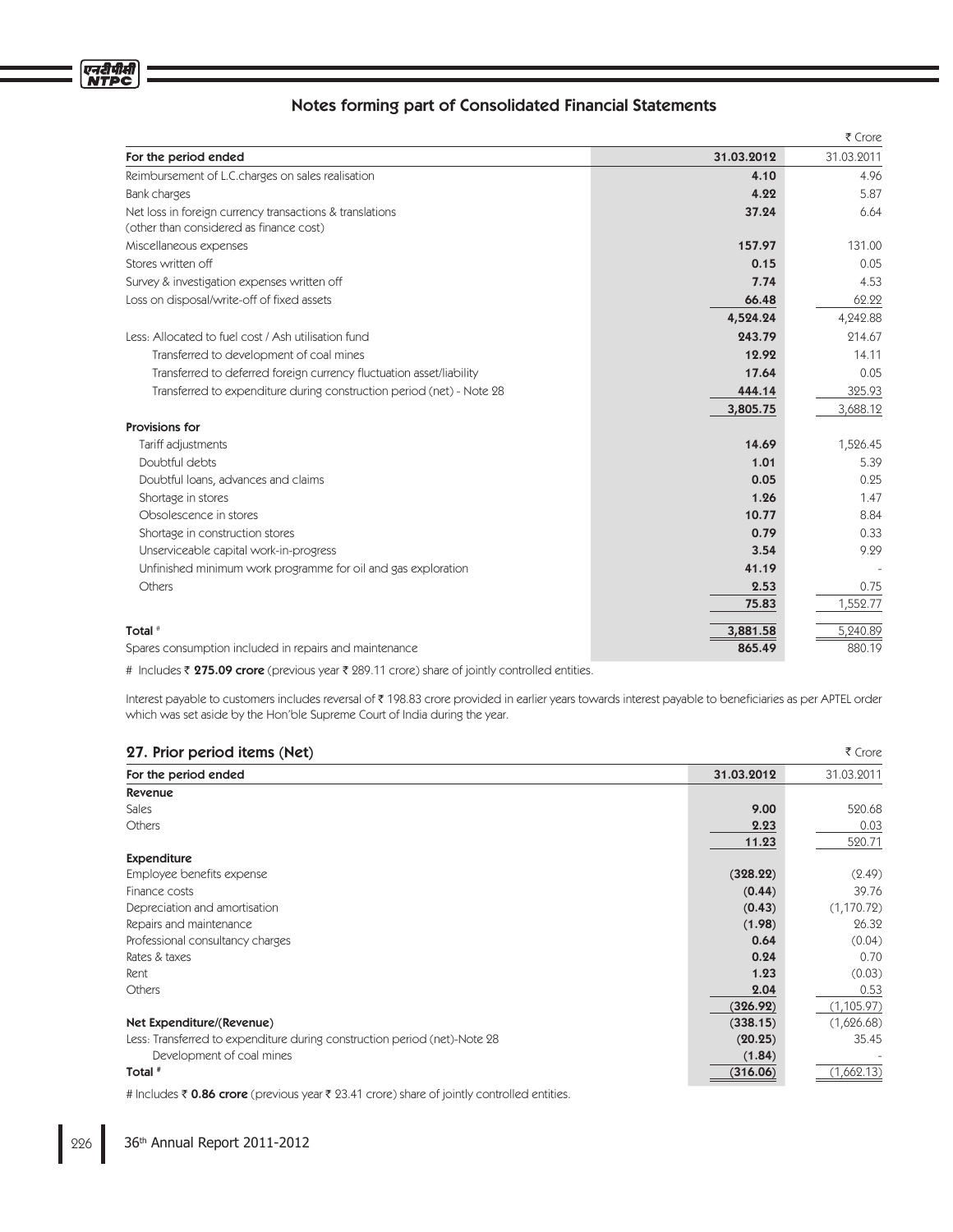एनटीपीसी<br>NTPC

# Notes forming part of Consolidated Financial Statements

|    | 28. Expenditure during construction period (net)                           |            |                    | ₹ Crore           |
|----|----------------------------------------------------------------------------|------------|--------------------|-------------------|
|    | For the period ended                                                       | 31.03.2012 |                    | 31.03.2011        |
| А. | <b>Employee benefits expense</b>                                           |            |                    |                   |
|    | Salaries and wages<br>Contribution to provident and other funds            |            | 471.88<br>37.01    | 400.94<br>37.88   |
|    | Staff welfare expenses                                                     |            | 28.71              | 36.92             |
|    | Total (A)                                                                  |            | 537.60             | 475.74            |
| В. | <b>Finance costs</b>                                                       |            |                    |                   |
|    | Interest on                                                                |            |                    |                   |
|    | <b>Bonds</b>                                                               |            | 467.08             | 504.95            |
|    | Foreign currency term loans                                                |            | 99.93              | 86.26             |
|    | Rupee term loans<br>Foreign currency bonds/notes                           |            | 1,824.03<br>104.91 | 1,460.49<br>37.47 |
|    | Others                                                                     |            |                    | 0.02              |
|    | Other borrowing costs                                                      |            |                    |                   |
|    | Foreign currency bonds/notes expenses                                      |            | 10.47              |                   |
|    | Management/arrangers/upfront fee                                           |            | 20.77              | 21.55             |
|    | Others<br>Exchange differences regarded as an adjustment to interest costs |            | 36.70<br>185.25    | 7.36<br>14.63     |
|    | Total $(B)$                                                                |            | 2,749.14           | 2,132.73          |
| C. | <b>Depreciation and amortisation</b>                                       |            | 37.17              | 32.16             |
|    |                                                                            |            |                    |                   |
| D. | Generation, administration & other expenses<br>Power charges               | 172.27     |                    | 87.12             |
|    | Less: Recovered from contractors & employees                               | 2.10       |                    | 1.15              |
|    |                                                                            |            | 170.17             | 85.97             |
|    | Water charges                                                              |            | 47.88              | 58.93             |
|    | Rent                                                                       |            | 5.40               | 4.51              |
|    | Repairs & maintenance<br><b>Buildings</b>                                  | 8.35       |                    | 7.82              |
|    | Construction equipment                                                     | 0.59       |                    | 0.24              |
|    | <b>Others</b>                                                              | 21.89      |                    | 16.81             |
|    |                                                                            |            | 30.83              | 24.87             |
|    | Insurance                                                                  |            | 2.12               | 0.86              |
|    | Rates and taxes<br>Communication expenses                                  |            | 2.54<br>6.46       | 1.52<br>5.74      |
|    | Travelling expenses                                                        |            | 36.39              | 32.65             |
|    | Tender expenses                                                            | 5.34       |                    | 9.44              |
|    | Less: Income from sale of tenders                                          | 0.10       |                    | 0.15              |
|    |                                                                            |            | 5.24               | 9.29              |
|    | Payment to auditors<br>Advertisement and publicity                         |            | 0.05<br>0.89       | 0.06<br>0.51      |
|    | Security expenses                                                          |            | 50.08              | 44.32             |
|    | Entertainment expenses                                                     |            | 2.92               | 2.37              |
|    | Guest house expenses                                                       |            | 3.94               | 3.23              |
|    | <b>Education expenses</b>                                                  |            | 0.02               | 0.16              |
|    | Books and periodicals<br>Community development expenses                    |            | 0.35<br>2.92       | 0.71<br>1.77      |
|    | Professional charges and consultancy fee                                   |            | 15.67              | 5.91              |
|    | Legal expenses                                                             |            | 2.28               | 4.09              |
|    | EDP hire and other charges                                                 |            | 1.34               | 1.47              |
|    | Printing and stationery                                                    |            | 1.49               | 1.21              |
|    | Miscellaneous expenses<br>Total (D)                                        |            | 55.16<br>444.14    | 35.78<br>325.93   |
|    | Total $(A+B+C+D)$                                                          |            | 3,768.05           | 2,966.56          |
| Е. | Less: Other income                                                         |            |                    |                   |
|    | Hire charges                                                               |            | 2.79               | 1.61              |
|    | Sale of scrap                                                              |            | 8.29               | 0.59              |
|    | Interest from contractors                                                  |            | 33.40              | 20.18             |
|    | Interest others                                                            |            | 19.68              | 9.65              |
|    | Miscellaneous income                                                       |            | 8.93<br>73.09      | 0.97              |
| F. | Total $(E)$<br>Prior period items (net)                                    |            | (20.25)            | 33.00<br>35.45    |
|    | Grand total (A+B+C+D-E+F) <sup>#</sup>                                     |            | $3,674.71*$        | 2,969.01          |
|    |                                                                            |            |                    |                   |

\* Carried to capital work-in-progress - (Note 13)

# Includes ₹ 446.50 crore (previous year ₹ 489.93 crore) share of jointly controlled entities.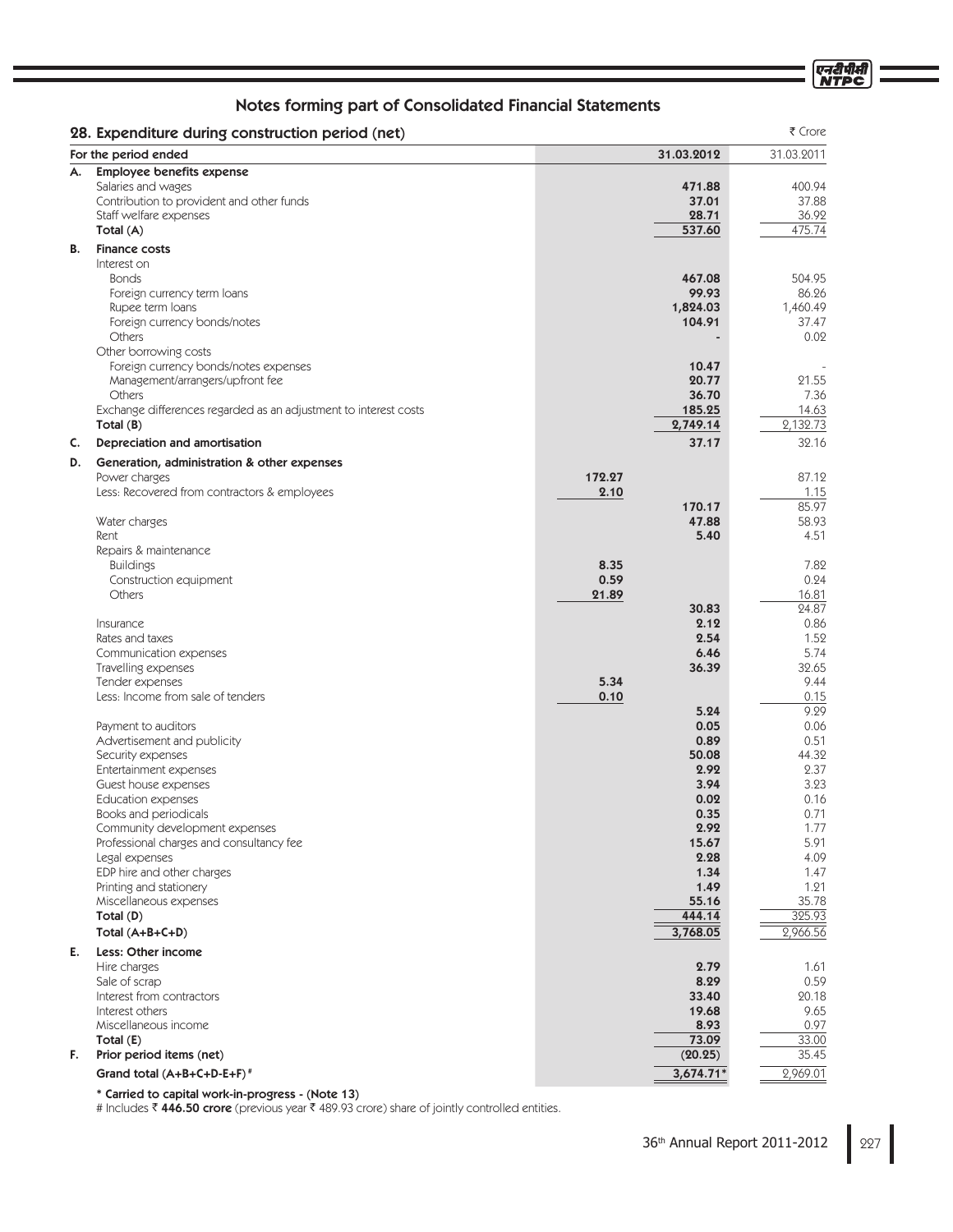

- 29. The consolidated financial statements for the year ended 31<sup>st</sup> March 2011 had been prepared as per the pre-revised Schedule VI to the Companies Act, 1956. Consequent to the notification of Revised Schedule VI under the Companies Act, 1956, the consolidated financial statements for the year ended 31<sup>st</sup> March 2012 have been prepared considering the provisions of Revised Schedule VI. Accordingly, the previous year figures have also been reclassified to conform to this year's classification. The adoption of revised Schedule VI for previous year figures does not impact recognition and measurement principles followed for preparation of consolidated financial statements.
- 30. Amount in the financial statements are presented in ₹ crore (upto two decimals) except for per share data and as other-wise stated. Certain amounts, which do not appear due to rounding off, are incorporated separately through foot notes.

## 31. BASIS OF CONSOLIDATION

एनटीपीक्षां

A. The consolidated financial statements relate to NTPC Ltd. (the Company), its Subsidiaries and interest in Joint Ventures.

## a) Basis of Accounting:

- i) The financial statements of the Subsidiary Companies and Joint Ventures in the consolidation are drawn up to the same reporting date as of the Company for the purpose of consolidation.
- ii) The consolidated financial statements have been prepared in accordance with Accounting Standard (AS) 21 -'Consolidated Financial Statements' and Accounting Standard (AS) 27 – 'Financial Reporting of Interest in Joint Ventures' of Companies (Accounting Standards) Rules, 2006 and generally accepted accounting principles.

## b) Principles of consolidation:

The consolidated financial statements have been prepared as per the following principles:

- i) The financial statements of the Company and its subsidiaries are combined on a line by line basis by adding together of the like items of assets, liabilities, income and expenses after eliminating intra-group balances, intra-group transactions, unrealised profits or losses and minority interest have been separately disclosed.
- ii) The consolidated financial statements include the interest of the Company in joint ventures, which has been accounted for using the proportionate consolidation method of accounting and reporting whereby the Company's share of each asset, liability, income and expense of a jointly controlled entity is considered as a separate line item.
- iii) The consolidated financial statements are prepared using uniform accounting policies for like transactions and other events in similar circumstances and are presented to the extent possible, in the same manner as the Company's separate financial statements except as otherwise stated in the notes to the accounts.
- iv) The difference between the cost of investment and the share of net assets at the time of acquisition of shares in the subsidiaries and joint ventures is identified in the financial statements as goodwill or capital reserve, as the case may be.
- B. The Subsidiaries and Joint Venture Companies considered in the financial statements are as follows:

| Name of the Company |                                                                                                                                                                                      | Proportion (%) of Shareholding as on |            |
|---------------------|--------------------------------------------------------------------------------------------------------------------------------------------------------------------------------------|--------------------------------------|------------|
|                     |                                                                                                                                                                                      | 31.03.2012                           | 31.03.2011 |
|                     | <b>Subsidiary Companies:</b>                                                                                                                                                         |                                      |            |
| 1.                  | NTPC Electric Supply Company Ltd. (including its 50% interest in KINESCO<br>Power & Utilities Private Ltd. a joint venture with KINFRA, a statutory body of<br>Government of Kerala) | 100                                  | 100        |
| 2.                  | NTPC Hydro Ltd. (under amalgamation with NTPC Ltd.)                                                                                                                                  | 100                                  | 100        |
| 3.                  | NTPC Vidyut Vyapar Nigam Ltd.                                                                                                                                                        | 100                                  | 100        |
| 4.                  | Kanti Bijlee Utpadan Nigam Ltd.                                                                                                                                                      | 64.93                                | 64.57      |
| 5.                  | Bhartiya Rail Bijlee Company Ltd.                                                                                                                                                    | 74                                   | 74         |
|                     | <b>Joint Venture Companies:</b>                                                                                                                                                      |                                      |            |
| А.                  | Incorporated in India                                                                                                                                                                |                                      |            |
| 1.                  | Utility Powertech Ltd.                                                                                                                                                               | 50                                   | 50         |
| 2.                  | NTPC - Alstom Power Services Private Ltd.                                                                                                                                            | 50                                   | 50         |
| 3.                  | NTPC-SAIL Power Company Private Ltd.*                                                                                                                                                | 50                                   | 50         |
| 4.                  | NTPC-Tamilnadu Energy Company Ltd.                                                                                                                                                   | 50                                   | 50         |
| 5.                  | Ratnagiri Gas & Power Private Ltd. *                                                                                                                                                 | 31.52                                | 30.17      |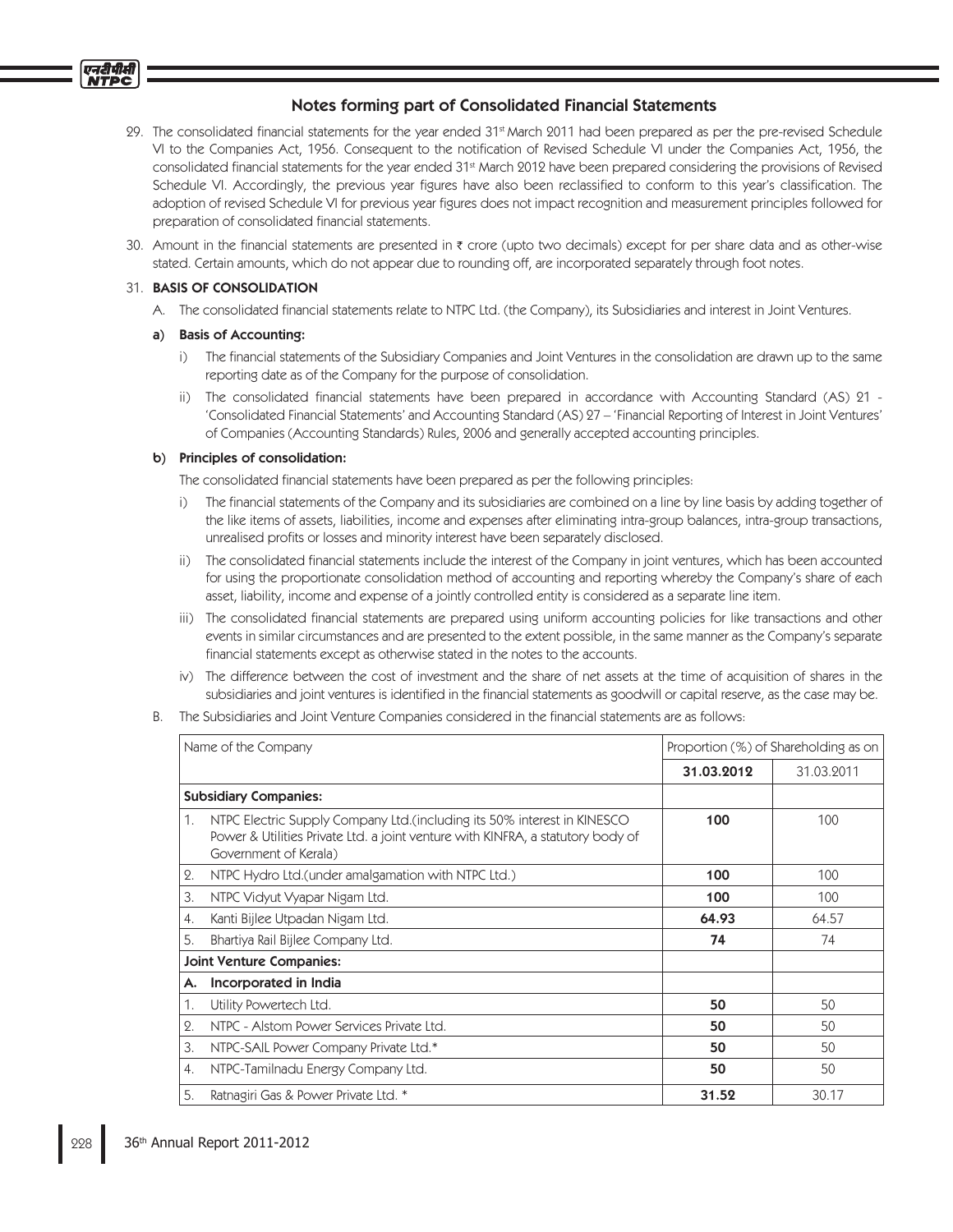| Name of the Company                                     | Proportion (%) of Shareholding as on |                          |
|---------------------------------------------------------|--------------------------------------|--------------------------|
|                                                         | 31.03.2012                           | 31.03.2011               |
| Aravali Power Company Private Ltd.*<br>6.               | 50                                   | 50                       |
| NTPC-SCCL Global Ventures Private Ltd.*<br>7.           | 50                                   | 50                       |
| 8.<br>Meja Urja Nigam Private Ltd.                      | 50                                   | 50                       |
| 9.<br>NTPC - BHEL Power Projects Private Ltd.           | 50                                   | 50                       |
| BF - NTPC Energy Systems Ltd.*<br>10.                   | 49                                   | 49                       |
| Nabinagar Power Generating Company Private Ltd.<br>11.  | 50                                   | 50                       |
| National Power Exchange Ltd.*<br>12.                    | 16.67                                | 16.67                    |
| International Coal Ventures Private, Ltd.*<br>13.       | 14.28                                | 14.28                    |
| National High Power Test Laboratory Private Ltd.<br>14. | 25                                   | 25                       |
| 15. Transformers & Electricals Kerala Ltd.              | 44.6                                 | 44.6                     |
| 16. Energy Efficiency Services Ltd. *                   | 25                                   | 25                       |
| 17. CIL NTPC Urja Private Ltd.*                         | 50                                   | 50                       |
| 18. Anushakti Vidyut Nigam Ltd.*                        | 49                                   | $\overline{\phantom{a}}$ |
| 19. Pan-Asian Renewables Private Ltd.*                  | 50                                   | ۰                        |
| В.<br>Incorporated outside India                        |                                      |                          |
| 1.<br>Trincomalee Power Company Ltd.*                   | 50                                   |                          |

\* The financial statements are un-audited.

- C. Anushakti Vidyut Nigam Ltd. was incorporated on 27<sup>th</sup> January 2011 with 51% shares held by Nuclear Power Corporation India Ltd. Subscription money towards equity was received during the year and as such considered for consolidation from the current year.
- D. Pan-Asian Renewables Private Ltd. was incorporated on 14<sup>th</sup> October 2011 in which 50% shares held by the Company and balance equally held by Asian Development Bank and Kyuden International Corporation a wholly owned subsidiary of Kyushu Electric Power Company Inc..
- E. Trincomalee Power Company Ltd. was incorporated on 26<sup>th</sup> September 2011 in which shares are to be held by the Company and Ceylon Electricity Board, Srilanka equally.
- F. Board of directors of the company has accorded the in-principal approval for amalgamation of NTPC Hydro Limited, a 100% subsidiary company, with NTPC limited.
- G. i) The Company along-with some public sector undertakings has entered into Production Sharing Contracts (PSCs) with GOI for three exploration blocks namely KG- OSN-2009/1, KG-OSN-2009/4 and AN-DWN-2009/13 under VIII round of New Exploration Licensing Policy (NELP VIII) with 10% participating interest (PI) in each of the blocks.

 Based on the un-audited statement of the accounts for the above blocks forwarded by M/s Oil & Natural Gas Corporation Ltd., the operator, the Company's share in respect of assets and liabilities as at 31<sup>st</sup> March 2012 and expenditure for the year included in the consolidated financial statements are given below:

|                     |                      | ₹ Crore              |
|---------------------|----------------------|----------------------|
| Item                | 2011-12 (Un-audited) | 2010-11 (Un-audited) |
| Expenses            | 3.61                 | 3.11                 |
| Assets              | 0.03                 | 0.03                 |
| <b>Liabilities</b>  | 0.95                 | 3.14                 |
| Capital Commitments | 88.48                | 81.03                |

 ii) Exploration activities in the block AA-ONN-2003/2 were abandoned due to unforeseen geological conditions & withdrawal of the operator. Attempts to reconstitute the consortium to accomplish the residual exploratory activities did not yield result. In the meanwhile, MoPNG demanded from the Company the cost of unfinished minimum work programme of US\$ 7.516 million. During the year, provision of 41.19 crore along-with interest has been made. The Company has sought waiver of the claim citing force majeure conditions at site leading to discontinuation of exploratory activities.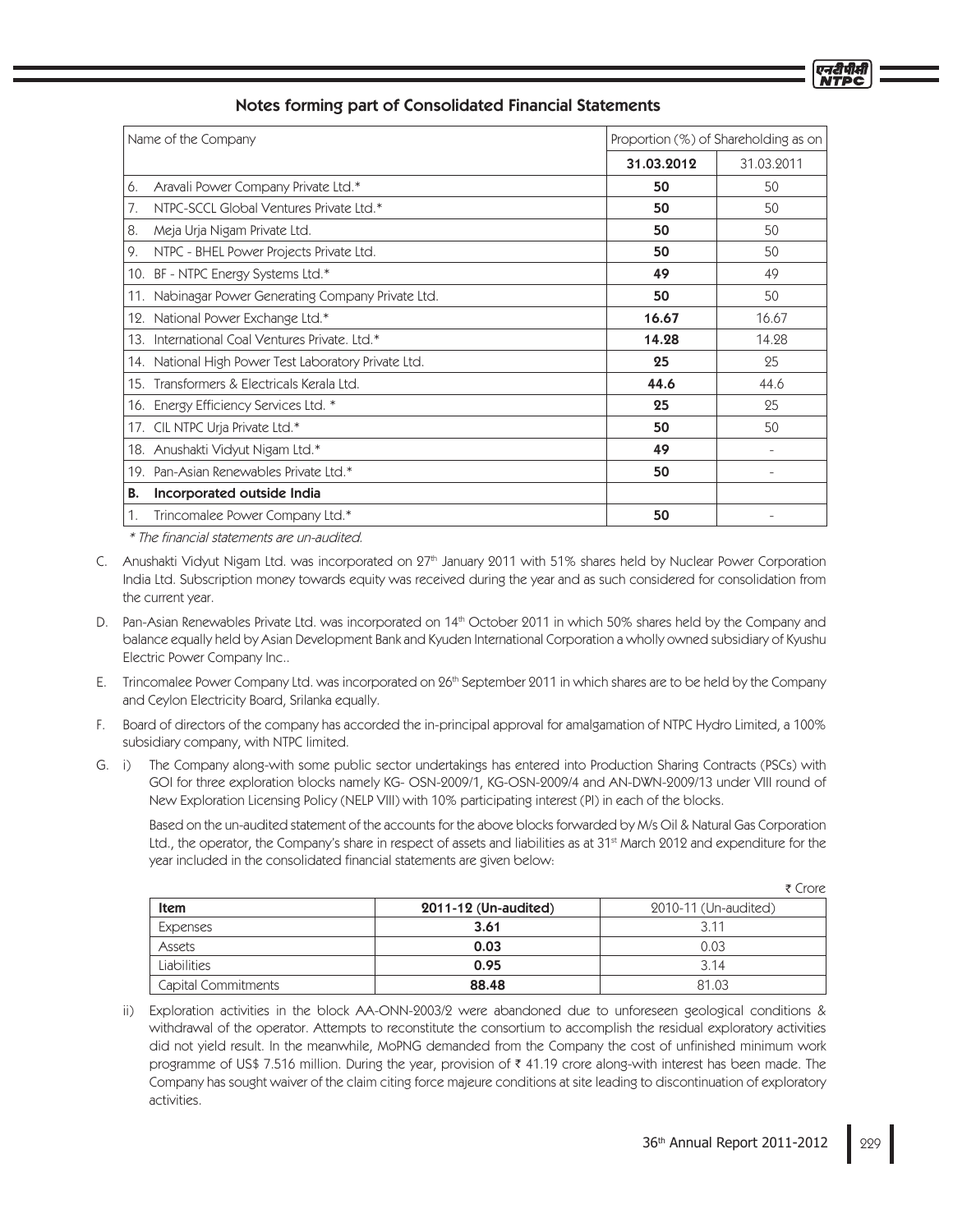

The Company has accounted for expenditure of ₹ 0.18 crore for the financial year 2011-12 towards the establishment expenses of M/s Geopetrol International, the operator to complete the winding-up activities of the Block. The Company's share in the assets and liabilities as at  $31<sup>st</sup>$  March 2012 and expenditure for the year is as under:

|                        |                      | ₹ Crore              |
|------------------------|----------------------|----------------------|
| <b>Item</b>            | 2011-12 (Un-audited) | 2010-11 (Un-audited) |
| Expenses               | 0.18                 | 0.43                 |
| Assets                 | 14.64                | 14.64                |
| Liabilities            | 2.10                 | 1.92                 |
| Contingent liabilities | 67.57                | 78.50                |

- 32. a) Certain loans & advances and creditors in so far as these have since not been realised/discharged or adjusted are subject to confirmation/reconciliation and consequential adjustment, if any.
	- b) In the opinion of the management, the value of assets, other than fixed assets and non-current investments, on realisation in the ordinary course of business, will not be less than the value at which these are stated in the Balance Sheet.
- 33. The coal price notification No 222021 /1/ 2008-CRC-UU dated 31.12.2011 issued by Ministry of Coal (MoC) proposed migration from Useful Heat Value (UHV) based to Gross Calorific Value (GCV) based pricing of coal, and also increased the coal prices. This was superseded by notification dated 31.01.2012, partially rolling back the increase in coal prices. Various stakeholders including power utilities and MOP have expressed concern on the switchover from existing UHV to GCV based pricing of coal, without having put in place the prerequisite technical and legal framework. The issue is under deliberation at MOP and Central Electricity Authority with MoC for an early resolution.

 Pending resolution of the issues, stations are continuing to make payment and accounting of coal as per the pre-migrated system of UHV based pricing of coal and the difference between the amounts billed by the coal companies and the payments made/ accounted for has been shown as contingent liability. Since, fuel cost is a pass through component of tariff, the revision of price will not have any adverse impact on the profits of the Company.

34. The levy of transit fee/entry tax/VAT on supplies of fuel to some of the power stations has been paid under protest as the matters are subjudice at various courts. In case the Company gets refund from fuel suppliers/tax authorities on settlement of these cases, the same will be passed on to respective beneficiaries.

NTPC Vidyut Vyapar Nigam Ltd. (NVVN) inter-alia engaged in sale of fly ash & its products given by the company at cost. Consequent to the gazette notification D.O.S.O 2804(E) dated 3<sup>rd</sup> November 2009, issued by the Ministry of Environment and Forest (MOEF) GOI, the NVVN has created fly ash utilisation fund in compliance of notification, a sum of  $\bar{\tau}$  68.02 crore (previous year  $\bar{\tau}$  48.34 crore) has been transferred in the reserve during the year after netting of related/allocable cost of ₹ 16.29 crore (previous year 9.67 crore) from the sale proceeds of the products.

## 35. Disclosure as per Accounting Standard - 9 on 'Revenue Recognition'

 Due to uncertainty of realisation in the absence of sanction by the Government of India (GOI), the Company's share of net annual profits of one of the stations taken over by the Company in June 2006 for the period 1st April 1986 to 31st May 2006 amounting to ₹ 115.58 crore (previous year ₹ 115.58 crore) being balance receivable in terms of the management contract with the GOI has not been recognised.

36. Disclosure as per Accounting Standard - 11 on 'Effects of Changes in Foreign Exchange Rates'

The effect of foreign exchange fluctuation during the year is as under:

- i) The amount of exchange differences (net) debited to the Statement of Profit & Loss is ₹19.60 crore (previous year debit of ₹ 6.50 crore).
- ii) The amount of exchange differences (net) debited to the carrying amount of Fixed Assets is  $\bar{\tau}$  1,671.05 crore (previous year debit of 170.04 crore).
- 37. Disclosure as per Accounting Standard 12 on 'Accounting for Government Grants' Revenue grant recognised during the year is  $\bar{\tau}$  0.24 crore (previous year  $\bar{\tau}$  0.43 crore).

## 38. Disclosure as per Accounting Standard - 15 on 'Employee Benefits'

General description of various defined employee benefit schemes are as under:

## A. Provident Fund

Company pays fixed contribution to provident fund at predetermined rates to a separate trust, which invests the funds in permitted securities. Contribution to family pension scheme is paid to the appropriate authorities. The contribution of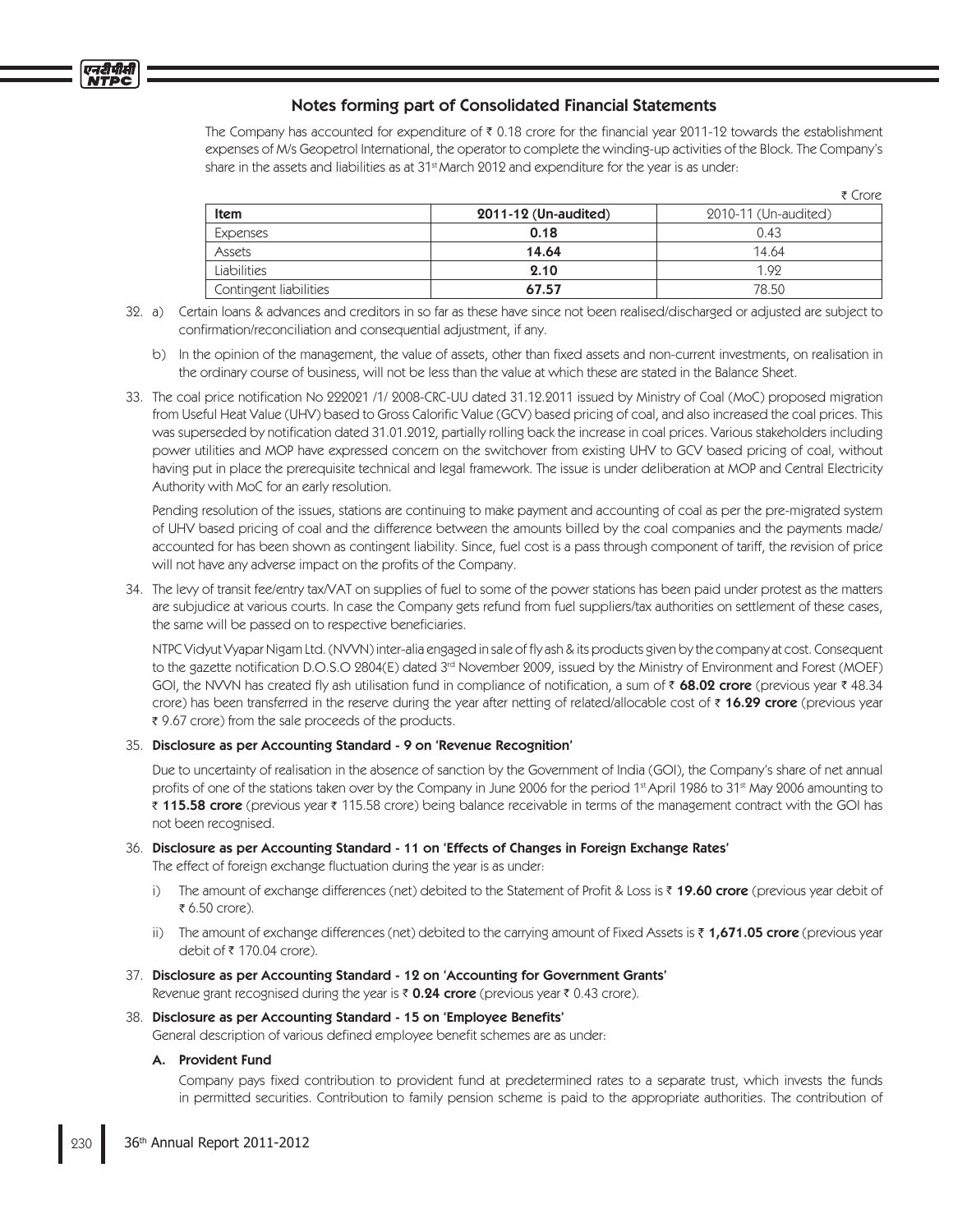₹ 186.36 crore (Previous year ₹ 191.88 crore) to the funds for the year is recognised as expense and is charged to the Statement of Profit and Loss. The obligation of the Company is to make such fixed contribution and to ensure a minimum rate of return to the members as specified by GOI. As per report of the actuary, overall interest earnings and cumulative surplus is more than the statutory interest payment requirement. Hence no further provision is considered necessary.

## B. Gratuity & Pension

The Company has a defined benefit gratuity plan. Every employee who has rendered continuous service of five years or more is entitled to get gratuity at 15 days salary (15/26 X last drawn basic salary plus dearness allowance) for each completed year of service subject to a maximum of ₹ 0.10 crore on superannuation, resignation, termination, disablement or on death.

 The Company has a scheme of pension at one of the stations in respect of employees taken over from erstwhile State Government Power Utility. In respect of other employees of the Company, pension scheme is yet to be implemented as stated in Note above.

 The existing schemes are funded by the Company and are managed by separate trusts. The liability for the same is recognised on the basis of actuarial valuation.

## C. Post-Retirement Medical Facility (PRMF)

 The Company has Post-Retirement Medical Facility (PRMF), under which retired employee and the spouse are provided medical facilities in the Company hospitals/empanelled hospitals. They can also avail treatment as out-patient subject to a ceiling fixed by the Company. The liability for the same is recognised on the basis of actuarial valuation.

## D. Terminal Benefits

Terminal benefits include settlement at home town for employees & dependents and farewell gift to the superannuating employees. Further, the Company also provides for pension in respect of employees taken over from erstwhile State Government Power Utility at another station.The liability for the same is recognised on the basis of actuarial valuation.

## E. Leave

The Company provides for earned leave benefit (including compensated absences) and half-pay leave to the employees of the Company which accrue annually at 30 days and 20 days respectively. 73.33 % of the earned leave is en-cashable while in service, and upto a maximum of 300 days on separation. Half-pay leave is en-cashable only on separation beyond the age of 50 years up to the maximum of 240 days as per the rules of the Company. The liability for the same is recognised on the basis of actuarial valuation.

The above mentioned schemes (C, D and E) are unfunded and are recognised on the basis of actuarial valuation.

The summarised position of various defined benefits recognised in the Statement of Profit and Loss, Balance Sheet are as under: (Figures given in { } are for previous year)

## i) Expenses recognised in Statement of Profit & Loss

|                                                  |                |             |            | ₹ Crore         |
|--------------------------------------------------|----------------|-------------|------------|-----------------|
|                                                  | Gratuity/      | <b>PRMF</b> | Leave      | Terminal        |
|                                                  | <b>Pension</b> |             |            | <b>Benefits</b> |
| Current service cost                             | 60.03          | 11.12       | 42.67      | 5.09            |
|                                                  | ${54.63}$      | ${9.82}$    | ${38.72}$  | ${4.32}$        |
| Interest cost on benefit obligation              | 101.41         | 26.61       | 55.86      | 16.35           |
|                                                  | ${85.82}$      | ${19.65}$   | ${47.10}$  | ${13.40}$       |
| Expected return on plan assets                   | (82.94)        |             |            |                 |
|                                                  | $\{(79.22)\}\$ | (-)         | {_}        | {-}             |
| Net actuarial (gain)/loss recognised in the year | 1.56           | 29.38       | 88.02      | 25.94           |
|                                                  | ${48.78}$      | ${45.29}$   | ${86.22}$  | ${16.58}$       |
| Expenses recognised in the Statement of Profit   | 80.06          | 67.11       | 186.55     | 47.38           |
| & Loss                                           | ${110.01}$     | (74.76)     | ${172.04}$ | {34.30}         |

## ii) The amount recognised in the Balance Sheet

|                                               |             |                               |                   | ₹ Crore         |
|-----------------------------------------------|-------------|-------------------------------|-------------------|-----------------|
|                                               | Gratuity/   | <b>PRMF</b>                   | Leave             | <b>Terminal</b> |
|                                               | Pension     |                               |                   | <b>Benefits</b> |
| Present value of obligation as at 31.03.2012  | 1,298.60    | 371.11                        | 746.01            | 229.83          |
|                                               | ${1193.04}$ | ${313.07}$                    | ${656.81}$        | ${192.53}$      |
| Fair value of plan assets as at 31.03.2012    | 1.169.90    |                               |                   |                 |
|                                               | {1039.04}   | $\left\lfloor -\right\rfloor$ | $\vert - \rangle$ | $\{-\}$         |
| Net liability recognised in the Balance Sheet | 128.70      | 371.11                        | 746.01            | 229.83          |
|                                               | 154.00      | ${313.07}$                    | ${656.81}$        | [192.53]        |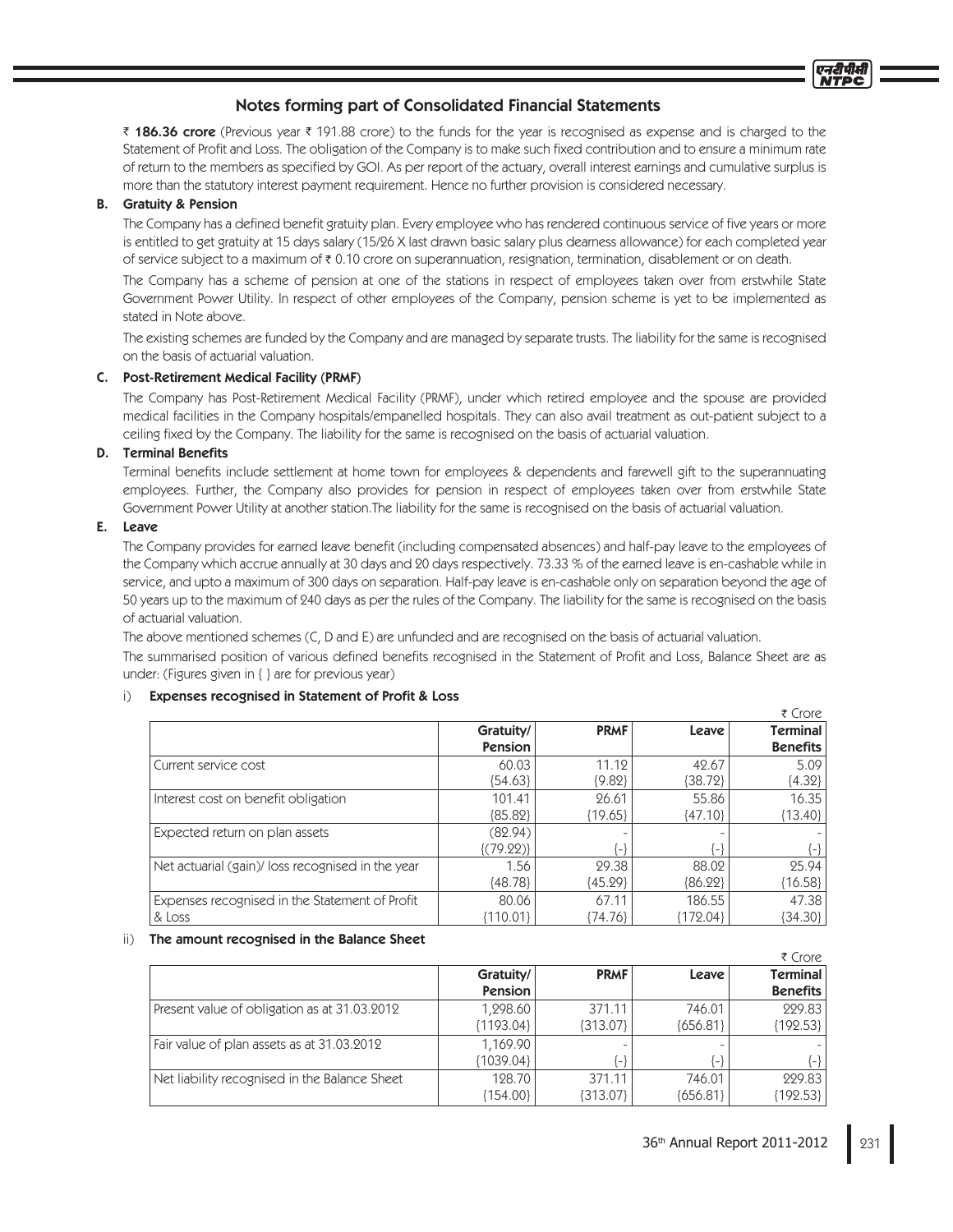#### iii) Changes in the present value of the defined benefit obligations:

|                                                 |                |             |                | ₹ Crore         |
|-------------------------------------------------|----------------|-------------|----------------|-----------------|
|                                                 | Gratuity/      | <b>PRMF</b> | Leave          | <b>Terminal</b> |
|                                                 | <b>Pension</b> |             |                | <b>Benefits</b> |
| Present value of obligation as at 01.04.2011    | 1,193.04       | 313.07      | 656.81         | 192.53          |
|                                                 | {1072.82}      | ${245.65}$  | ${588.81}$     | ${167.67}$      |
| Interest cost                                   | 101.41         | 26.61       | 55.86          | 16.35           |
|                                                 | ${85.82}$      | ${19.65}$   | ${47.10}$      | ${13.40}$       |
| Current service cost                            | 60.03          | 11.12       | 42.67          | 5.09            |
|                                                 | ${54.63}$      | ${9.82}$    | ${38.72}$      | ${4.32}$        |
| Benefits paid                                   | (69.86)        | (9.07)      | (97.35)        | (10.08)         |
|                                                 | $\{(74.77)\}\$ | ${(7.34)}$  | $\{(104.04)\}$ | $\{(9.44)\}\$   |
| Net actuarial (gain)/loss on obligation         | 13.98          | 29.38       | 88.02          | 25.94           |
|                                                 | ${54.54}$      | ${45.29}$   | ${86.22}$      | ${16.58}$       |
| Present value of the defined benefit obligation | 1,298.60       | 371.11      | 746.01         | 229.83          |
| as at 31.03.2012                                | ${1193.04}$    | [313.07]    | ${656.81}$     | ${192.53}$      |

#### iv) Changes in the fair value of plan assets:

|                                            |               |             |              | ₹ Crore                    |
|--------------------------------------------|---------------|-------------|--------------|----------------------------|
|                                            | Gratuity/     | <b>PRMF</b> | Leave        | Terminal                   |
|                                            | Pension       |             |              | <b>Benefits</b>            |
| Fair value of plan assets as at 01.04.2011 | 1,039.04      |             |              |                            |
|                                            | ${992.59}$    | $\{-\}$     | { – ¦        | $\{-\}$                    |
| Expected return on plan assets             | 82.94         |             |              |                            |
|                                            | ${79.24}$     | {-}         | {-¦          | {-}                        |
| Contributions by employer                  | 101.39        |             |              |                            |
|                                            | ${32.72}$     | {-}         | $\{-\}$      | {-}                        |
| Benefit paid                               | (65.89)       |             |              |                            |
|                                            | $\{(71.27)\}$ | $\{-\}$     | $\leftarrow$ | !⊣                         |
| Net actuarial gain/(loss)                  | 12.42         |             |              |                            |
|                                            | ${5.76}$      | $\{-\}$     | ₹ – 1        | {-}                        |
| Fair value of plan assets as at 31.03.2012 | 1,169.90      |             |              |                            |
|                                            | ${1039.04}$   | ั−}         |              | $\left\{ -\right\}$ $\mid$ |

#### v) The effect of one percentage point increase/decrease in the medical cost of PRMF will be as under:

|                             |             | ₹ Crore     |
|-----------------------------|-------------|-------------|
| <b>Particulars</b>          | Increase by | Decrease by |
| l Service and interest cost | 4.22        | (6.50)      |
| Present value of obligation | 31.35       | (47.14)     |

#### F. Other Employee Benefits

Provision for long service award and family economic rehabilitation scheme amounting to ₹4.85 c**rore** (previous year ₹ 2.76 crore) for the year have been made on the basis of actuarial valuation at the year end and debited to the Statement of Profit & Loss.

#### 39. Disclosure as per Accounting Standard - 16 on 'Borrowing Costs'

Borrowing costs capitalised during the year are  $\bar{\tau}$  2,782.88 crore (previous year  $\bar{\tau}$  2,140.33 crore).

#### 40. Disclosure as per Accounting Standard - 17 on 'Segment Reporting'

#### Segment information: a) Business Segments

 The Company's principal business is generation and sale of bulk power to State Power Utilities. Other business includes providing consultancy, project management and supervision, oil and gas exploration and coal mining.

b) Segment Revenue and Expense Revenue directly attributable to the segments is considered as Segment Revenue. Expenses directly attributable to the segments and common expenses allocated on a reasonable basis are considered as Segment Expenses.

## c) Segment Assets and Liabilities

Segment assets include all operating assets in respective segments comprising of net fixed assets and current assets, loans and advances. Construction work-in-progress, construction stores and advances are included in unallocated corporate and other assets. Segment liabilities include operating liabilities and provisions.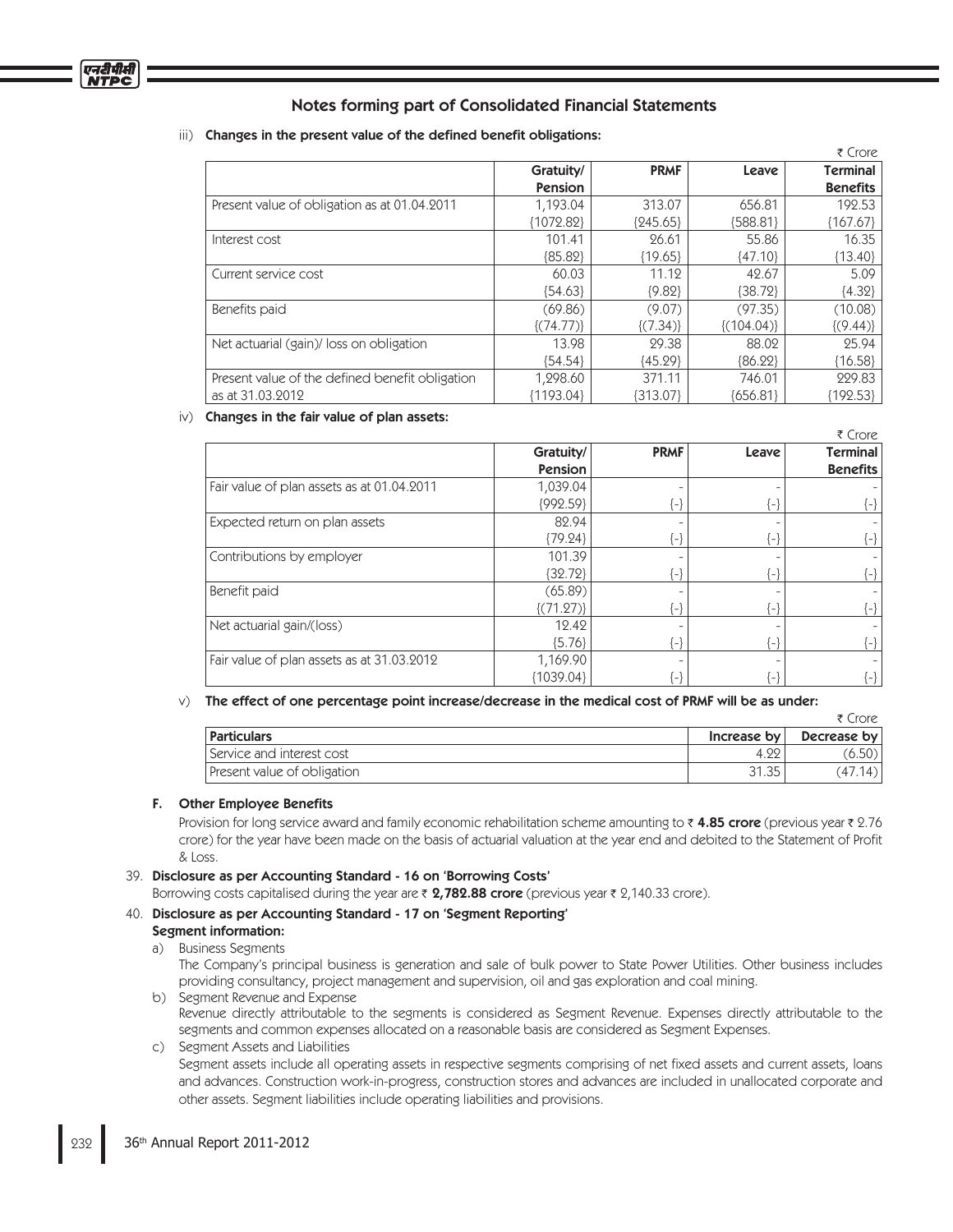|                                                                          |                        |                          |                               |                  |                        | र Crore          |
|--------------------------------------------------------------------------|------------------------|--------------------------|-------------------------------|------------------|------------------------|------------------|
|                                                                          |                        | <b>Business Segments</b> |                               |                  |                        |                  |
|                                                                          | Generation             |                          | <b>Others</b>                 |                  | <b>Total</b>           |                  |
|                                                                          | Current<br><b>Year</b> | Previous<br>Year         | <b>Current</b><br><b>Year</b> | Previous<br>Year | Current<br><b>Year</b> | Previous<br>Year |
| Revenue:                                                                 |                        |                          |                               |                  |                        |                  |
| Sale of Energy/Consultancy, Project Management<br>and Supervision fees * | 64,805.11              | 56,839.96                | 653.44                        | 578.50           | 65,458.55              | 57,418.46        |
| Other income                                                             | 679.00                 | 401.86                   | 146.63                        | 38.59            | 825.63                 | 440.45           |
| Total                                                                    | 65,484.11              | 57,241.82                | 800.07                        | 617.09           | 66,284.18              | 57,858.91        |
| Segment Result #                                                         | 13,336.59              | 12,662.83                | 192.38                        | 135.39           | 13,528.97              | 12,798.22        |
| Unallocated Corporate Interest and Other Income                          |                        |                          |                               |                  | 2,547.07               | 2,149.27         |
| Unallocated Corporate expenses, interest and<br>finance charges          |                        |                          |                               |                  | 2,938.78               | 2,555.16         |
| Profit before Tax                                                        |                        |                          |                               |                  | 13,137.26              | 12,392.33        |
| Income/Fringe Benefit Taxes (Net)                                        |                        |                          |                               |                  | 3,322.60               | 3,044.10         |
| Profit after Tax                                                         |                        |                          |                               |                  | 9,814.66               | 9,348.23         |
| <b>Other information</b>                                                 |                        |                          |                               |                  |                        |                  |
| Segment assets                                                           | 73,203.85              | 60,004.65                | 2,243.93                      | 1,626.95         | 75,447.78              | 61,631.60        |
| Unallocated Corporate and other assets                                   |                        |                          |                               |                  | 79,814.22              | 74,980.54        |
| Total assets                                                             | 73,203.85              | 60,004.65                | 2,243.93                      | 1,626.95         | 155,262.00             | 136,612.14       |
| Segment liabilities                                                      | 10,803.08              | 9,497.01                 | 1,794.67                      | 1,330.60         | 12,597.75              | 10,827.61        |
| Unallocated Corporate and other liabilities                              |                        |                          |                               |                  | 68,388.44              | 57,399.97        |
| <b>Total liabilities</b>                                                 | 10,803.08              | 9,497.01                 | 1,794.67                      | 1,330.60         | 80,986.19              | 68,227.58        |
| Depreciation (including prior period)                                    | 3,067.39               | 1,508.14                 | 2.40                          | 1.77             | 3,069.79               | 1,509.91         |
| Non-cash expenses other than Depreciation                                | 15.29                  | 1,542.70                 | 41.19                         | 2.01             | 56.48                  | 1,544.71         |
| Capital Expenditure                                                      | 17,710.56              | 14,638.58                | 315.31                        | 276.46           | 18,025.87              | 14,915.04        |

\* Includes (-)  $\bar{z}$  54.75 crore (previous year  $\bar{z}$  1,180.00 crore) for sales related to earlier years.

# Generation segment result would have been ₹ 13,281.54 crore (previous year ₹ 11,496.69 crore) without including the sales related to earlier years.

d) The operations of the Company are mainly carried out within the country and therefore, geographical segments are inapplicable.

### 41. Disclosure as per Accounting Standard - 18 on 'Related Party Disclosures'

a) Related parties:

Utility Powertech Ltd., NTPC-Alstom Power Services Private Ltd., BF-NTPC Energy Systems Ltd., Pan-Asian Renewables Private Ltd., Trincomalee Power Company Ltd.

- ii ) Key Management Personnel: Shri Arup Roy Choudhury Chairman and Managing Director
- Shri A.K. Singhal Director (Finance) Shri I.J. Kapoor Director (Commercial) Shri.B.P.Singh Director (Projects) Shri D.K. Jain Director (Technical) Shri S.P.Singh **Director (Human Resources)** Shri N.N.Mishra Director (Operations)

एनटीपीर्स

i) Joint ventures: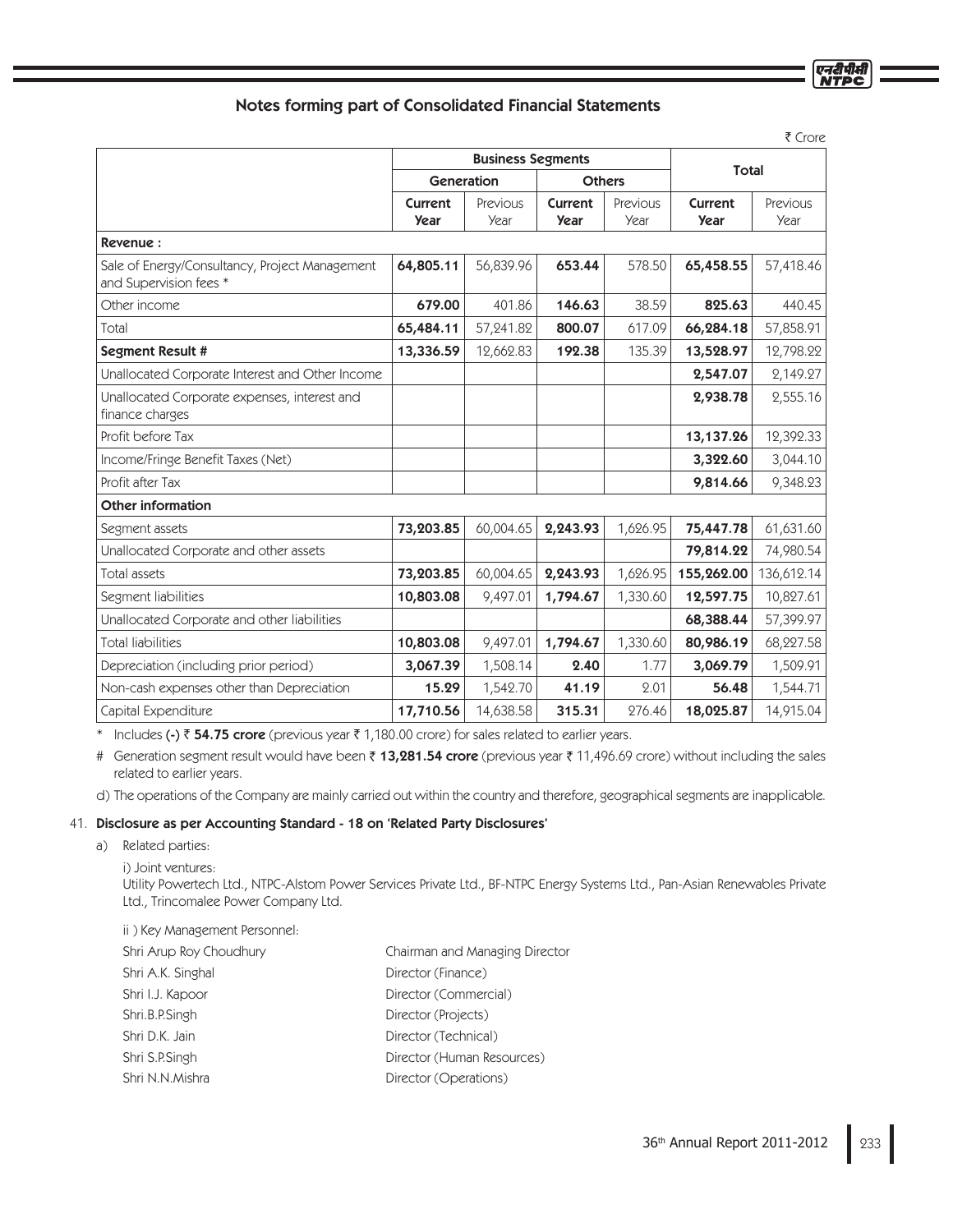

b) Transactions with the related parties at a (i) above are as follows:

|               |                                                                     |                     | ₹ Crore       |
|---------------|---------------------------------------------------------------------|---------------------|---------------|
|               | <b>Particulars</b>                                                  | <b>Current Year</b> | Previous Year |
| i)            | Transactions during the year                                        |                     |               |
|               | Contracts for Works/ Services for services received by the Company: |                     |               |
|               | - Utility Powertech Ltd.                                            | 335.47              | 240.52        |
|               | - NTPC-Alstom Power Services Private Ltd.                           | 10.10               | 14.15         |
|               | Deputation of Employees:                                            |                     |               |
|               | - Utility Powertech Ltd.                                            | 0.13                | 0.50          |
|               | - NTPC-Alstom Power Services Private Ltd                            | 0.82                | 0.57          |
|               | - Trincomalee Power Company Ltd.                                    | 0.15                |               |
| $\mathbf{ii}$ | <b>Dividend Received:</b>                                           |                     |               |
|               | - Utility Powertech Ltd.                                            | 3.00                | 1.00          |
|               | - NTPC-Alstom Power Services Private Ltd.                           | 0.30                | 0.36          |
| iii)          | Amount recoverable for contracts for works/services received:       |                     |               |
|               | - Utility Powertech Ltd.                                            | 0.94                | 0.60          |
|               | - NTPC-Alstom Power Services Private Ltd                            | 0.04                | 0.87          |
| iv)           | Amount payable for contracts for works/services received:           |                     |               |
|               | - Utility Powertech Ltd.                                            | 48.83               | 47.16         |
|               | - NTPC-Alstom Power Services Private Ltd                            | 10.44               | 17.52         |
| V)            | Amount recoverable on account of deputation of employees:           |                     |               |
|               | - Utility Powertech Ltd.                                            | 0.30                | 0.66          |
|               | - NTPC-Alstom Power Services Private Ltd                            | 0.33                | 0.93          |
|               | - Trincomalee Power company Ltd.                                    | 0.15                |               |

The Company has received bank guarantees from Utility Powertech Ltd. for an amount of  $\bar{\tau}$  4.18 crore (previous year ₹ 4.18 crore).

c) Remuneration to key management personnel for the year is  $\bar{\zeta}$  2.79 crore (previous year  $\bar{\zeta}$  3.06 crore) and amount of dues outstanding to the Company as on 31<sup>st</sup> March 2012 are  $\bar{\tau}$  0.08 crore (previous year  $\bar{\tau}$  0.11 crore).

#### 42. Disclosure as per Accounting Standard - 19 on 'Leases'

## a) Finance leases

 The Company has taken on lease certain vehicles and has the option to purchase the vehicles as per terms of the lease agreements, details of which are as under:

|              |                                                        |            | ₹ Crore   |
|--------------|--------------------------------------------------------|------------|-----------|
|              | <b>Particulars</b>                                     | 31.03.2012 | 31.3.2011 |
| a)           | Obligations towards minimum lease payments             |            |           |
|              | Not later than one year<br>٠                           | 0.52       | 0.72      |
|              | Later than one year and not later than five years<br>٠ | 0.28       | 0.80      |
|              | Later than five years<br>٠                             |            |           |
|              | Total                                                  | 0.80       | 1.52      |
| b)           | Present value of (a) above                             |            |           |
|              | Not later than one year<br>٠                           | 0.47       | 0.61      |
|              | Later than one year and not later than five years<br>٠ | 0.26       | 0.73      |
|              | Later than five years<br>٠                             |            |           |
|              | Total                                                  | 0.73       | 1.34      |
| $\mathsf{C}$ | <b>Finance Charges</b>                                 | 0.07       | 0.18      |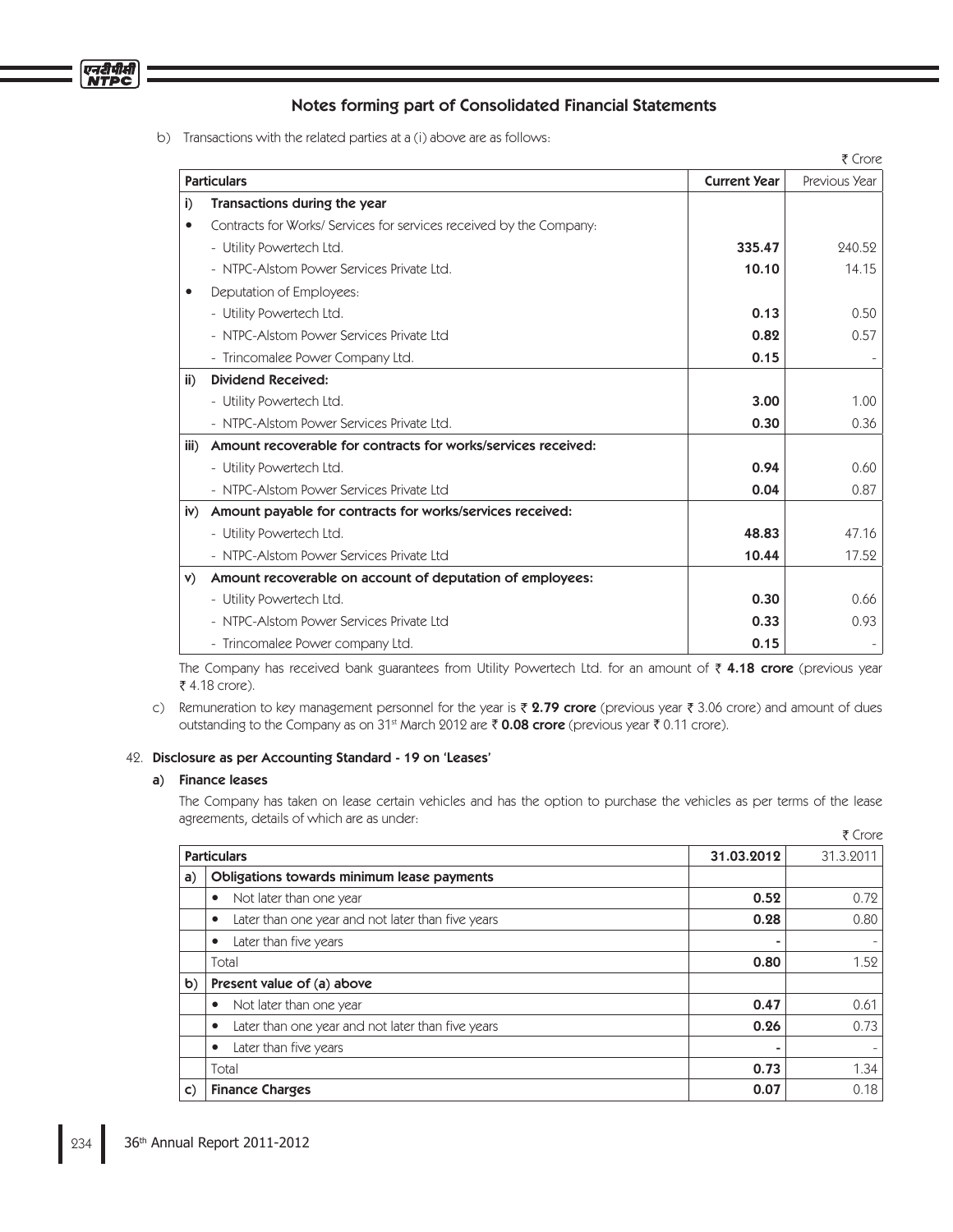## b) Operating leases

The Company's significant leasing arrangements are in respect of operating leases of premises for residential use of employees, offices and guest houses/transit camps for a period of one to two years. These leasing arrangements are usually renewable on mutually agreed terms but are not non-cancellable. Note 24 - Employee benefits expense includes ₹83.20 crore (previous year ₹76.99 crore) towards lease payments, net of recoveries, in respect of premises for residential use of employees. Lease payments in respect of premises for offices and guest house/transit camps are included under 'Rent' in Note 26 – 'Generation, administration and other expenses'. Further, the Company has taken a helicopter on wet lease basis for a period of eleven years and the amount of lease charges is included in 'Miscellaneous expenses' in Note 26.

## 43. Disclosure as per Accounting Standard - 20 on 'Earnings Per Share'

The elements considered for calculation of Earning Per Share (Basic and Diluted) are as under:

|                                                              | <b>Current Year</b> | Previous Year |
|--------------------------------------------------------------|---------------------|---------------|
| Net profit after tax used as numerator - $\bar{\tau}$ crore  | 9,814.66            | 9.348.23      |
| Weighted average number of equity shares used as denominator | 8,245,464,400       | 8.245.464.400 |
| Earning per share (Basic and Diluted) - $\bar{\zeta}$        | 11.90               | 11.34         |
| Face value per share $-\bar{\tau}$                           | $10/-$              | $10/-$        |

## 44. Disclosure as per Accounting Standard - 26 on 'Intangible Assets'

Research expenditure charged to revenue during the year is  $\bar{\tau}$  29.89 crore (previous year  $\bar{\tau}$  28.30 crore).

## 45. Disclosure as per Accounting Standard - 28 on 'Impairment of Assets'

As required by Accounting Standard (AS) 28 'Impairment of Assets' notified under the Companies (Accounting Standards) Rules, 2006, the Company has carried out the assessment of impairment of assets. Based on such assessment, there has been no impairment loss during the year.

## 46. Foreign currency exposure not hedged by a derivative instrument or otherwise: Crore

| <b>Particulars</b>                                          | Currencies    | Amount     |            |
|-------------------------------------------------------------|---------------|------------|------------|
|                                                             |               | 31.03.2012 | 31.03.2011 |
| Borrowings, including interest accrued but not due thereon. | USD           | 10,538.98  | 7,157.37   |
|                                                             | JPY           | 3,378.49   | 3,125.17   |
|                                                             | <b>EURO</b>   | 423.42     | 441.21     |
| Sundry creditors/deposits and retention monies              | <b>USD</b>    | 1,228.61   | 1,189.05   |
|                                                             | <b>EURO</b>   | 859.28     | 601.76     |
|                                                             | Others        | 34.96      | 30.31      |
| Sundry debtor and Bank balances                             | <b>USD</b>    | 0.82       | 2.08       |
| Unexecuted amount of contracts remaining to be executed     | <b>USD</b>    | 2,188.14   | 2,493.04   |
|                                                             | <b>EURO</b>   | 1,566.40   | 4,197.59   |
|                                                             | <b>Others</b> | 190.16     | 25.22      |

## 47. Contingent Liabilities:

## (a) Claims against the Company not acknowledged as debts in respect of:

## (i) Capital Works

 Some of the contractors for supply and installation of equipments and execution of works at our projects have lodged claims on the Company for  $\bar{\zeta}$  4,461.01 crore (previous year  $\bar{\zeta}$  3,525.43 crore) seeking enhancement of the contract price, revision of work schedule with price escalation, compensation for the extended period of work, idle charges etc. These claims are being contested by the Company as being not admissible in terms of the provisions of the respective contracts.

 The Company is pursuing various options under the dispute resolution mechanism available in the contract for settlement of these claims. It is not practicable to make a realistic estimate of the outflow of resources if any, for settlement of such claims pending resolution.

## (ii) Land compensation cases

 In respect of land acquired for the projects, the land losers have claimed higher compensation before various authorities/ courts which are yet to be settled. In such cases, contingent liability of  $\bar{\tau}$  1,174.20 crore (previous year  $\bar{\tau}$  1,851.08 crore) has been estimated.

## (iii) Fuel Suppliers

 Pending resolution of the issues disclosed in Note 32, payments and accounting of coal are being made as per the premigrated system of UHV based pricing of coal. The difference between the billing by the coal companies on the revised GCV based price and payment released on pre-revised UHV based price amounts to  $\bar{\tau}$  399.39 crore (previous year ₹ Nil).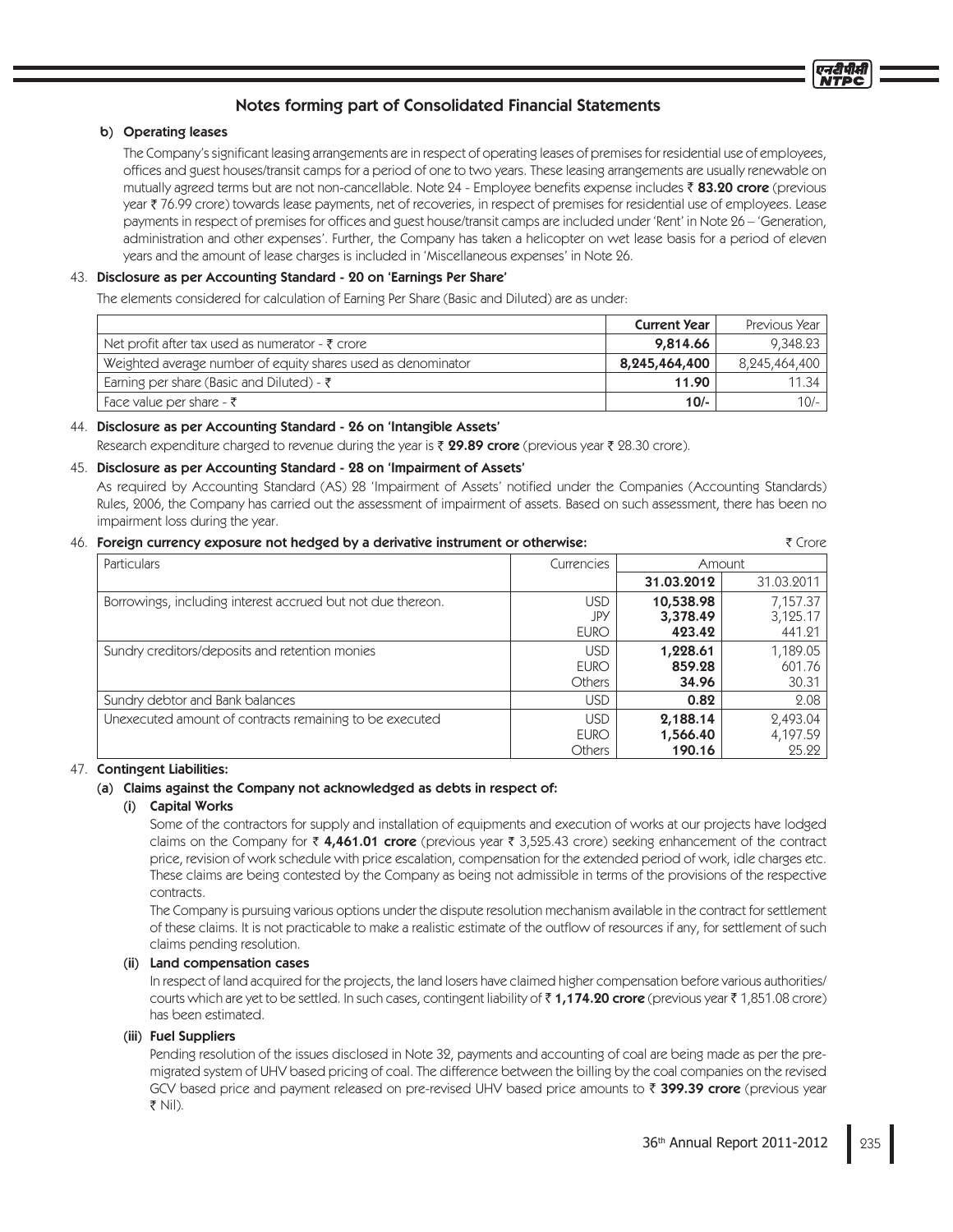

Further, an amount of  $\bar{\zeta}$  399.42 crore (previous year  $\bar{\zeta}$  182.22 crore) towards surface transportation charges, custom duty on service margin on imported coal etc. has been disputed by the Company.

#### (iv) Others

 In respect of claims made by various State/Central Government departments/Authorities towards building permission fees, penalty on diversion of agricultural land to non-agricultural use, nala tax, water royalty etc. and by others, contingent liability of  $\bar{\tau}$  878.95 crore (previous year  $\bar{\tau}$  1,065.78 crore) has been estimated.

#### (v) Possible Reimbursement

The contingent liabilities referred to in (i) above, include an amount of  $\bar{\tau}$  1,769.70 crore (previous year  $\bar{\tau}$  1,495.35 crore) relating to the hydro power project stated in Note 21 - Other current assets, for which Company envisages possible reimbursement from GOI in full. In respect of balance claims included in (i) and in respect of the claims mentioned at (ii) above, payments, if any, by the company on settlement of the claims would be eligible for inclusion in the capital cost for the purpose of determination of tariff as per CERC Regulations subject to prudence check by the CERC. In case of (iii), the estimated possible reimbursement is by way of recovery through tariff as per Regulations, 2009 is  $\bar{z}$  676.32 crore (previous year ₹ 146.97 crore).

#### (b) Disputed Income Tax/Sales Tax/Excise Matters

Disputed Income Tax/Sales Tax/Excise matters are pending before various Appellate Authorities amounting to  $\bar{\tau}$  3,273.96 crore (previous year  $\bar{\tau}$  2,547.79 crore) are disputed by the Company and contested before various Appellate Authorities. Many of these matters are disposed off in favour of the Company but are disputed before higher authorities by the concerned departments. In such cases, the company estimated possible reimbursement of  $\bar{\tau}$  2,112.02 crore (previous year  $\bar{\tau}$  1,793.37 crore).

### (c) Others

Other contingent liabilities amount to  $\bar{\tau}$  365.99 crore (previous year  $\bar{\tau}$  408.57 crore).

Some of the beneficiaries have filed appeals against the tariff orders of the CERC. The amount of contingent liability in this regard is not ascertainable.

The contingent liabilities disclosed above include  $\bar{\zeta}$  78.09 crore (previous year  $\bar{\zeta}$  123.09 crore) share of jointly controlled entitites.

## 48. Capital and other commitments

- a) Estimated amount of contracts remaining to be executed on capital account and not provided for as at 31<sup>st</sup> March 2012 is ₹ 36,693.87 crore (previous year ₹ 31,496.08 crore) which includes an amount of ₹ 1,848.88 crore (previous year 2,673.05 crore) in respect of jointly controlled entities.
- b) Company's comittment towards the minimum work programme in respect oil exploration activities of joint venture operations has been disclosed in Note 31 G.
- c) Company's commitment in respect of further commitments relating to lease agreements has been disclosed in Note 42.
- 49. For certain items, the Company and its Joint Ventures have followed different accounting policies. However, impact of the same is not material.
- 50. Previous year figures have been regrouped /rearranged wherever necessary.

For and on behalf of the Board of Directors ( A.K.Rastogi) (A.K.Singhal) (Arup Roy Choudhury) Company Secretary Director (Finance) Chairman & Managing Director These are the notes referred to in Balance Sheet and Statement of Profi t & Loss For O. P. Bagla & Co. For K.K.Soni & Co. For PKF Sridhar & Santhanam Chartered Accountants Chartered Accountants Chartered Accountants Firm Reg. No. 000018N Firm Reg. No. 000947N Firm Reg. No. 003990S (O.P.Bagla) (S.S. Soni) (S.Narasimhan) Partner Partner Partner Partner Partner Partner Partner Partner Partner Partner M No.008858 M No.094227 M No.206047 For V. Sankar Aiyar & Co. For Ramesh C. Agrawal & Co. For A.R. & Co. For A.R. & Co. Chartered Accountants Chartered Accountants Chartered Accountants Firm Reg. No. 109208W Firm Reg. No. 001770C Firm Reg. No. 002744C (M.S.Balachandran) (Sanjay Agrawal) (Pawan K Goel)

Partner Partner Partner Partner Partner Partner Partner Partner Partner Partner M No. 024282 M No.072867 M.No.072209

Place : New Delhi Dated : 10th May 2012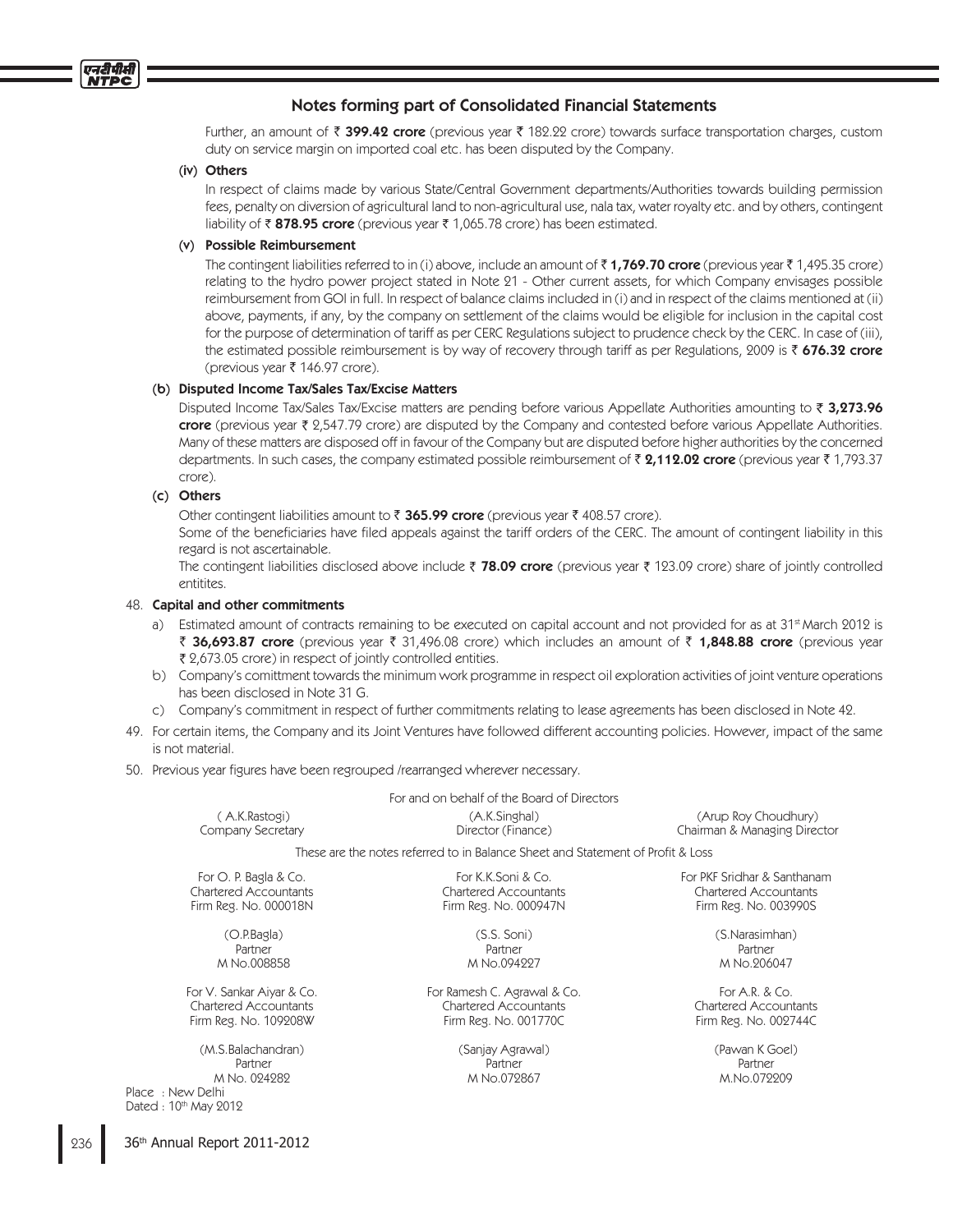## AUDITORS' REPORT ON THE CONSOLIDATED FINANCIAL STATEMENTS

## To

## The Board of Directors

## NTPC Ltd.

- 1. We have audited the attached Consolidated Balance Sheet of NTPC LIMITED (the Company) and its Subsidiaries and Joint Ventures (collectively referred to as NTPC Group) as at 31<sup>st</sup> March 2012 and also the Consolidated Statement of Profit & Loss and the Consolidated Cash Flow Statement for the year ended on that date annexed thereto. These financial statements are the responsibility of the Company's management and have been prepared by the management on the basis of separate financial statements and other financial information regarding components. Our responsibility is to express an opinion on these financial statements based on our audit.
- 2. We conducted our audit in accordance with the auditing standards generally accepted in India. Those standards require that we plan and perform the audit to obtain reasonable assurance about whether the financial statements are free of material misstatement. An audit includes examining on a test basis, evidence supporting the amounts and disclosures in the financial statements. An audit also includes assessing the accounting principles used and significant estimates made by the management as well as evaluating the overall financial statement presentation. We believe that our audit provides a reasonable basis for our opinion.
- 3. We did not audit the financial statements of the Subsidiaries and Joint Venture entities.
- 4. The financial statements of the following Subsidiaries and Joint Venture Companies have been audited by other auditors whose reports have been furnished to us, and our opinion, so far as it relates to the amounts included in respect of these companies is based solely on the report of these auditors. The details of the assets, revenue and net cash flows in respect of these Subsidiaries and Joint Venture entities to the extent to which they are reflected in the consolidated financial statements are given below:

| Name of the Companies                                                                                                                                                                                                                                                                             | <b>Assets</b> | <b>Revenues</b> | <b>Net Cash</b><br><b>Flows</b> |
|---------------------------------------------------------------------------------------------------------------------------------------------------------------------------------------------------------------------------------------------------------------------------------------------------|---------------|-----------------|---------------------------------|
| <b>Subsidiaries:</b>                                                                                                                                                                                                                                                                              |               |                 |                                 |
| 1) NTPC Electric Supply Company Ltd (including its 50% interest in KINESCO<br>Power & Utilities Pvt. Ltd., a joint venture with KINFRA, a statutory body of<br>Government of Kerala, with assets ₹ 11.60 crore, revenues ₹ 11.34 crore and<br>net cash flows ₹ 1.49 crore which is also audited). | 976.53        | 67.01           | 3.02                            |
| 2) NTPC Hydro Ltd. (under amalgamation with NTPC Ltd.)                                                                                                                                                                                                                                            | 116.20        |                 | (0.02)                          |
| 3) NTPC Vidyut Vyapar Nigam Ltd.                                                                                                                                                                                                                                                                  | 697.91        | 69.98           | 194.85                          |
| 4) Kanti Bijlee Utpadan Nigam Ltd                                                                                                                                                                                                                                                                 | 1603.98       | 127.76          | 44.85                           |
| 5) Bhartiya Rail Bijlee Company Ltd.                                                                                                                                                                                                                                                              | 1482.88       |                 | (44.90)                         |
| <b>Joint Ventures:</b>                                                                                                                                                                                                                                                                            |               |                 |                                 |
| 1) Utility Power tech Ltd.                                                                                                                                                                                                                                                                        | 83.44         | 201.18          | 14.53                           |
| 2) NTPC - Alstom Power Services Pvt. Ltd.                                                                                                                                                                                                                                                         | 51.71         | 39.22           | (0.52)                          |
| 3) NTPC-Tamilnadu Energy Company Ltd                                                                                                                                                                                                                                                              | 3345.96       |                 | 24.00                           |
| 4) Transformers and Electricals Kerala Ltd.                                                                                                                                                                                                                                                       | 73.19         | 90.26           | 0.91                            |
| 5) National High Power Test Laboratory Pvt. Ltd                                                                                                                                                                                                                                                   | 13.65         |                 | 4.28                            |
| 6) Meja Urja Nigam Pvt Ltd.                                                                                                                                                                                                                                                                       | 143.31        |                 | (6.42)                          |
| 7) Nabinagar Power Generating Company Pvt. Ltd.                                                                                                                                                                                                                                                   | 344.96        |                 | 59.79                           |
| 8) NTPC-BHEL Power Project Pvt. Ltd                                                                                                                                                                                                                                                               | 82.51         | 73.46           | (19.30)                         |
| <b>Total</b>                                                                                                                                                                                                                                                                                      | 9,016.23      | 668.87          | 275.07                          |

5. The financial statements of the following Joint Ventures are unaudited and in our opinion so far as it relates to the amounts included in respect of the said joint ventures are based solely on the financial statements certified by the management of the respective entities. The details of assets, revenue and net cash flows in respect of these Joint Venture Entities to the extent to which they are reflected in the consolidated financial statement are given below:

 $F$  Crore